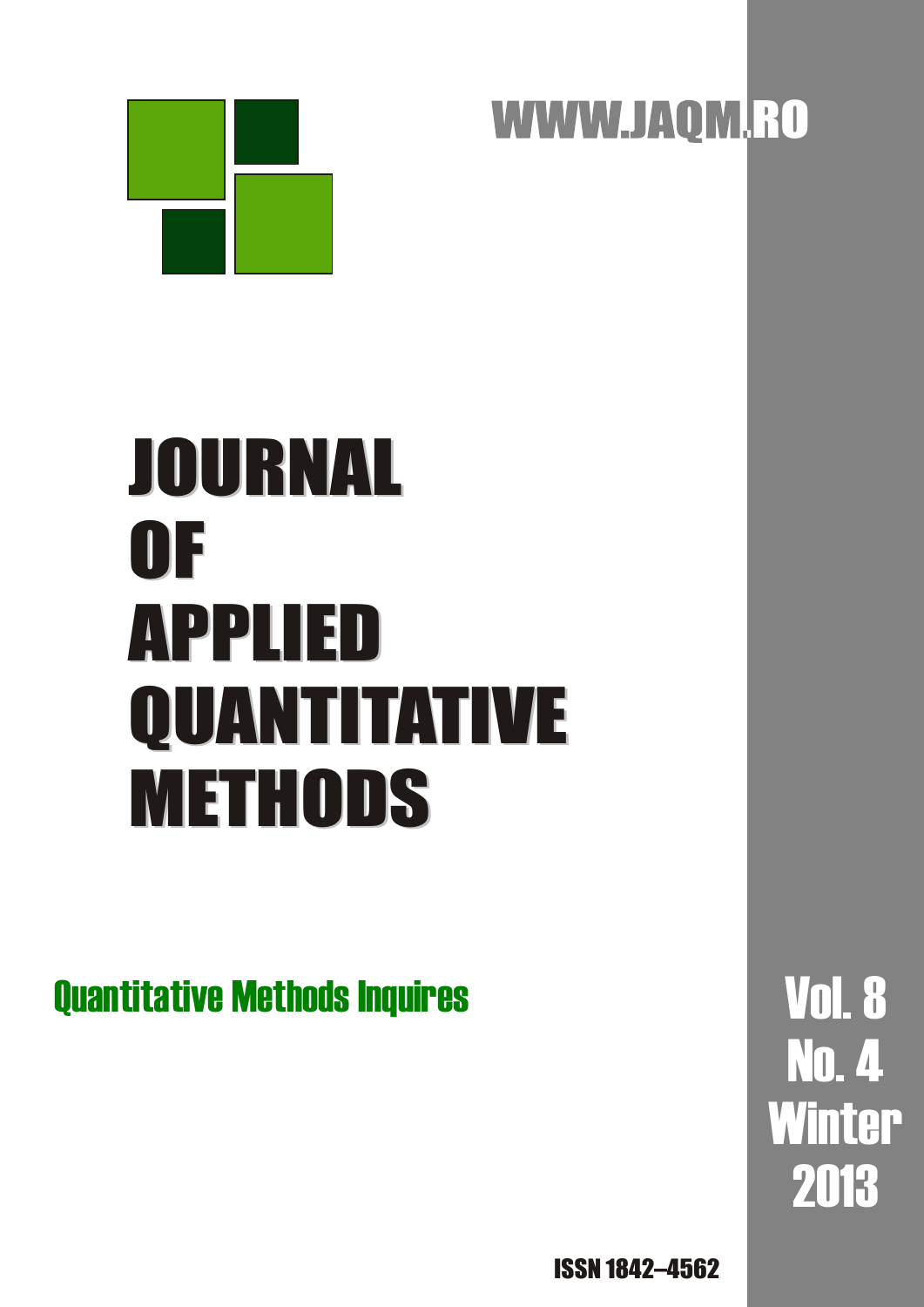

# **JAQM Editorial Board**

#### **Editors**

**Ion Ivan**, University of Economics, Romania **Claudiu Herteliu**, University of Economics, Romania **Gheorghe Nosca**, Association for Development through Science and Education, Romania

#### **Editorial Team**

**Cristian Amancei**, University of Economics, Romania **Catalin Boja**, University of Economics, Romania **Radu Chirvasuta**, "Carol Davila" University of Medicine and Pharmacy, Romania **Irina Maria Dragan**, University of Economics, Romania **Eugen Dumitrascu**, Craiova University, Romania **Matthew Elbeck**, Troy University, Dothan, USA **Nicu Enescu**, Craiova University, Romania **Bogdan Vasile Ileanu,** University of Economics, Romania **Miruna Mazurencu Marinescu**, University of Economics, Romania **Daniel Traian Pele**, University of Economics, Romania **Ciprian Costin Popescu**, University of Economics, Romania **Aura Popa**, University of Economics, Romania **Marius Popa**, University of Economics, Romania **Mihai Sacala**, University of Economics, Romania **Cristian Toma**, University of Economics, Romania **Erika Tusa**, University of Economics, Romania **Adrian Visoiu**, University of Economics, Romania

**Manuscript Editor** 

**Lucian Naie**, SDL Tridion

**Vol. 8 No. 4** Winter 2013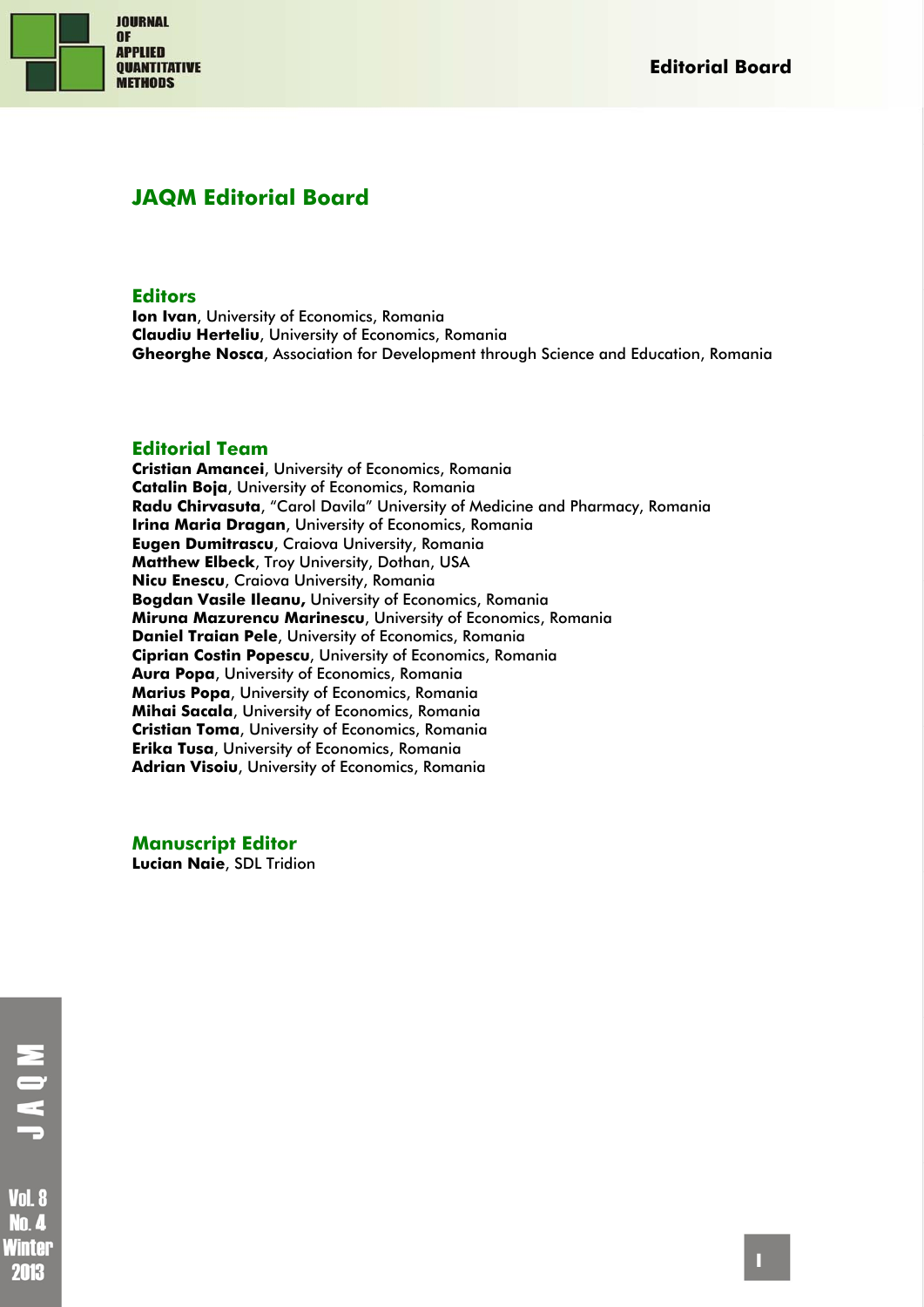

# **JAQM Advisory Board**

**Luigi D'Ambra,** University of Naples "Federico II", Italy **Ioan Andone,** Al. Ioan Cuza University, Romania **Kim Viborg Andersen,** Copenhagen Business School, Denmark **Tudorel Andrei,** University of Economics, Romania **Gabriel Badescu,** Babes-Bolyai University, Romania **Catalin Balescu,** National University of Arts, Romania **Avner Ben-Yair,** SCE - Shamoon College of Engineering, Beer-Sheva, Israel **Constanta Bodea,** University of Economics, Romania **Ion Bolun,** Academy of Economic Studies of Moldova **Recep Boztemur,** Middle East Technical University Ankara, Turkey **Constantin Bratianu,** University of Economics, Romania **Irinel Burloiu,** Intel Romania **Ilie Costas,** Academy of Economic Studies of Moldova **Valentin Cristea,** University Politehnica of Bucharest, Romania **Marian-Pompiliu Cristescu,** Lucian Blaga University, Romania **Victor Croitoru,** University Politehnica of Bucharest, Romania **Cristian Pop Eleches,** Columbia University, USA **Michele Gallo,** University of Naples L'Orientale, Italy **Angel Garrido,** National University of Distance Learning (UNED), Spain **Bogdan Ghilic Micu,** University of Economics, Romania **Anatol Godonoaga,** Academy of Economic Studies of Moldova **Alexandru Isaic-Maniu,** University of Economics, Romania **Ion Ivan,** University of Economics, Romania **Radu Macovei,** "Carol Davila" University of Medicine and Pharmacy, Romania **Dumitru Marin,** University of Economics, Romania **Dumitru Matis,** Babes-Bolyai University, Romania **Adrian Mihalache,** University Politehnica of Bucharest, Romania **Constantin Mitrut,** University of Economics, Romania **Mihaela Muntean,** Western University Timisoara, Romania **Ioan Neacsu,** University of Bucharest, Romania **Peter Nijkamp,** Free University De Boelelaan, The Nederlands **Stefan Nitchi,** Babes-Bolyai University, Romania **Gheorghe Nosca,** Association for Development through Science and Education, Romania **Dumitru Oprea,** Al. Ioan Cuza University, Romania **Adriean Parlog,** National Defense University, Bucharest, Romania **Victor Valeriu Patriciu,** Military Technical Academy, Romania **Perran Penrose,** Independent, Connected with Harvard University, USA and London University, UK **Dan Petrovici,** Kent University, UK **Victor Ploae,** Ovidius University, Romania **Gabriel Popescu,** University of Economics, Romania **Mihai Roman,** University of Economics, Romania **Ion Gh. Rosca,** University of Economics, Romania **Gheorghe Sabau,** University of Economics, Romania **Radu Serban,** University of Economics, Romania **Satish Chand Sharma,** Janta Vedic College, Baraut, India **Ion Smeureanu,** University of Economics, Romania **Ilie Tamas,** University of Economics, Romania **Nicolae Tapus,** University Politehnica of Bucharest, Romania **Timothy Kheng Guan Teo,** University of Auckland, New Zeeland **Daniel Teodorescu,** Emory University, USA **Dumitru Todoroi,** Academy of Economic Studies of Moldova **Nicolae Tomai,** Babes-Bolyai University, Romania **Victor Voicu,** "Carol Davila" University of Medicine and Pharmacy, Romania

**Vergil Voineagu,** University of Economics, Romania

Vol. 8 Minter 2018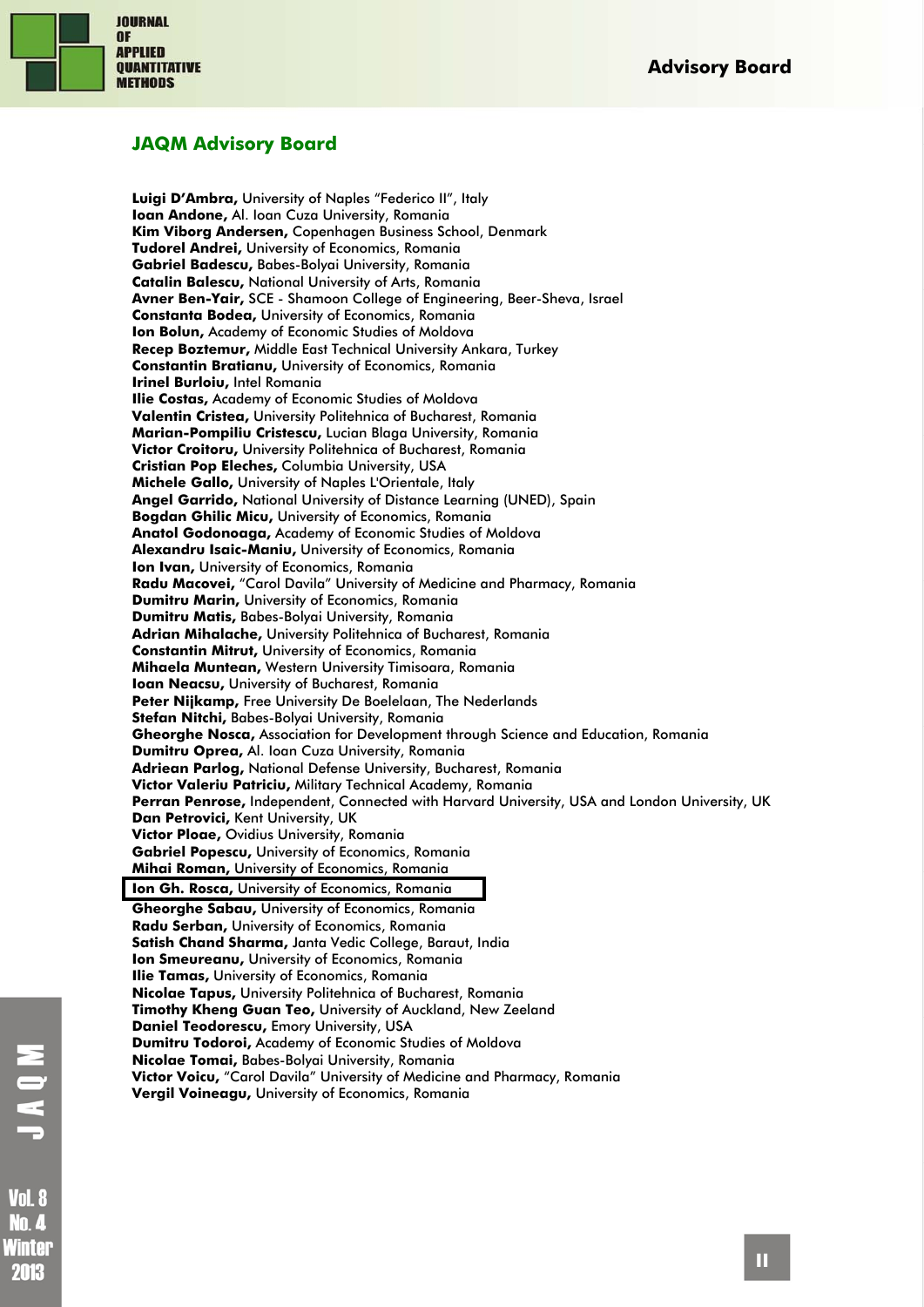

**Contents** 

|                                                                                                                                                                              | Page |
|------------------------------------------------------------------------------------------------------------------------------------------------------------------------------|------|
| <b>Quantitative Methods Inquires</b>                                                                                                                                         |      |
| <b>Mark VERHEYDEN, Katie GOEMAN</b><br>Does (Company) Size Matter? Differences In Social Media Usage For Business<br>Purposes                                                | 3    |
| Marian Pompiliu CRISTESCU, Ion IVAN, Laurentiu CIOVICA, Liviu CIOVICA<br><b>Specification Methods of Economic Processes</b>                                                  | 17   |
| Mohammad Ohid ULLAH, Md. Abu HASAN, Taj UDDIN<br>Environmental Awareness and disaster factors in Bangladesh                                                                  | 34   |
| <b>Ștefan Cristian CIUCU, Mihai REBENCIUC, Ionuț Alexandru PETRE</b><br>Addenda to Weibull Distribution In Matlab<br>(Definitions, Code Sources For Functions, Applications) | 43   |
| <b>Book Reviews</b>                                                                                                                                                          |      |
| <b>Vasile Alecsandru STRAT</b><br><b>Book Review on</b><br>WEB SOCIAL SCIENCE (Concepts, Data and Tools for social scientist in the digital<br>age) by ROBERT ACKLAND        | 55   |
| Loredana MANASIA<br>Book Review on<br>Nick EMMEL: Sampling and Choosing Cases in Qualitative Research. A realist<br>approach                                                 | 58   |

NOVIC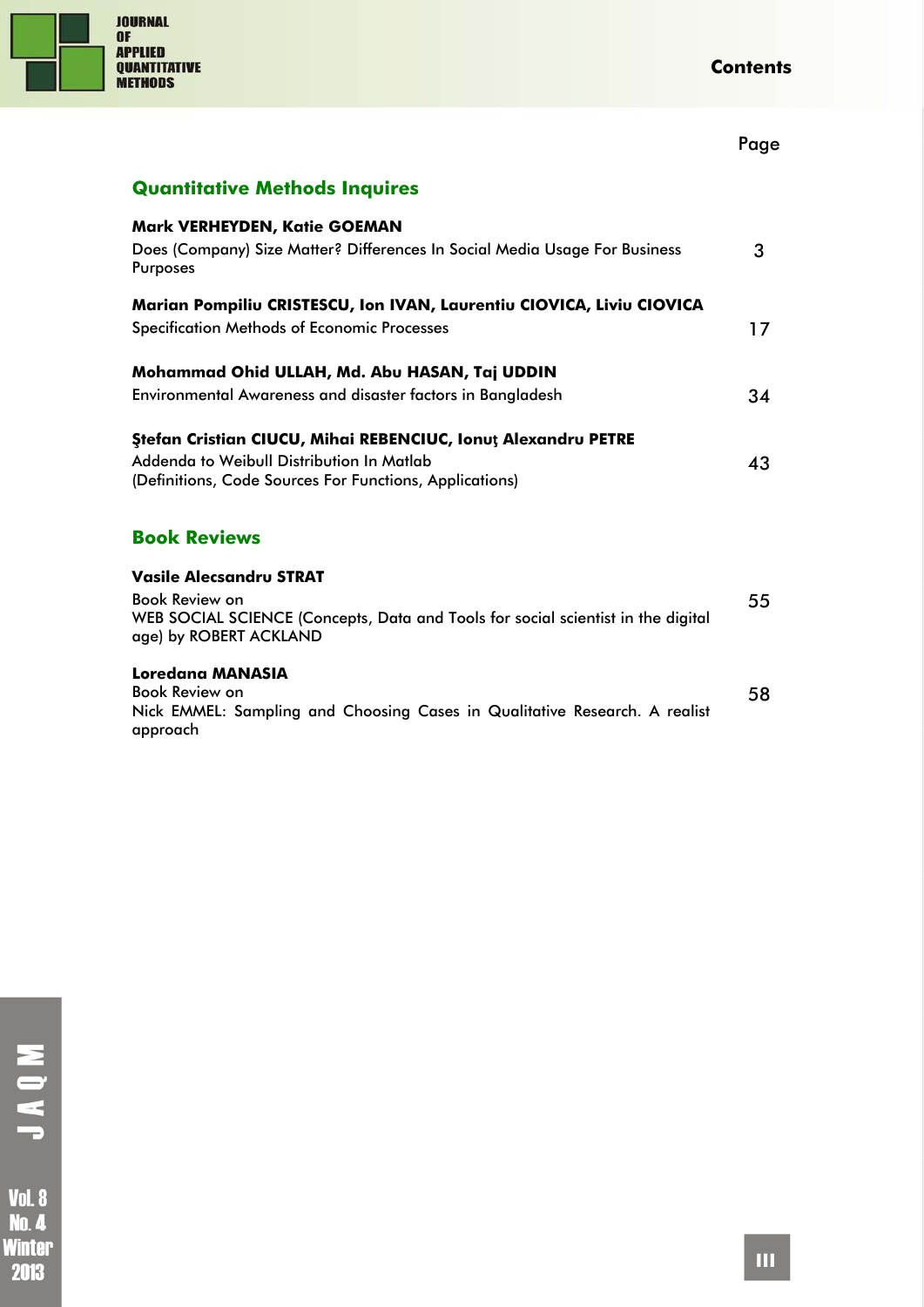

# **DOES (COMPANY) SIZE MATTER? DIFFERENCES IN SOCIAL MEDIA USAGE FOR BUSINESS PURPOSES**

#### **Mark VERHEYDEN**

PhD Candidate, Faculty of Economic and Social Sciences and Solvay Business School, Vrije Universiteit Brussel, Brussels, Belgium.

**E-mail:** mark.verheyden@vub.ac.be

#### **Katie GOEMAN**

PhD, Hogeschool-Universiteit Brussel, Economics and Management, Brussels, Belgium.

**E-mail:** katie.goeman@ppw.kuleuven.be

#### **ABSTRACT**

Ninety-nine percent of all companies in the European Union (E.U.) are small to medium-sized enterprises (SMEs). Together, they provide employment for more than half of the European workforce. In its digital Agenda communications and JRC reports, the E.U. expressed high hopes regarding the expected positive impact of social media on employment, social inclusion and economic growth. These observations imply that the E.U. needs to focus on social media adoption if it wants to attain its targets as defined in the Europe 2020 strategy. A study by the International Data Corporation revealed a growing acceptance of social media in SMEs. (Bonagura, 2013) The question addressed in this dissertation is whether company size alters the nature and intensity of the adoption process. To this end an online survey was distributed in a knowledge-sharing network, yielding 182 responses, a 21 % response rate. Our survey covered four areas, which a McKinsey report (2012) identified as holding much potential for value creation, namely (1) internal communication, (2) external communication, (3) knowledge sharing and (4) recruitment. The analysis of our data showed that Social Network Sites (SNS) like Facebook or Linkedin are the most popular platforms and are mostly used to communicate with external stakeholders. Statistical significant differences related to company size were mainly found with regard to the use of internal social media, which are mostly adopted in large enterprises. A second interesting finding is that both SMEs and larger companies reported important benefits related to the adoption of social media. To conclude, a number of factors were identified as hampering the adoption process. All organizations seem to be in need of both tangible (money) and intangible (time, knowledge, skills) resources. Blocking access to social media seems to be the only challenge significantly more prevalent in large enterprises.

**Keywords:** social media; company size; social network sites; SNS; SMEs.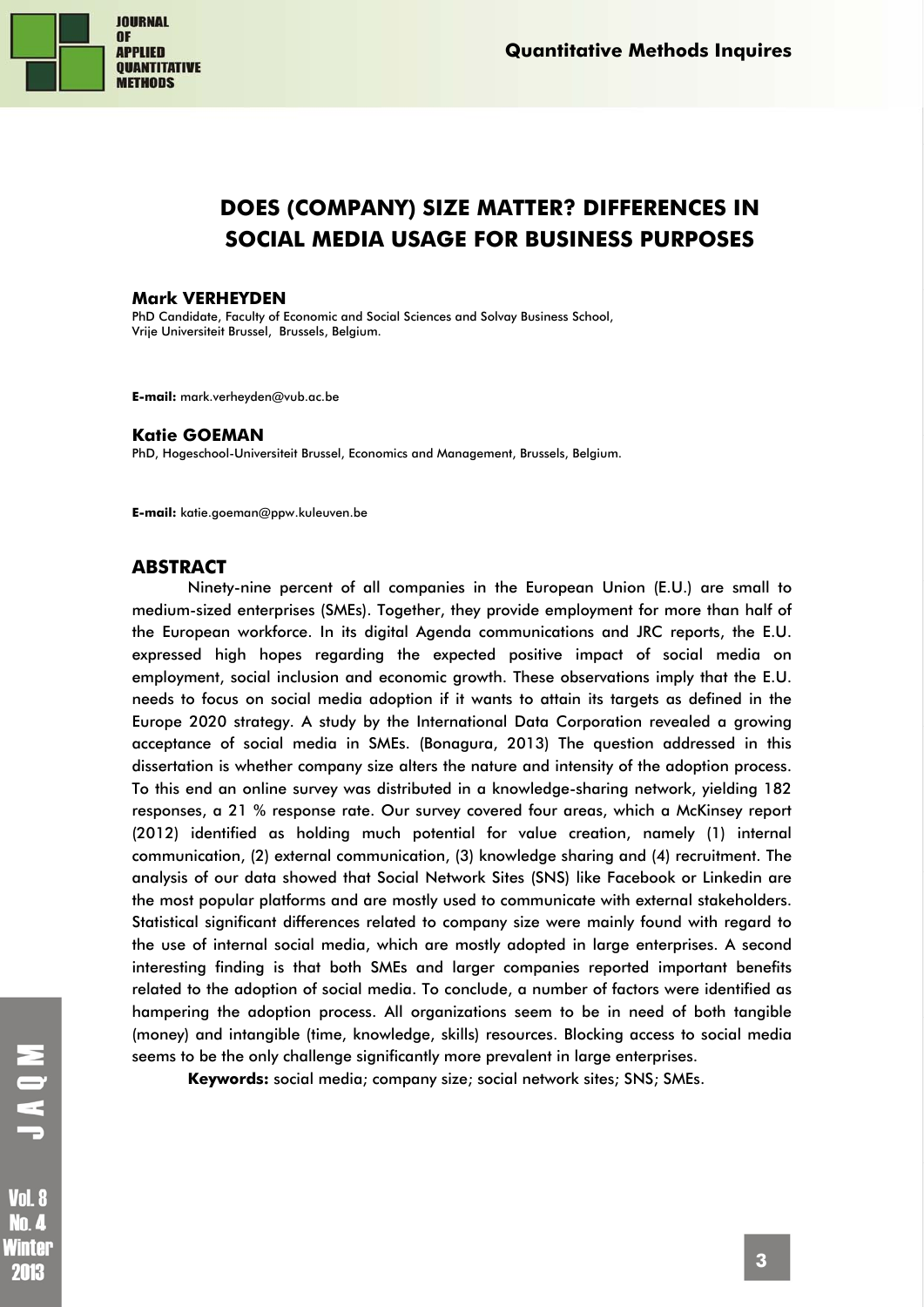

#### **INTRODUCTION**

In its latest Digital Agenda communications and JRC reports, the European Union expressed high hopes regarding the impact of social media on employment, social inclusion and economic growth. Unquestionably, these ICTs offer strategic opportunities to companies, e.g. new means for participation, new grounds for branding and new types of interaction, both for internal and external business processes. Flipside to this are professional organizations' concerns about security and privacy, the lack of successful business case examples and the large investments needed to exploit social media optimally.

In February 2013, the International Data Corporation (IDC) announced findings from a large-scale survey in five western European countries about social media adoption within small and medium-sized enterprises (SMEs). Newsworthy is their prognosis of a swift evolution of social media deployment for business purposes, next to the statement that the level of adoption is strongly related to company size. Such studies offer relevant insights, considering that ninety-nine percent of all companies in the European Union are SMEs, and given that these employ over half of the European workforce. Other recent monitoring studies with regard to social media focused significantly more on private than business usage, or were conducted to explore corporate employment of specific applications such as social networking services, twitter or internal networks within particular areas such as public relations.

There are only a handful of empirical studies on the adoption of Internet technologies in which the authors define clearly which platforms are considered to be social. To avoid the pitfalls of focusing on a specific platform of which the life expectancy is unknown, we have chosen to use an existing classification of different categories of platforms. We consider this important to avoid the danger of using social media as a container term. Using a detailed classification additionally allows to test more in-depth whether differences in adoption exist between different platforms according to company size. An additional contribution of this study is that it offers a first look at the adoption process of different social media tools in a knowledge-sharing network.

This goal of this study is to detect whether SMEs differ significantly from larger enterprises regarding the adoption of social media for business purposes. Such endeavor is relevant given the aforementioned gaps in the academic literature. Firstly, the study seeks to address the following question: How and why do organizations adopt social media for business purposes? To this end, a survey instrument was developed and pretested in order to measure social media usage in terms of tools, intensity and diversity of use. The central constructs of the survey are derived from several models on the adoption and diffusion of ICTs of which the Innovation Diffusion Theory (IDT) (Rogers 2003) and the Unified Theory of Acceptance and Use of Technology (UTAUT) (Venkatesh, Thong, and Xu 2012) are the most important ones.

Based on a McKinsey report (Chui et al. 2012), we demarcated four business purposes where the adoption of social media holds most potential for value creation: 1)

2018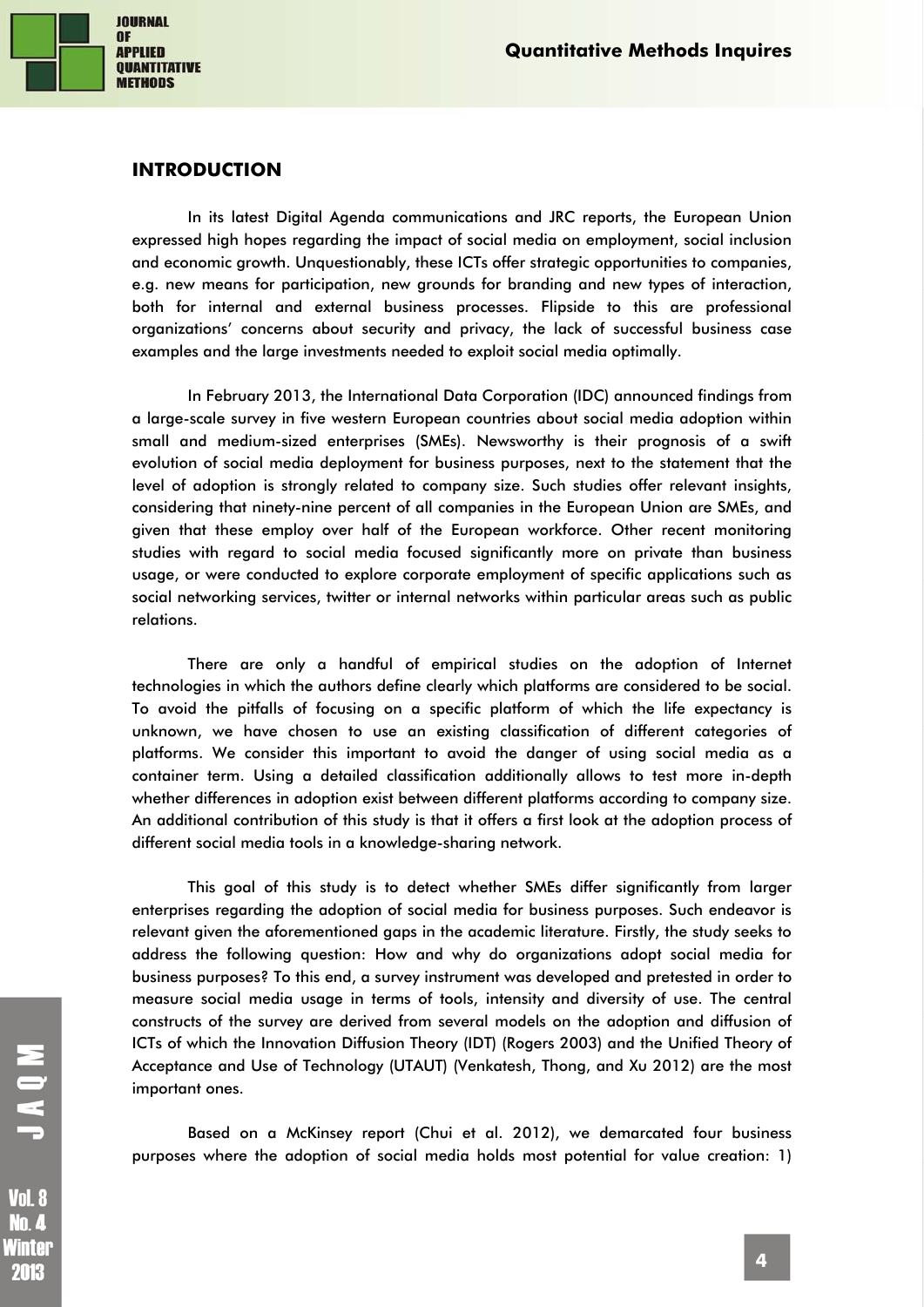

internal communication, 2) external communication, 3) knowledge sharing, and 4) recruitment. The McKinsey study additionally points out one can expect considerable changes within these particular areas. Secondly, our research aims to identify significant differences in social media usage. It was hypothesized that social media adoption differs significantly depending on company size, expressed in number of people employed. In particular, it was expected that the larger the company, the more likely it has already adopted use of social media, it employs a greater diversity of social media for a larger variety of business purposes. The reasons for this are thought to be related to Nielsen's 1-9-90 rule (Nielsen 2006), scale advantages and a different cost structure.

One hundred and fifteen employees from 86 professional organizations were included in the statistical analysis. The main results can be summarized as follows: 1) overall, within the corporate sector most popular social media tools are internal networks and social network services, which are mainly deployed for internal and external communication purposes, 2) our data seem to confirm the idea that larger companies do indeed have the advantage over SMEs when it comes to the adoption of social media. These results add to previous research, and indicate that further, more broad-scale research is needed to test differences in social media adoption between SMEs and large companies. Implications for practice and theory are discussed.

#### **BACKGROUND**

A first central concept in this study is one that has been popularized under the name of 'social media'. Most scholars would agree that this term is rather vague and open to all kinds of ICT platforms. Some authors take a very broad view on this term while others tend to restrict it to popular Social Networking Services (SNS) like Facebook and Linkedin. Some approach the concept from a technological perspective while others use classifications based on the characteristics and functions of the different tools (Abeysinghe and Alsobhi 2013, 267).

A number of scholars have argued that social media did not 'suddenly appear' but are instead the outcome of a long evolution in information technologies (Backhouse 2009, 2). These new 'social' media platforms are part of an evolution in what has been coined 'Web 2.0' by Tim O'Reilly. Web 2.0, according to O'Reilly, means a "*change from the web as a publishing platform to a tool supporting participation* (Fuchs 2007, 390)." Manuel Castells (Castells 2011) prefers to talk about a paradigm shift in which the age of mass communication has given way to an age of mass-self communication. The implementation of Web 2.0 tools in a business context has sometimes been referred to as 'Enterprise 2.0' (Mcafee 2006).

It is clear that social media as a concept defies easy definitions. Common characteristics include participation of the user, computer mediated communication (CMC) and more interactivity between producer and consumer, sometimes labeled 'Produsage' (Bruns 2008). In this article we have chosen to use the classification made by Cann et al. (Cann, Dimitriou, and Hooley 2011).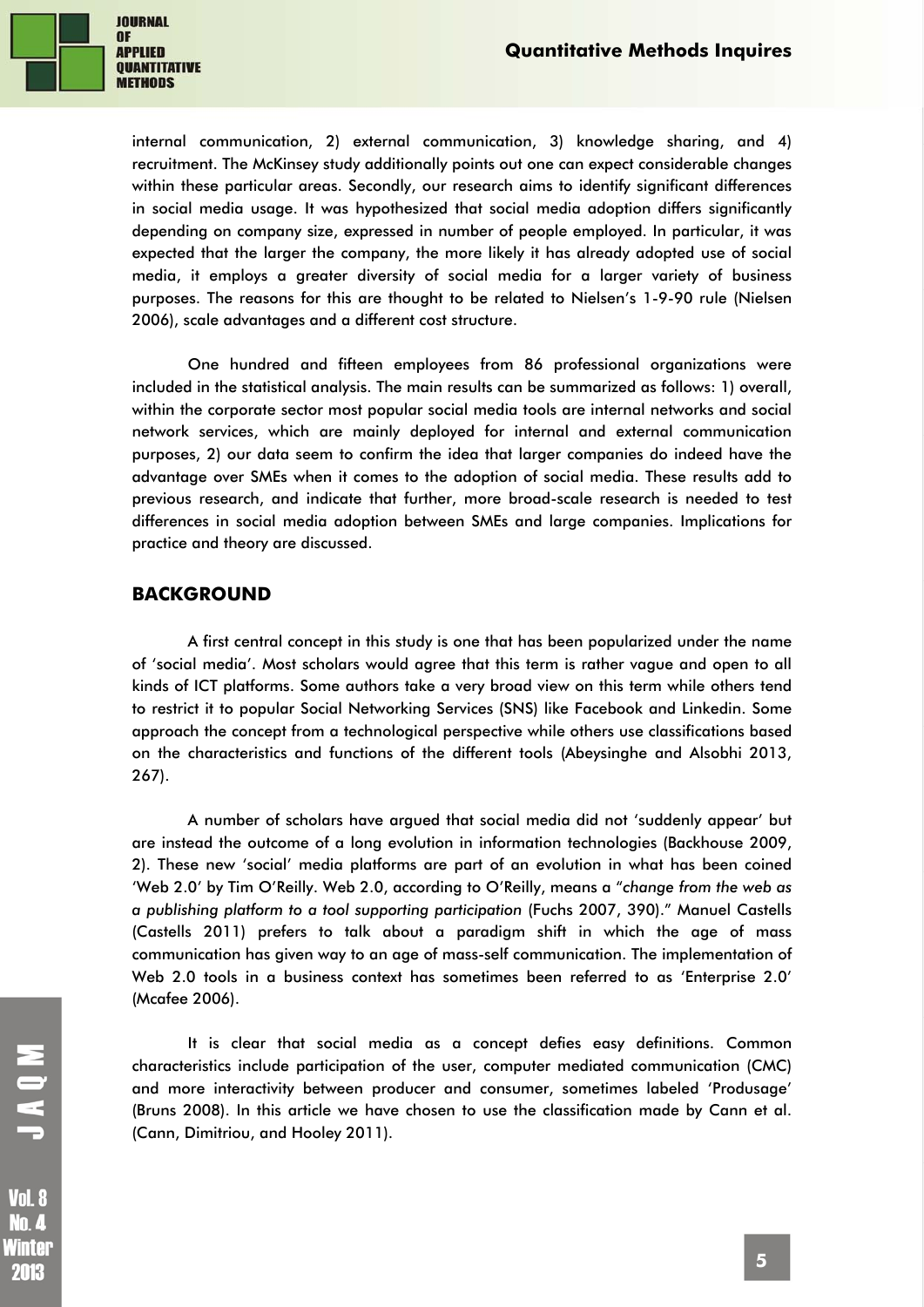

| Social media tool                             | <b>Examples</b>              |  |
|-----------------------------------------------|------------------------------|--|
| Social bookmarking, news & social<br>citation | Digg, Mendeley, Del.icio.us  |  |
| Social networking services                    | Facebook, Linkedin, MySpace  |  |
| Virtual worlds                                | Second life                  |  |
| Blogging & microblogging                      | Wordpress, Blogger, Twitter  |  |
| Document & presentation sharing               | Scribd, Slideshare           |  |
| Audio, photo, video                           | Flickr, Youtube, Spotify     |  |
| Collaboration                                 | Dropbox, Google Docs         |  |
| Project management & meeting                  | Adobe connect, Citrix, Skype |  |
| <b>Information management</b>                 | RSS, iGoogle, Netvibes       |  |
| Location                                      | Foursquare                   |  |
| Internal social network                       | Intranet                     |  |

**Table 1**: Classification of Social Media Tools by Cann et al. (2011)

In contrast to the previous concepts the idea of what constitutes an SME has been clearly defined by EU law (EU recommendation 2003/361). In this definition, two criteria are taken into account, namely the number of employees and the yearly turnover or balance sheet total. We have taken the constant in this definition, being the number of employees, as central criterion in our analysis.

#### **ADOPTION AND USE OF SOCIAL MEDIA: EXISTING MODELS**

The aim of this section is to provide the reader with an overview of theoretical frameworks that can be used to study the adoption of social media in professional contexts. The goal is not to discuss the separate models in detail. Instead we have chosen to highlight possible venues for current and future research. The first models presented are general models on the adoption of technology. Next, we list models to study SMEs' adoption of Information System (IS) innovations. We conclude with a state of the art focusing specifically on the adoption of social media in SMEs.

| Name of the model                                     | <b>Abbreviation</b> | <b>Authors</b>          |
|-------------------------------------------------------|---------------------|-------------------------|
| <b>Theory of Reasoned Action</b>                      | <b>TRA</b>          | Fishbein & Aizen, 1975  |
| <b>Technology Acceptance Model</b>                    | TAM                 | Davis, 1989             |
| <b>Theory of Planned Behavior</b>                     | <b>TPB</b>          | Aizen, 1991             |
| <b>Combined TAM-TPB</b>                               | C-TAM-TPB           | Taylor & Todd, 1995     |
| <b>Model of PC Utilization</b>                        | MPCU                | Varela et al., 1991     |
| <b>Innovation Diffusion Theory</b>                    | IDT                 | <b>Rogers, 2003</b>     |
| <b>Social Cognitive Theory</b>                        | <b>SCT</b>          | Compeau & Higgins, 1995 |
| Unified Theory of Acceptance and Use<br>of Technology | <b>UTAUT</b>        | Venkatesh et al., 2003  |

**Table 2**: Models on the adoption and diffusion of technology

Note: Original overview presented in the work of Talukder et al. (Talukder, Quazi, and Djatikusumo 2013, 1687)

**Vol. 8** No. 4 Winter 2018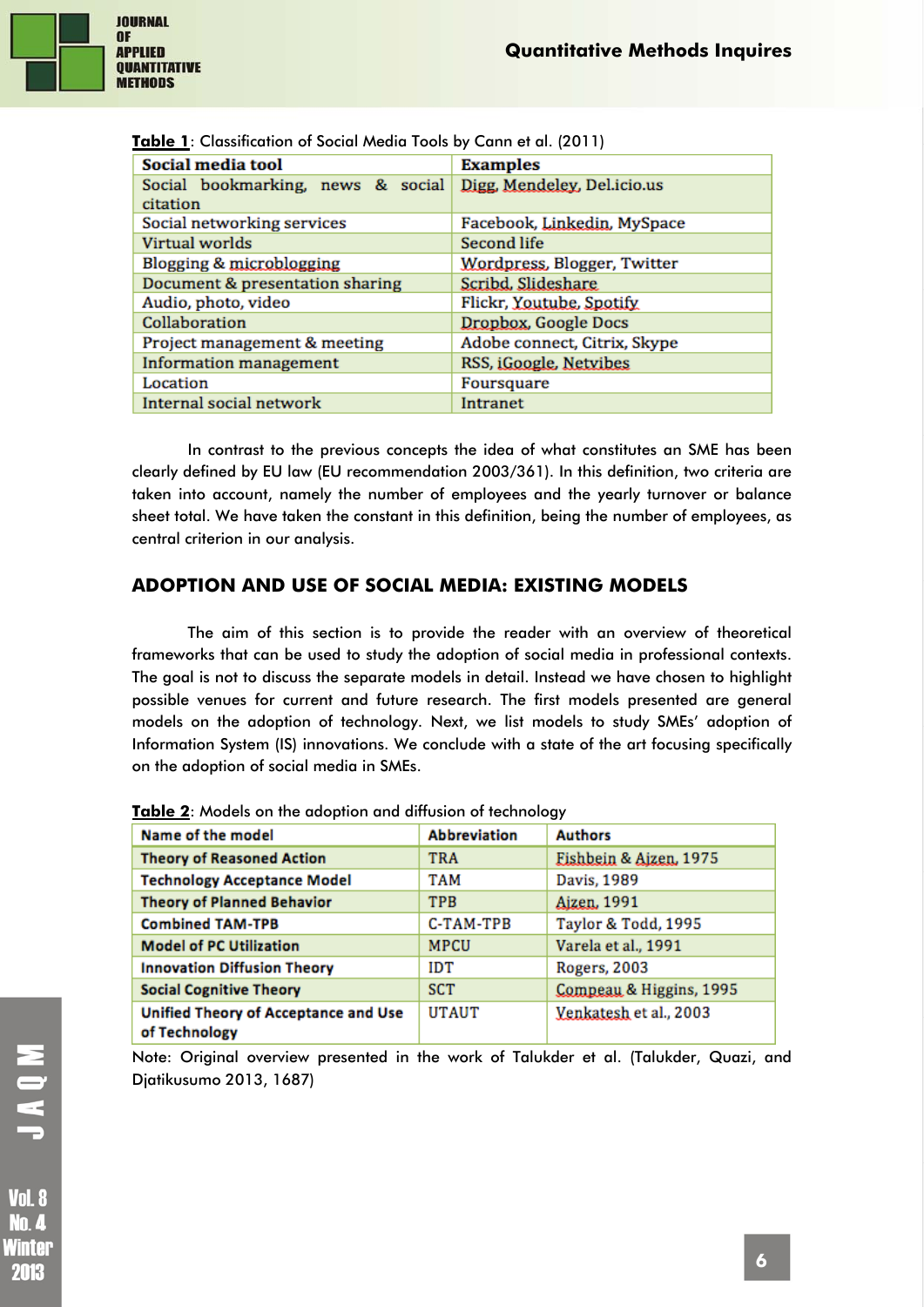

| Name of the model                                              | <b>Abbreviation</b> | <b>Authors</b>               |
|----------------------------------------------------------------|---------------------|------------------------------|
| <b>Stage Theory</b>                                            | ST                  | Poon & Swatman, 1999         |
| <b>Technology Acceptance Model</b>                             | TAM                 | Grandon & Pearson, 2004      |
| <b>Theory of Planned Behavior</b>                              | <b>TPB</b>          | Harrison et al., 1997        |
| <b>Combined TAM-TPB</b>                                        | C-TAM-TPB           | Riemenschneider et al., 2003 |
| <b>Resource-Based Model</b>                                    | <b>RBM</b>          | Mehrtens et al., 2001        |
| <b>Innovation Diffusion Theory</b>                             | IDT                 | Premkumar, 2003              |
| <b>Technology Acceptance Model 2</b>                           | TAM <sub>2</sub>    | Venkatesh, 2000              |
| Unified Theory of Acceptance and Use<br>of Technology          | <b>UTAUT</b>        | Anderson & Schwager, 2004    |
| <b>Technology-Organization-Environment</b><br><b>Framework</b> | <b>TOE</b>          | Tornatzky & Fleischer, 1990  |

**Table 3**: Models on the adoption of IS innovations in SMEs

Note: Original overview presented in the work of Ramdani et al. (Ramdani, Kawalek, and Lorenzo 2009)

Studies on the organizational adoption of social media can be subdivided into two groups. A first group of studies is focused on the organizational adoption of social media while a second group puts more emphasis on the individual adoption of these tools. What both groups have in common is that the bulk of all studies concentrate on large enterprises. This has also been noticed by Peris et al. (Peris et al. 2013) who write that: "*as a result we can state that in academic research the acceptance of Web 2.0 and social media across companies and especially in the context of SME networks is not considered so far* (p. 2795)."

Some scholars argue that the adoption process of different social media can differ. Barnes & Mattson (Ganim Barnes and Mattson 2009) for example have witnessed growth in some technologies (e.g. SNS, Blogging) while the use of others (e.g. message boards, podcasting) declines. Ramdani et al. (Ramdani, Kawalek, and Lorenzo 2009) offer a possible explanation by arguing that factors influencing the adoption process differ according to the specific tools under study.

In this research we focus on the adoption of social media at the organizational level in contrast to adoption at the personal level. This means that adoption is only considered as such when it is accepted as an official communication tool within the organization. Additionally, we do not only consider social media use but also adoption, perceived output and obstacles preventing adoption. We have chosen not to focus on specific platforms because these can disappear as witnessed in the rapid decline of previously popular platforms like *MySpace* and *Netlog*. Instead we choose to work with categorizations of platforms as suggested by Cann et al. (Cann, Dimitriou, and Hooley 2011).

# **RETURN ON INVESTMENT (ROI): REPORTED BENEFITS OF USING SOCIAL MEDIA**

In 2003 Venkatesh et al. postulated the Unified Theory of Acceptance and Use of Technology (UTAUT) for explaining user intentions and subsequent usage behavior of information systems. The authors identified performance and effort expectancy, social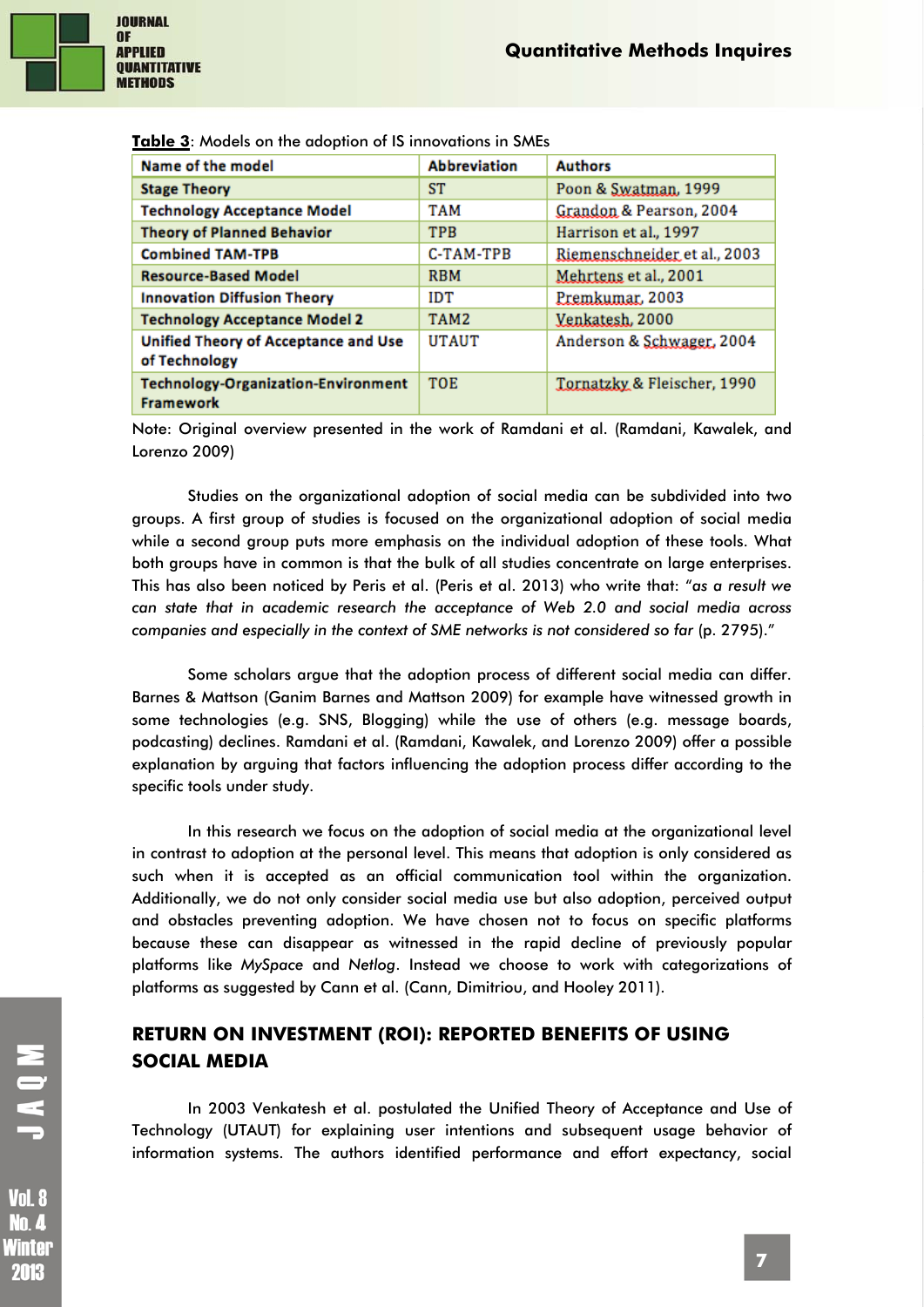

influence, and facilitating conditions as determinants with direct impact. The impact of these four key constructs on usage intention and behavior are mediated by gender, age, experience, and voluntariness of use. Subsequent validation of UTAUT in a longitudinal study found it to account for seventy percent of the variance in usage intention (Venkatesh et al. 2003).

In this light we can understand the finding of Durkin et al. (Durkin, McGowan, and McKeown 2013) who argue that a universally common motivator for social media adoption is that companies share the anxiety of losing out if they do not adopt the new tools. In contrast to what we might expect when reasoning from a rational theory perspective, Durkin et al. (2013) argue that anxiety is the main driver of social media adoption, not a thoughtful and well-planned agenda.

In line with this finding there are a number of studies of which the authors state that the adoption of social media is often the result of 'convenient implementation', mostly focused on achieving quick gains (Annabi and McGann 2013, 63). Under the same heading can be categorized those situations where social media are adopted to respond to an internal communication or public relations crisis (Norman and Huerta 2006).

In SMEs, decisions on the adoption of new tools cannot be detached from the entrepreneur's perception of their use. According to Marcati et al. (Marcati, Guido, and Peluso 2008, 1583) entrepreneurs tend to think of innovations as incremental and more dealing with production than marketing or accounting. However, we feel that the important nuance must be made that these findings may vary according to the business or sector under study.

A survey of the International Data Corporation (IDC) has shown that SMEs seem to have reached certain maturity in using social media for customer facing and marketing processes but often fail to identify how to leverage social media tools into other areas (Bonagura 2013). Our aim in this study is therefore to focus on a number of fields in which the adoption of social media has most value-creating potential. Based on a McKinsey report (2012), we have identified four domains, which we have labeled "internal communication", "external communication", "knowledge sharing" and "recruitment".

#### **THE ADOPTION OF SOCIAL MEDIA: EXISTING CHALLENGES**

Related to the previous section on ROI are the existing challenges in adopting social media successfully. Kuikka & Åkkinen (Kuikka and Äkkinen 2011) have categorized these challenges into two broad groups. A first group consists of challenges organizations face internally. One of the most important elements hindering the adoption is a lack of resources. This problem is expected to be even more prominent in SMEs where budgets are tight and employees already combine tasks in their current jobs. As already mentioned, the personality of the entrepreneur is also an important factor in understanding why some SMEs adopt new technological tools while others do not. Internal discussions on whether to adopt a new technology also often revolve around the question of clear arrangements on authorization and ownership in using the new tools.

**Vol. 8**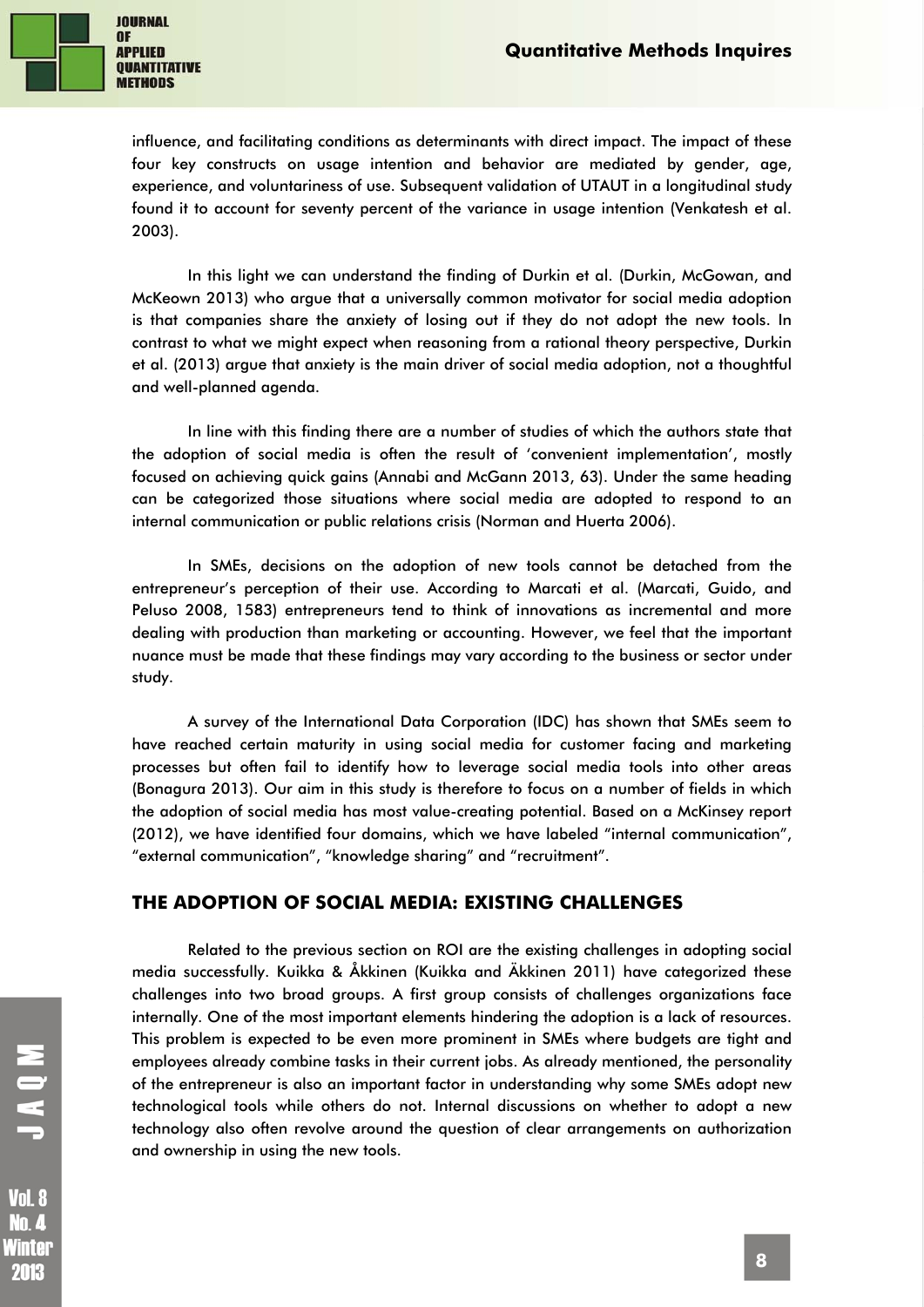

External challenges, the second group in the analysis of Kuikka & Åkkinen (2011), are those factors that cannot be entirely controlled by the organization. These same authors mention legal issues, concerns about the alignment of public and private network identity as well as fear for the effects on company reputation as belonging to this group. A central element in all these factors is an existing uneasiness of corporate decision makers to relinquish control.

Research on the factors hampering the adoption of social media in SMEs is still in its early phases. This gap in the literature is even more pressing in the face of a study published by Gartner in which the authors argue that 80% of social business initiatives will provide disappointing results over the next three years (Mann et al. 2012). In a common social business report, MIT Sloan Management Review and Deloitte report three reasons why social media initiatives fail so often. Full details can be found in the report (Kiron et al. 2013). However, what is interesting for this research is what these reasons have in common. The conclusion comes down to the observation that organizations launch social business projects without clear objectives, are reluctant to invest resources (mainly time and money) and expect too much too fast in terms of financial returns. These ingredients create a fertile soil for boom-and-bust scenarios in which managers expect too much from a technology that contributes to their disappointment if the technology does not bring the expected results or financial gains.

#### **METHOD**

The first step in answering the question whether SMEs are different from larger enterprises with regard to the adoption of social media platforms consists of selecting an appropriate sample. The option of choosing a random sample of all enterprises active in a given geographical location was dropped because there are no indications to expect differences based on this factor. Instead, we tried to find a network of organizations of which the members are expected to be amongst the early adopters. It is expected that if differences with regard to company size are spotted here, they are likely to be found in other samples as well. VOV, a non-profit networking organization focusing on Human Resources (HR), more specific knowledge sharing in public and private businesses, fulfilled the necessary criteria and granted access to its members' database. A sufficiently large sample was obtained ensuring the reliability of our results.

An online anonymous survey was developed and disseminated through the use of Qualtrics. The reason for choosing this type of survey is related to the fact that online communication is the standard mode of interaction between VOV and its members. Other means of distributing the survey are not expected to significantly alter the obtained results. The survey was sent to all members of the network, being 848 employees from 396 organizations. The members are active in various professional activities in different economic sectors. The questionnaire was distributed between 19 April and 8 May 2012 and yielded 182 responses, which results in a response percentage of 21 %. The obtained data can be considered statistically representative for all members of VOV Network when working with a confidence level of 95% and a margin of error of 7 %.

**Vol. 8 No. 4** Winter 2018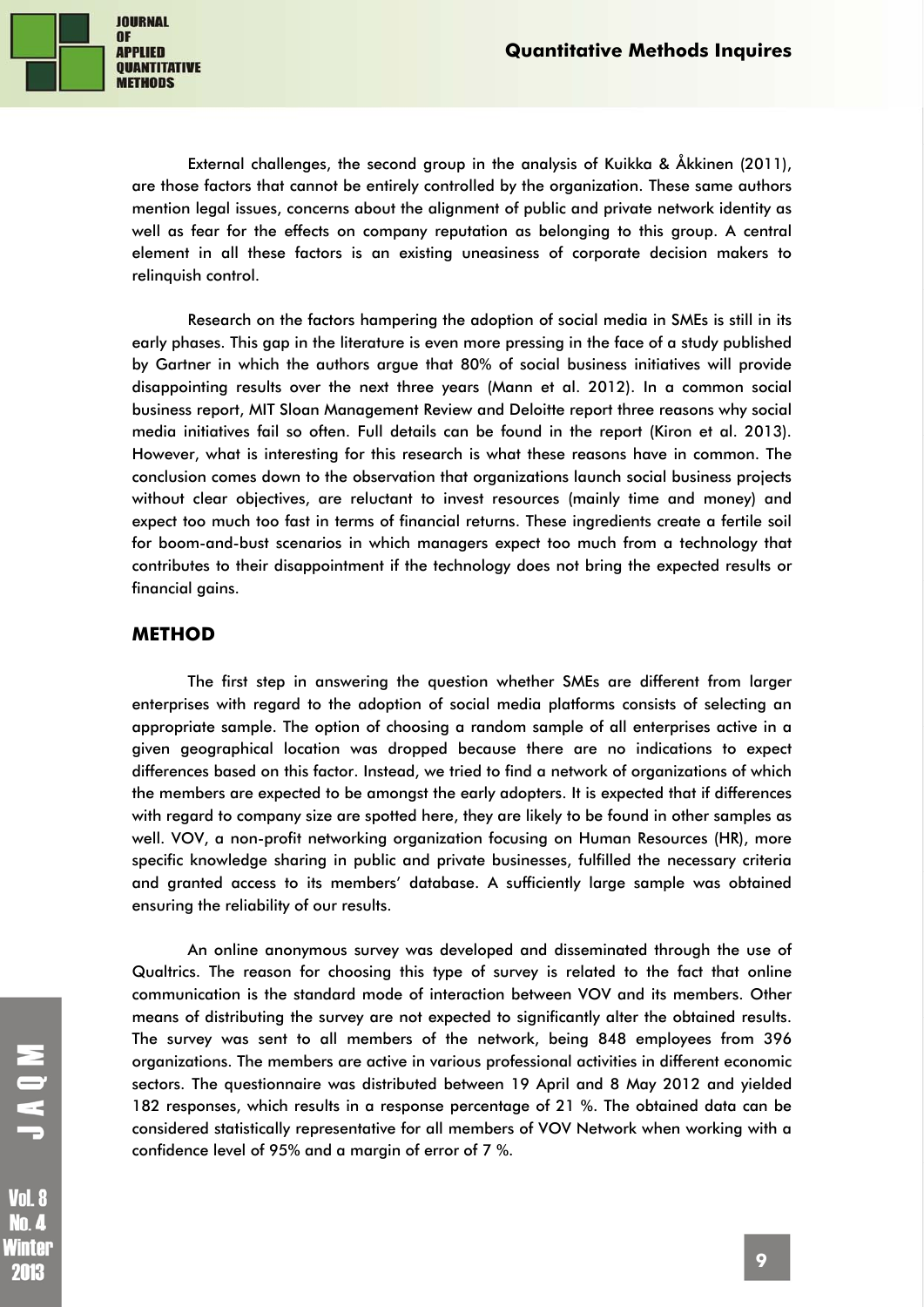

A total of 67 responses were excluded from further analysis because they did not supply sufficient information about the variables of interest. All people who filled out the survey are members of VOV and therefore comparable in terms of their ability to answer the survey questions. Most of the respondents (43%) are working in HR departments.

The survey consisted of 27 questions falling under 4 headings reflecting the 4 selected fields of interest (internal communication, external communication, knowledge sharing and recruitment). A number of statistical tests were run in SPSS to detect whether the observed differences in the use of different social media platforms and the intensity of this use in the aforementioned fields of interest were also statistically significant. The results of this analysis are presented in the following section.

#### **RESULTS**

An overview of the literature has led us to the conclusion that there are few studies offering comparative data on the adoption rates of different social media platforms in organizational contexts allowing scholars to determine whether social media adoption takes on different forms in SMEs. Based on the classification of social media tools by Cann et al. (2011) we have looked for significant differences between SMEs and larger organizations with regard to the adoption of different social media platforms in four important valuecreating areas (internal communication, external communication, knowledge sharing, recruitment).

|                                            | Internal Communication External Communication Recruitment & Selection Learning & Development |    |        |        |
|--------------------------------------------|----------------------------------------------------------------------------------------------|----|--------|--------|
| Social Bookmarking, news & social citation |                                                                                              |    |        |        |
| <b>Social Networking Services</b>          | 19                                                                                           | 57 | $40*$  | 21     |
| <b>Virtual Worlds</b>                      |                                                                                              |    |        |        |
| <b>Blogging &amp; Microblogging</b>        |                                                                                              | 39 |        | $13*$  |
| <b>Document &amp; Presentation Sharing</b> |                                                                                              | ۵ŧ |        | 13     |
| Audio, Photo & Video                       | 19                                                                                           | 26 | 6*     | 16     |
| <b>Collaboration</b>                       | n.                                                                                           |    |        | 13     |
| <b>Project Management &amp; Meeting</b>    | 26                                                                                           |    |        | 14     |
| <b>Information Management</b>              |                                                                                              |    |        |        |
| Location                                   |                                                                                              |    |        |        |
| <b>Internal Social Network</b>             | $52**$                                                                                       | 10 | $19**$ | $36**$ |

| Table 4: Adoption of Social Media Tools in Four Value-creating areas |  |  |  |  |
|----------------------------------------------------------------------|--|--|--|--|
|----------------------------------------------------------------------|--|--|--|--|

 $n = 105$  (total number of respondents)

\* Significant differences found between SMEs and larger organizations at 0,05 level

\*\* Significant differences found between SMEs and larger organizations at 0,001

level

The results in table 1 indicate that, in almost all cases, less than half of the respondents report using social media platforms in our domains of interest. Social networking services (including popular platforms like Facebook and Linkedin) are clearly the most used. The figures show that blogging and microblogging services like *Blogger*, *Twitter* and *Wordpress* as well as internal (social) networks including social intranets are also widely used. In line with our expectations, these data suggest that not all platforms are used to the same end. Some, like internal social networks are most suited - and therefore logically also most used – for internal communication purposes while other tools, like Social Networks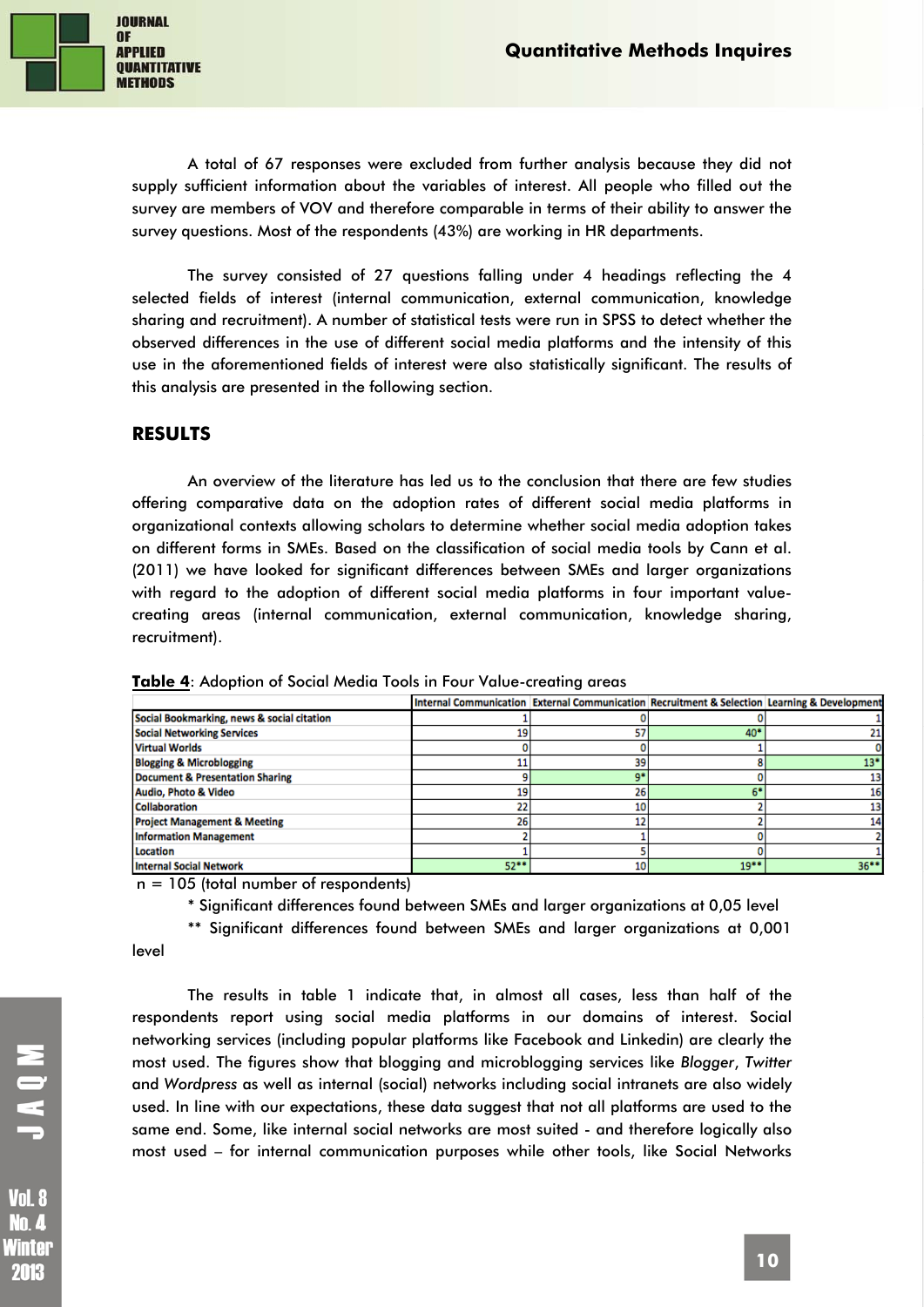

Services (SNS) and (micro)blogging are rather used to communicate with external stakeholders.

**Table 5**: Statistically Significant Differences between SMEs and larger enterprises regarding the adoption of social media platforms in four domains of interest

|                                                        | < 250 | 250+ | Chi <sup>2</sup> | <b>P-value</b> |
|--------------------------------------------------------|-------|------|------------------|----------------|
| Social Networking Services/Recruitment & Selection     | --    | 28   | 5,695            | 0,017          |
| Blogging & Microblogging/Learning & Development        |       |      | 6,207            | 0.013          |
| Document & Presentation Sharing/External Communication |       |      | 4,34             | 0,037          |
| Audio, Photo & Video/Recruitment & Selection           |       |      | 5.157            | 0,023          |
| Internal Social Network/Internal Communication         |       | 38   | 13,259           | 0,000          |
| Internal Social Network/Recruitment & Selection        |       |      | 10,996           | 0,001          |
| Internal Social Network/Learning & Development         |       | 28   | 11,256           | 0,001          |

Only in a few cases did we find significant statistical differences between SMEs and larger organizations with regard to the adoption of different social media tools in the four areas of interest. The details of these results can be found in table 2. A remarkable finding is that 3 out of 7 statistically significant differences were related to the use of an internal social network. These figures show that there is a higher chance of finding internal social networks in large companies.

Where statistical significant evidence was found, the data seem to argue in favor of the hypothesis that large companies have higher adoption rates of different social media platforms in the four value-creating areas under study. However, higher adoption rates do not give us any information about the intensity with which these platforms are used. A different analysis comparing the mean ranks regarding the intensity of use of different platforms between SMEs and their larger counterparts revealed, in line with our hypothesis, that the intensity with which social media platforms are used is also higher in large enterprises. Still, a critical nuance to be made is that this conclusion does only hold in the case of SNS and internal social networks. Unsurprisingly, these are also the best known and most used platforms. The lack of statistically significant results in the other cases is most likely due to the low adoption rates of these other social media platforms.

**Table 6**: Comparing the intensity of use of different social media platforms between SMEs and larger organizations

|                                            | <250 (mean rank) | 250+ (mean rank) | <b>Mann-Whitney U</b> | P-value |
|--------------------------------------------|------------------|------------------|-----------------------|---------|
| Social Bookmarking, news & social citation | 40,19            | 40,73            | 771,5                 | 0,859   |
| <b>Social Networking Services</b>          | 38,77            | 57,89            | 721,0                 | 0,001   |
| <b>Virtual Worlds</b>                      | 39,50            | 39,50            | 748,0                 | 1,000   |
| <b>Blogging &amp; Microblogging</b>        | 43,91            | 44,07            | 932,5                 | 0,975   |
| <b>Document &amp; Presentation Sharing</b> | 40,57            | 44,88            | 798,0                 | 0,351   |
| Audio, Photo & Video                       | 39,00            | 44,08            | 731,0                 | 0,320   |
| <b>Collaboration</b>                       | 43,77            | 40,58            | 785,5                 | 0,523   |
| <b>Project Management &amp; Meeting</b>    | 43,59            | 38,40            | 705,0                 | 0,228   |
| <b>Information Management</b>              | 37,96            | 41,63            | 698,5                 | 0,201   |
| Location                                   | 37,87            | 41,69            | 695,5                 | 0,183   |
| <b>Internal Social Network</b>             | 30,94            | 53,88            | 448,0                 | 0,000   |

There are several reasons why organizations adopt social media into their daily workings. Amongst the more important reasons are the expected gains derived from this adoption process. This can be expected since organizations hope to get a good return on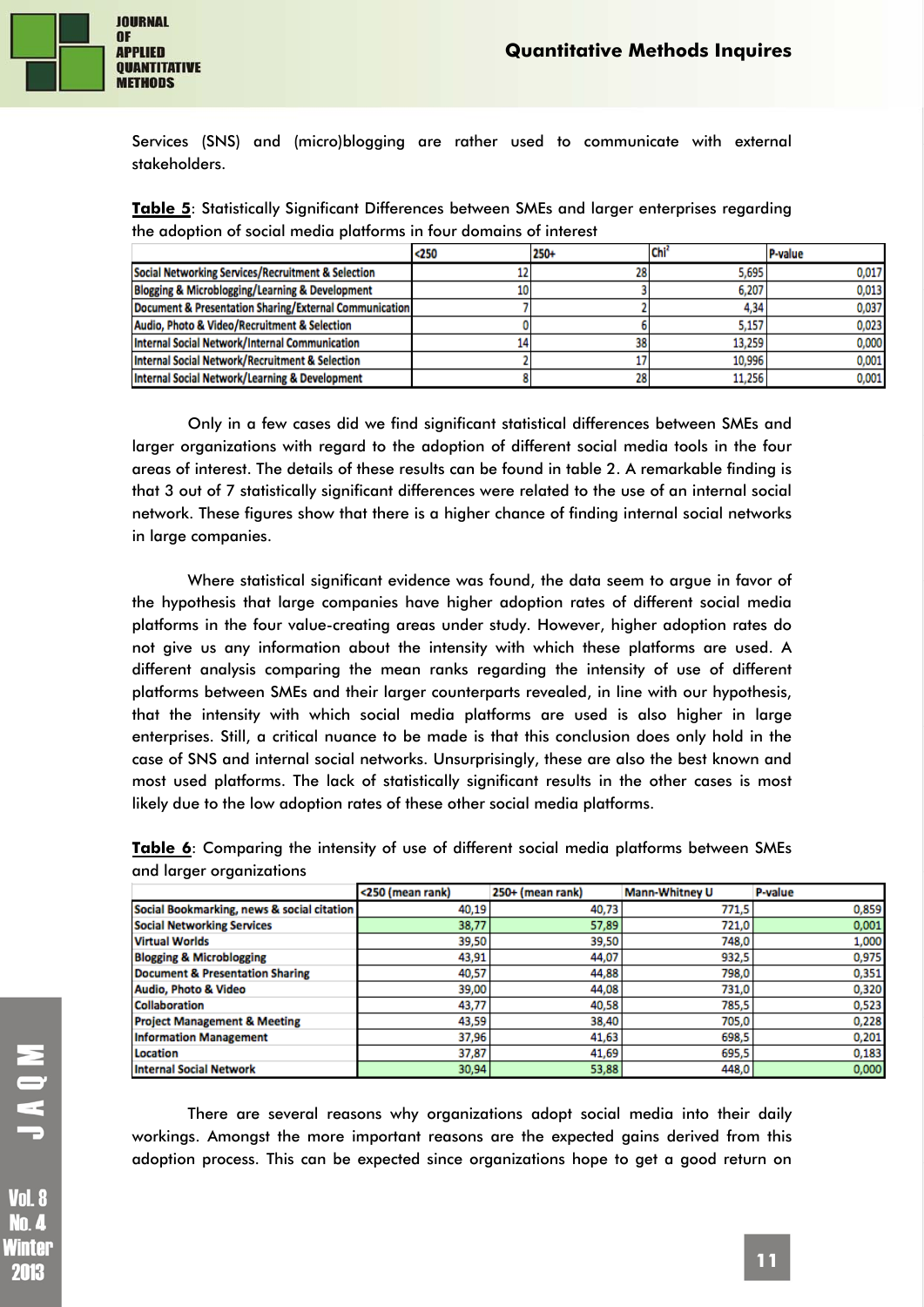

investment (ROI). A remarkable finding of our survey is that respondents report positive effects brought by using social media and this in all four fields included in the analysis. However, no statistically significant differences were found between SMEs and larger organizations regarding these reported benefits. The data additionally reveal that respondents have a hard time calculating the effects of social media adoption on company turnover. This conclusion can be drawn from the fact that almost half of the respondents who answered this question took a neutral position.

|                              |       | Very Negative Rather Negative Neutral Rather Positive |        |        | <b>Very Positive</b> |
|------------------------------|-------|-------------------------------------------------------|--------|--------|----------------------|
| <b>Turnover</b>              | 0.00% | 0.00%                                                 | 47.20% | 44,40% | 8.30%                |
| <b>Product/Company Image</b> | 0.00% | 1.50%                                                 | 13.60% | 53,00% | 31,80%               |
| <b>Customer Relations</b>    | 0.00% | 0.00%                                                 | 17.70% | 59.70% | 22,60%               |
| <b>Attracting talent</b>     | 0.00% | 0.00%                                                 | 23.70% | 54.20% | 22,00%               |
| Internal working procedures  | 1,50% | 0.00%                                                 | 20,00% | 53,80% | 24,60%               |

| Table 7: Reported benefits of adopting social media |
|-----------------------------------------------------|
|-----------------------------------------------------|

Of our sample 78,1 % of all respondents indicates that their organization uses social media professionally. Except for those respondents who were not sure (4,4%) this leaves us with 17,5 % reporting their organization has not yet adopted social media. This brings us to the important question why certain organizations opt-out for this innovation. Based on our theoretical framework including several models like Rogers' *innovation diffusion model* and Venkatesh' et al. *Unified Theory of Acceptance and Use of Technology (UTAUT)*, we have included a number of questions to briefly test which factors respondents consider to be decisive obstructions in the adoption process. A statistically significant difference was found between SMEs and larger organizations with regard to blocking access to social media platforms. This phenomenon seems to be substantially more common in the latter (Chi<sup>2</sup>= 4,508; p= 0,034). Lack of knowledge and skills on how to use social media as well as lack of time are also frequently named, regardless of the size of the organization, as obstacles in the adoption process.

#### **DISCUSSION AND CONCLUSION**

In the European Union SMEs make up 99% of all companies and provide employment for more than half of the European workforce. As a result, the European Commission has no choice but to consider these stakeholders in future initiatives aimed at leveraging social media in order to raise employment rates, encourage social inclusion and stimulate economic growth. Based on a recent IDC study reporting growing acceptance of social media among Western European SMEs, we would be inclined to conclude that things are moving in the right direction. However, the question remains whether an adoption gap still exists between SMEs and larger organizations.

Based on a thorough screening of the academic literature, we have derived the hypothesis that bigger companies are in the lead with regard to social media adoption and use. Up until now the majority of scholarly contributions have approached social media as an aggregate or focused on a specific platform. Additionally, social media adoption is often studied as if it were a cause in itself. With our research we added to existing knowledge by making comparisons between platforms and this in four areas where, according to a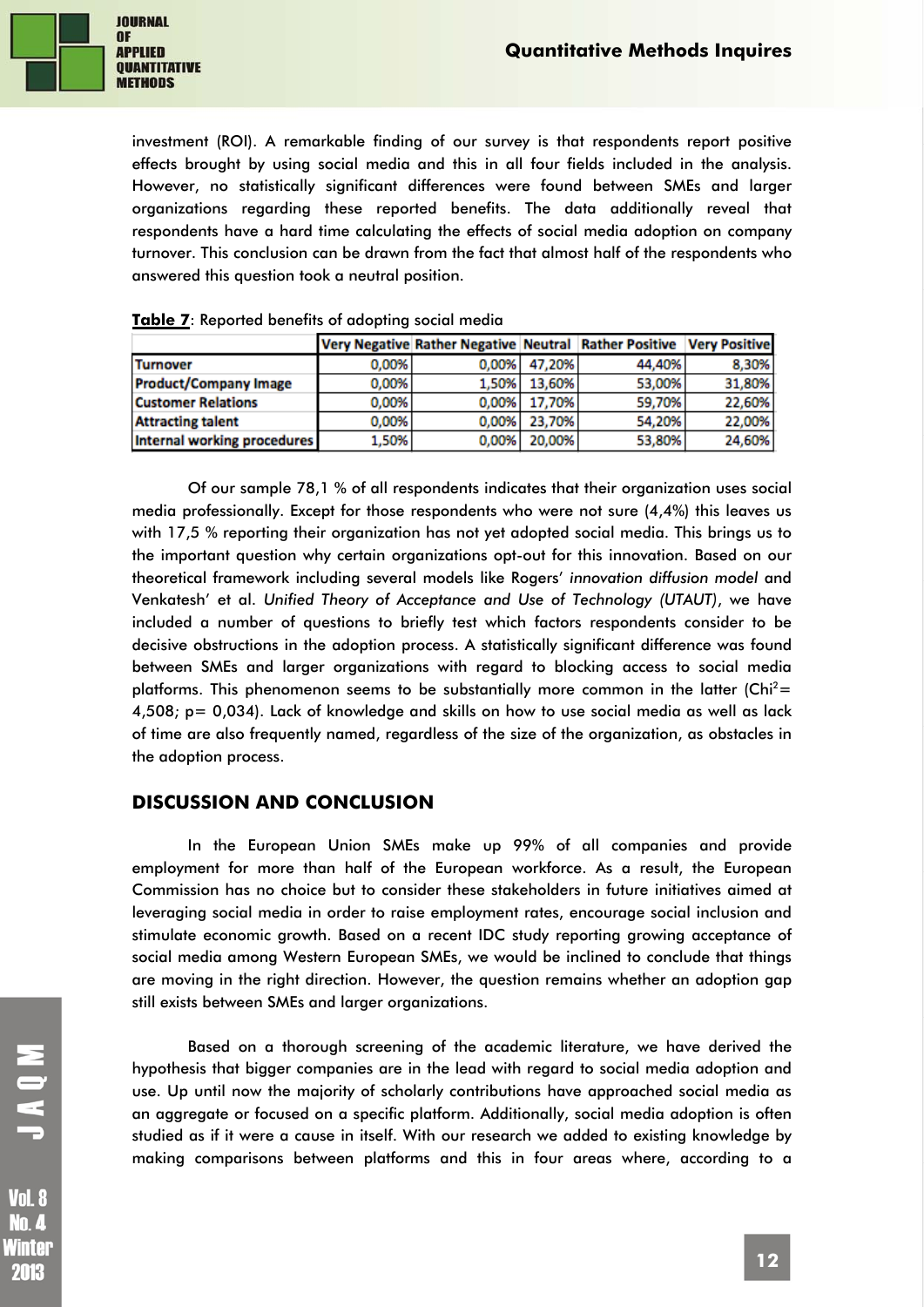

McKinsey report (2012), most value creation remains untapped. We did not only focus on the adoption of social media platforms in these areas but additionally examined respondents' perceived ROI of these initiatives. To conclude, those who did not (yet) adopt social media were asked why this was the case.

In spring 2012 a survey was disseminated among members of a knowledge sharing networking organization. Our data revealed that most respondents are HR professionals working in various organizations. A response rate of 21% resulted in a sample statistically representative for all members of the network. The sample size in itself can be seen as offering a unique view of social media adoption in the early-adopter segment of the market. Our results on the differences in social media adoption and use according to company size are therefore expected to be even more pronounced in random samples.

Our data have shown that social networking sites are the most popular platforms and that the focus of most organizations is aimed at leveraging social media to communicate with external stakeholders. Where statistically significant differences were found they seem to confirm our initial hypothesis that larger companies, in comparison with SMEs, are more likely to adopt social media platforms and more inclined to use them more intensively. Especially with regard to the adoption of internal social media did we notice significant differences revealing that company size fundamentally affects internal communication processes.

 A second group of results shows that respondents report positive effects in several important fields like customer relationship and company image. Even more interesting is that, with regard to the reported benefits, SMEs do not differ significantly from larger enterprises. This seems to indicate that the benefits of social media are not reserved solely for large organizations.

To conclude we found that factors most frequently named as hampering the adoption process of social media are factors related to blocked access (significantly more prevalent in large organizations), a lack of knowledge and skills as well as tangible (e.g. money) and intangible (time, effort) resources. From our data we can therefore confirm our initial hypothesis that company size does matter with regard to the adoption of social media and that companies mostly focus their efforts on a few popular platforms like Linkedin, Twitter and Facebook to reach out to external stakeholders. However, once adopted both large organizations and SMEs seem to perceive important benefits. The results are hopeful but do indicate that SMEs are still catching up and lack knowledge, skills and resources to match the efforts of the bigger players. This information should encourage the E.U. to invest its resources where they have most potential to unlock value. Only this way can the E.U. obtain its goals and remain competitive with other economies.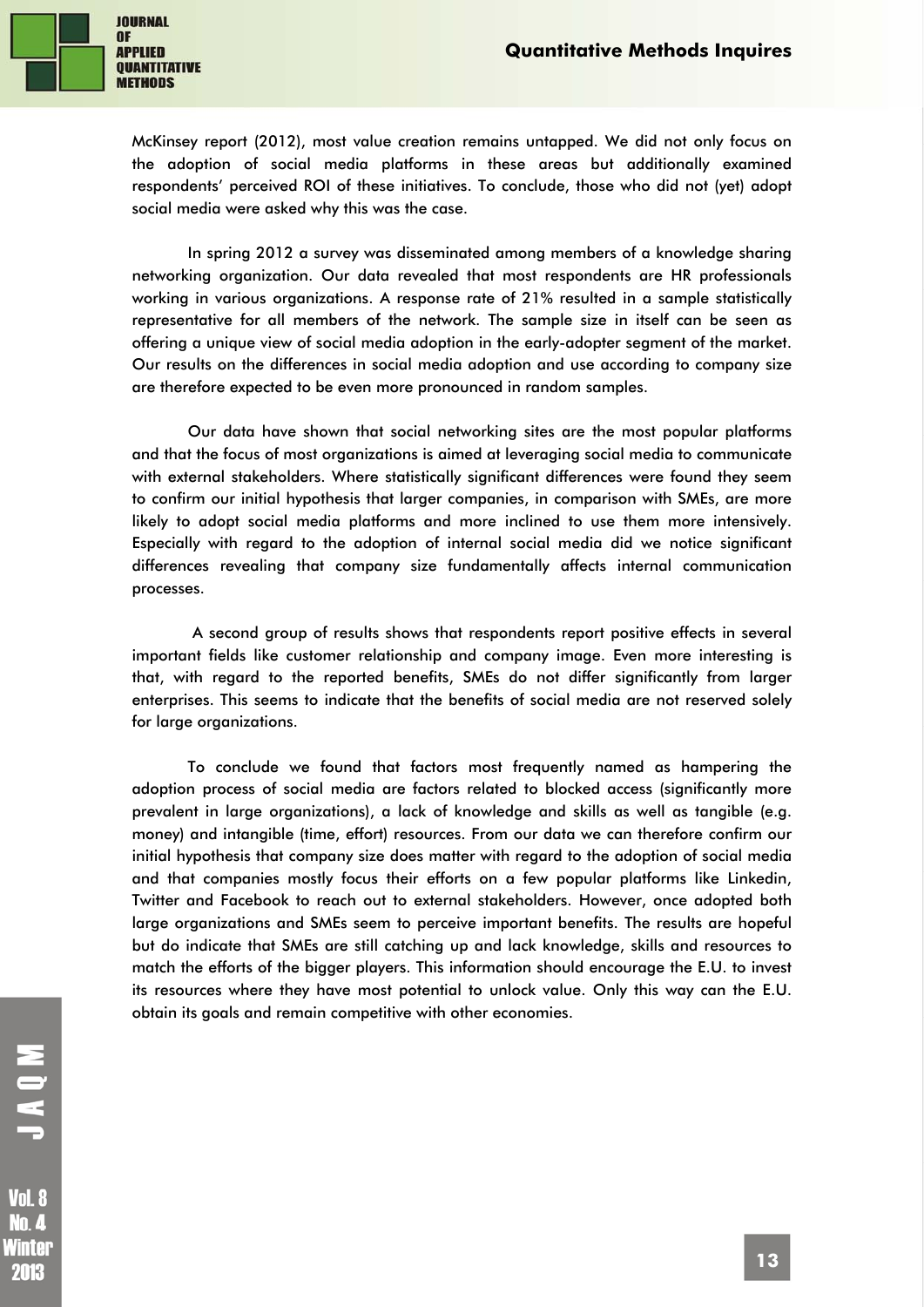

#### **BIBLIOGRAPHY**

- 1. Abeysinghe, Geetha, and Aisha Yaquob Alsobhi. **Social Media Readiness in Small Businesses**. In Proceedings of the International Conference Information Systems, 267–72. Madrid, 2013 https://eprints.mdx.ac.uk/11433/1/social%20media%20readiness%20in%20s mall%20businesses.pdf.
- 2. Annabi, Hala, and Sean T. McGann **Social Media as the Missing Link: Connecting Communities of Practice to Business Strategy**. Journal of Organizational Computing and Electronic Commerce 23 (1-2): 56–83. doi:10.1080/10919392.2013.748608, 2013
- 3. Backhouse, Jenny **Social Media: Impacting the Enterprise?** In , 9. Izmir, 2009
- 4. Bonagura, Nina. **IDC Study Confirms the Growing Acceptance of Social Media for Business Purposes among Western European SMBs.** International Data Corporatation (IDC), 2013 http://www.idc.com/getdoc.jsp?containerId=prIT23968113.
- 5. Bruns, Axel Blogs, Wikipedia, Second Life, and Beyond: **From Production to Produsage**. Digital Formations v. 45. New York: Peter Lang, 2008.
- 6. Cann, Alan, Konstantia Dimitriou, and Tristram Hooley **Social Media: A Guide for Researchers**. Research Information Network, 2011.
- 7. Castells, Manuel **Communication Power** Oxford: Oxford University Press, 2011.
- 8. Chui, Michael, James Manyika, Jacques Bughin, Richard Dobbs, Charles Roxburgh, Hugo Sarrazin, Geoffrey Sands, and Magdalena Westergren **The Social Economy: Unlocking Value and Productivity Through Social Technologies** McKinsey Global **Institute,** 2012. http://www.mckinsey.com/insights/high\_tech\_telecoms\_internet/the\_social\_ec onomy.
- 9. Durkin, Mark, Pauric McGowan, and Niall McKeown. **Exploring Social Media Adoption in Small to Medium-Sized Enterprises in Ireland** Journal of Small Business and Enterprise Development 20 (4): 716–34. doi:10.1108/JSBED-08-2012- 0094, 2013
- 10. Fuchs, Christian **Towards a Dynamic Theory of Virtual Communities** International Journal of Knowledge and Learning 3 (4/5): 372–403, 2007.
- 11. Ganim Barnes, Nora, and Eric Mattson **Social Media in the 2009 Inc. 500: New Tools & New Trends** Center for Marketing Research, 2009. https://www.sncr.org/sites/default/files/socialmedia2009\_0.pdf.
- 12. Kiron, David, Doug Palmer, Anh Nguyen Philips, and Robert Berkman **Social Business: Shifting Out of First Gear** Research report. MIT Sloan Management Review. Massachusetts: MIT in collaboration with Deloitte, 2013.

No. 4 Ninter 2018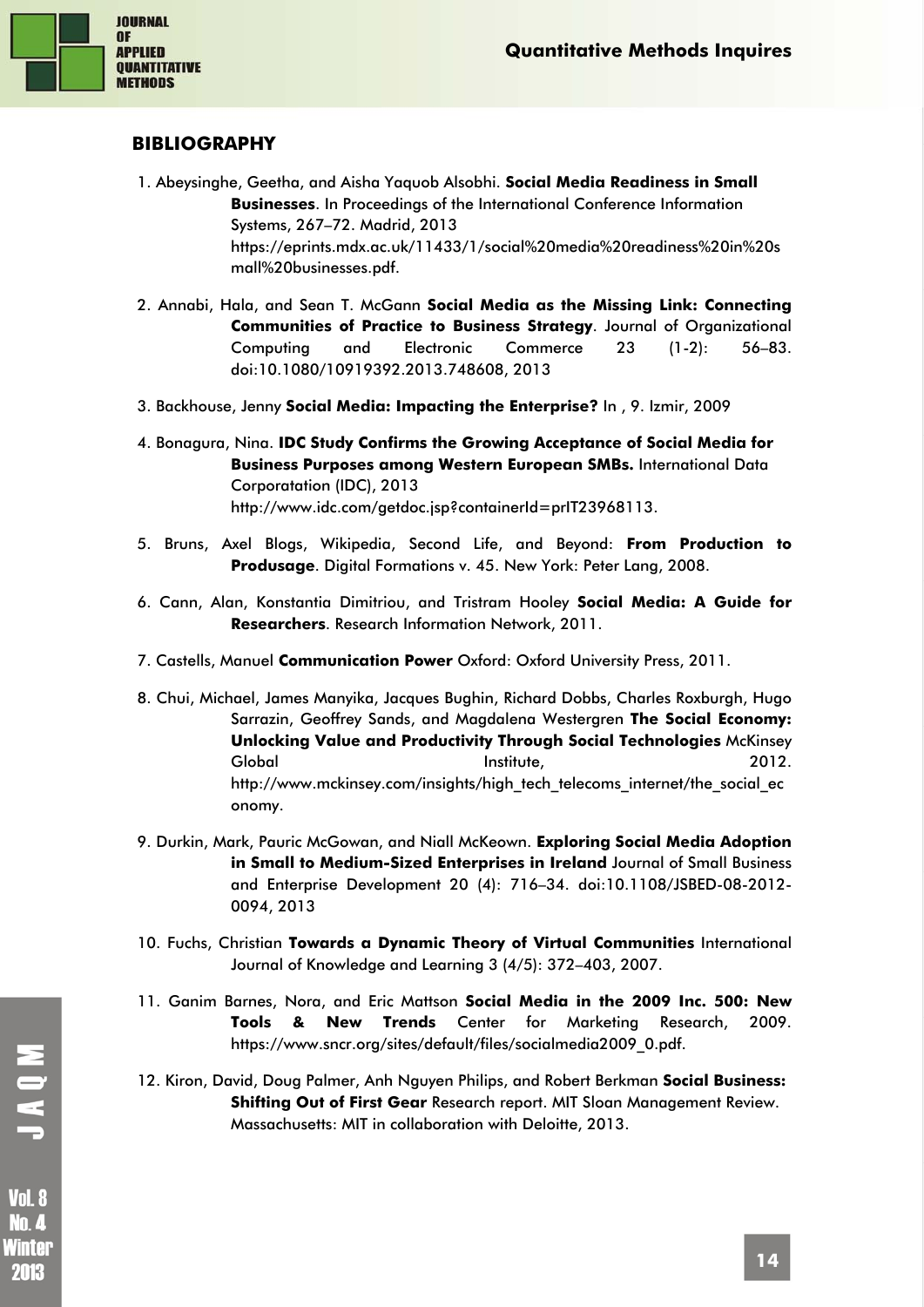

http://cdn.dupress.com/wpcontent/uploads/2013/07/DUP446\_SB\_Report\_Final.pdf.

- 13. Kuikka, Meri, and Mia Äkkinen **Determining the Challenges of Organizational Social Media Adoption and Use** In ECIS 2011 Proceedings, Paper 248. http://aisel.aisnet.org/ecis2011/248.
- 14. Mann, Jeffrey, Tom Austin, Nikos Drakos, Carol Rozwell, and Andrew Walls **Predicts 2013: Social and Collaboration Go Deeper and Wider** Gartner. November 28, 2012. https://www.gartner.com/doc/2254316/predicts--socialcollaboration-deeper.
- 15. Marcati, Alberto, Gianluigi Guido, and Alessandro M. Peluso **The Role of SME Entrepreneurs' Innovativeness and Personality in the Adoption of Innovations** Research Policy 37 (9): 1579–90. doi:10.1016/j.respol.2008.06.004, 2008.
- 16. Mcafee, Andrew **Enterprise 2.0: The Dawn of Emergent Collaboration** Management of Technology and Innovation 47 (3), 2006.
- 17. Nielsen, Jakob. **Participation Inequality: Encouraging More Users to Contribute** Nielsen Normal Group, 2006. http://www.nngroup.com/articles/participationinequality/.
- 18. Norman, Cameron D., and Tim Huerta. **Knowledge Transfer & Exchange through Social Networks: Building Foundations for a Community of Practice within Tobacco Control** Implementation Science 1 (1): 20. doi:10.1186/1748-5908-1-20, 2006.
- 19. Peris, Martina, Nadine Blinn, Markus Nüttgens, Nadine Lindermann, and Harald von Kortzfleisch **Acceptance of Professional Web 2.0 Platforms in Regional SME Networks: An Evaluation Based on the Unified Theory of Acceptance and Use of Technology** In Proceedings of the 46th Hawaii International Conferences on System Sciences, 2793–2802. Wailea, HI, USA, 2013. http://ieeexplore.ieee.org/xpl/articleDetails.jsp?tp=&arnumber=6480182&url

=http%3A%2F%2Fieeexplore.ieee.org%2Fxpls%2Fabs\_all.jsp%3Farnumber%3 D6480182.

- 20. Ramdani, Boumediene, Peter Kawalek, and Oswaldo Lorenzo **Predicting SMEs' Adoption of Enterprise Systems** Journal of Enterprise Information Management 22 (1/2): 10–24. doi:10.1108/17410390910922796, 2009.
- 21. Rogers, Everett M. **Diffusion of Innovations**. 5th ed. New York: Free Press, 2003.
- 22. Talukder, Majharul, Ali Quazi, and Dede Djatikusumo.. **Impact of Social Influence on Individuals' Adoption of Social Networks in SMEs.** Journal of Computer Science 9 (12): 1686–94, 2013.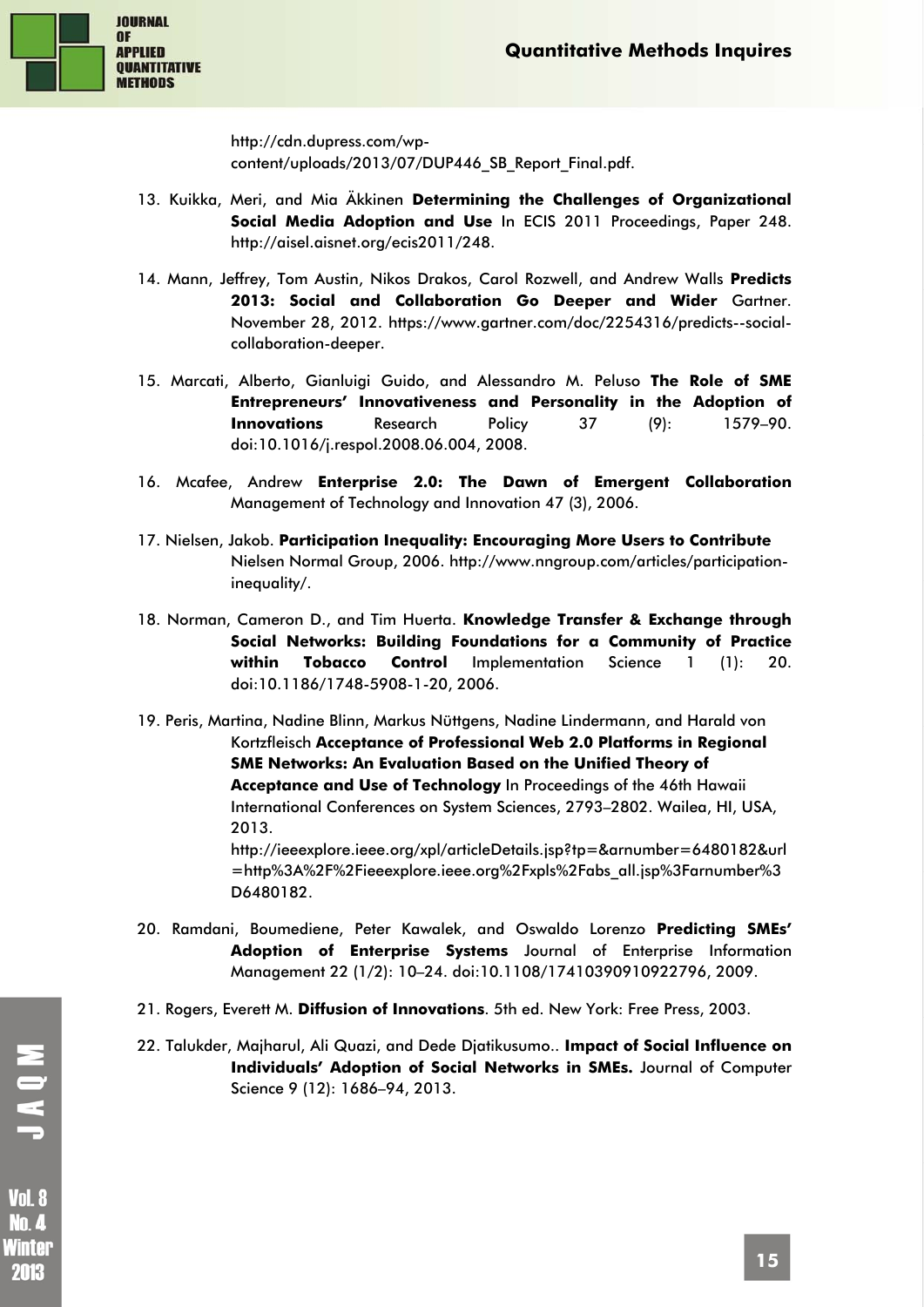

- 23. Venkatesh, Viswanath, Michael G. Morris, Gordon B. Davis, and Fred D. Davis **User Acceptance of Information Technology: Toward A Unified View** MIS Quarterly 27 (3): 425–78, 2003.
- 24. Venkatesh, Viswanath, James Y.L. Thong, and Xin Xu **Consumer Acceptance and Use of Information Technology: Extending the Unified Theory of Acceptance and Use of Technology** MIS Quarterly 36 (1): 157–78, 2012.

**NOVL** 

**Vol. 8 No.4** Winter 2013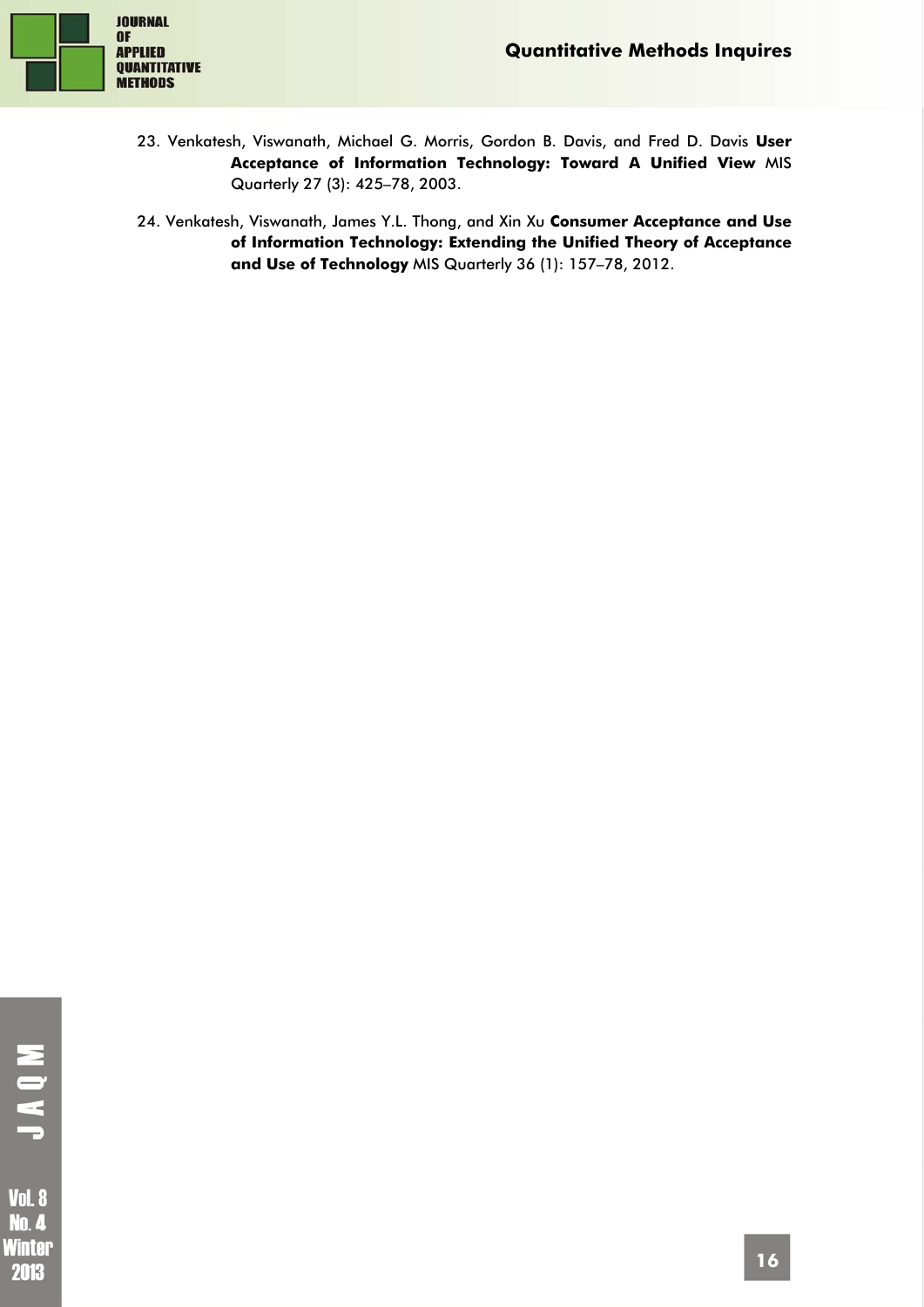

# **SPECIFICATION METHODS OF ECONOMIC PROCESSES**

#### **Marian Pompiliu CRISTESCU**

Lucian Blaga" University of Sibiu

**Email:** marian.cristescu@ulbsibiu.ro

#### **Ion IVAN**

A.S.E. Bucharest

**Email:**ionivan@ase.ro

#### **Laurentiu CIOVICĂ**

A.S.E. Bucharest

**Email:**laurentiu.ciovica@gmail.com

#### **Liviu CIOVICĂ**

A.S.E. Bucharest

**Email:**liviu.ciovica@gmail.com

#### **ABSTRACT**

This paper present the stages by which we associate a formal language of a economic process. It proposes the use of a mathematical model, described as a graph, for the specification of business processes such as: investments, organization of production, activities of economic analysis. It deals with those economic problems that may be put into formal practice when there is no possibility of using one of the known techniques, or when we are modeling a business process, a manufacturing process etc.

**Keywords***:* optimization algorithm, economic modeling, formal language, graph

#### **1. INTRODUCTION**

A production process can be simulated or modeled effectively using linear bounded automated. However, if every time stock elements are bounded, then a finite state automaton can simulate the complexity of machine depends essentially on the size of graphs that describe technology products recipes. The unit of time is greater, the more the grammars associated with a system are simple, and the system is easier modeling.

Operation of many devices due to continuous processes and signal deviations from normality can be simulated using sequential transducers. Through the practical consequences of these results can be listed: the ordering, production planning and

2018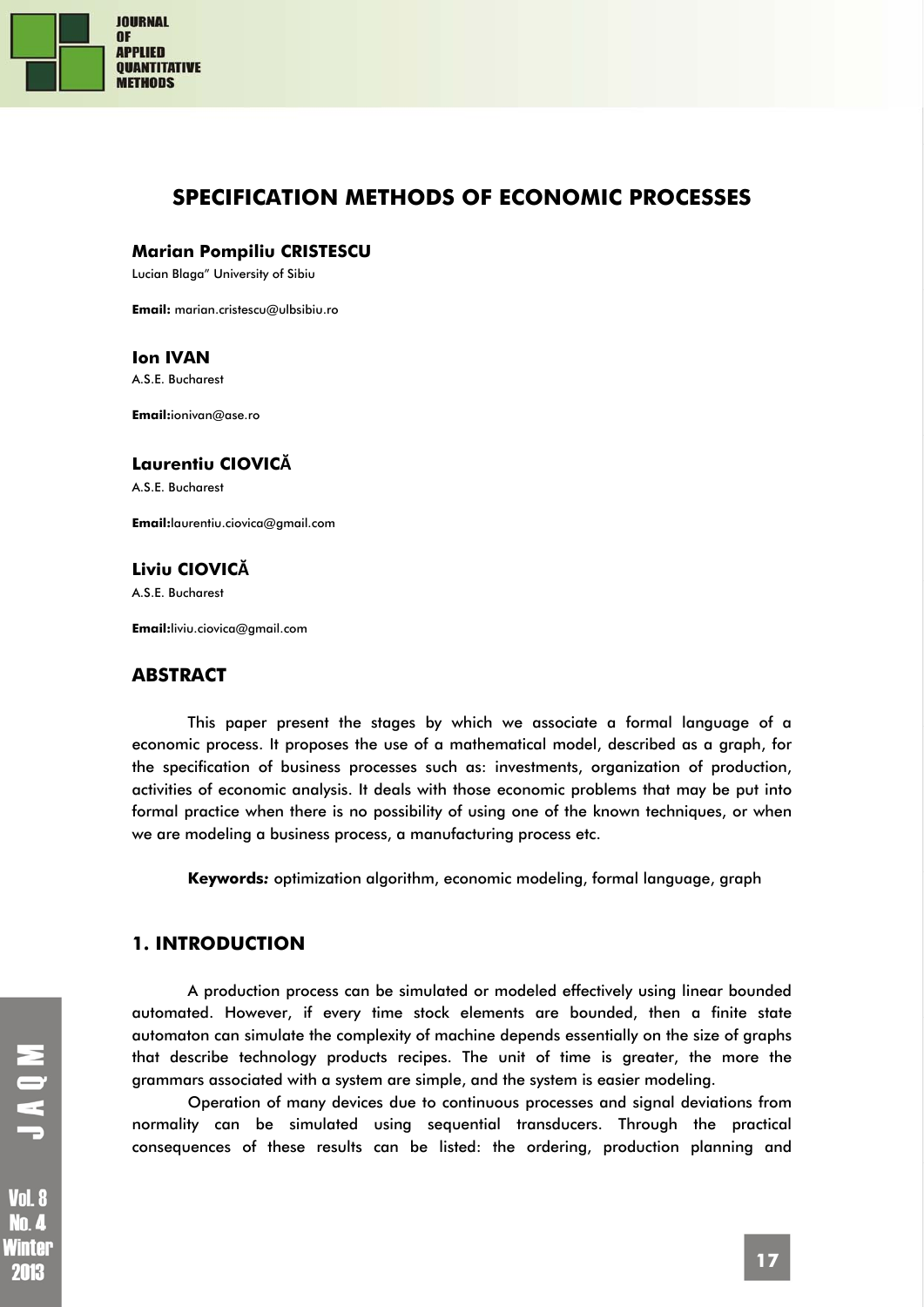

programming, formal demonstration of the need for top-down design and implementation of information systems for manage the economic systems, necessity hierarchical management of socio-economic systems.

Economic problems are put into formal practice when we wish to model a business process, a manufacture process, a part, etc. Each action of the respective business process is marked with: *a, b, c, d,* such actions having clearly defined periods of time, and the action pairs are those composed of strings of the form: *ab\*cab\*bc…, ab, bb, bc,* so that there are no other restrictions.

# **2. USING FORMAL ELEMENTS FOR ECONOMIC SYSTEMS SPECIFICATION**

The model by which a language *L* is assigned to a business process *Pi* involves the following steps:

1) For the beginning, we seek the elementary events of a process, namely the actionable atoms, by means of which any process development can be written as a string. Most times these events are naturally suggested by the process development. In some cases, we cannot make a natural separation of these elementary actions, but we have to make a cut out of the process with respect to a conveniently chosen time unit. The description of this process will be interpreted as elementary events;

2) In both cases, the essential problem is represented by the finitude/ finiteness of the elementary events inventory, or otherwise of the vocabulary we are working on;

3) Once the vocabulary has been found, we pass on to the identification of the language which describes the process. This requires knowing the process and the rules of process development;

4) The purpose is to build effectively a grammar that generates strings that satisfy all these conditions imposed by fairness. Formally expressed, it can be written as  $[ATANO7]$ :

Given  $c_1, c_2, \ldots, c_n$ , the conditions that a string of elementary events must satisfy in order to be correct. For each *i=1,2, ... ,n* we build a language L(c<sub>i</sub>) of all strings that comply with the condition  $\mathsf{c}_i$  ignoring the others. The language that is sought is the intersection of all languages, namely:

$$
L(P) = \bigcap_{i=1}^{n} L(c_i)
$$
 (1)

Obtaining the languages *L(c<sub>i</sub>)* is carried out so that each condition corresponds to another method of building an associated language, namely its grammar. This way we can obtain an automat or a grammar used for simulating the system under consideration, and the conclusions on system behavior are obtained with the help of the automat.

A mathematic model, called *graph*, can be used successfully in investments, organization of production, economic analysis activities, transport, etc. The graph is "a figure composed of points connected by arrows. The points symbolize different elements depending on the modeled phenomenon, and the arrows represent the connections that are established between the elements".

**Vol. 8** No. 4 Winter 2018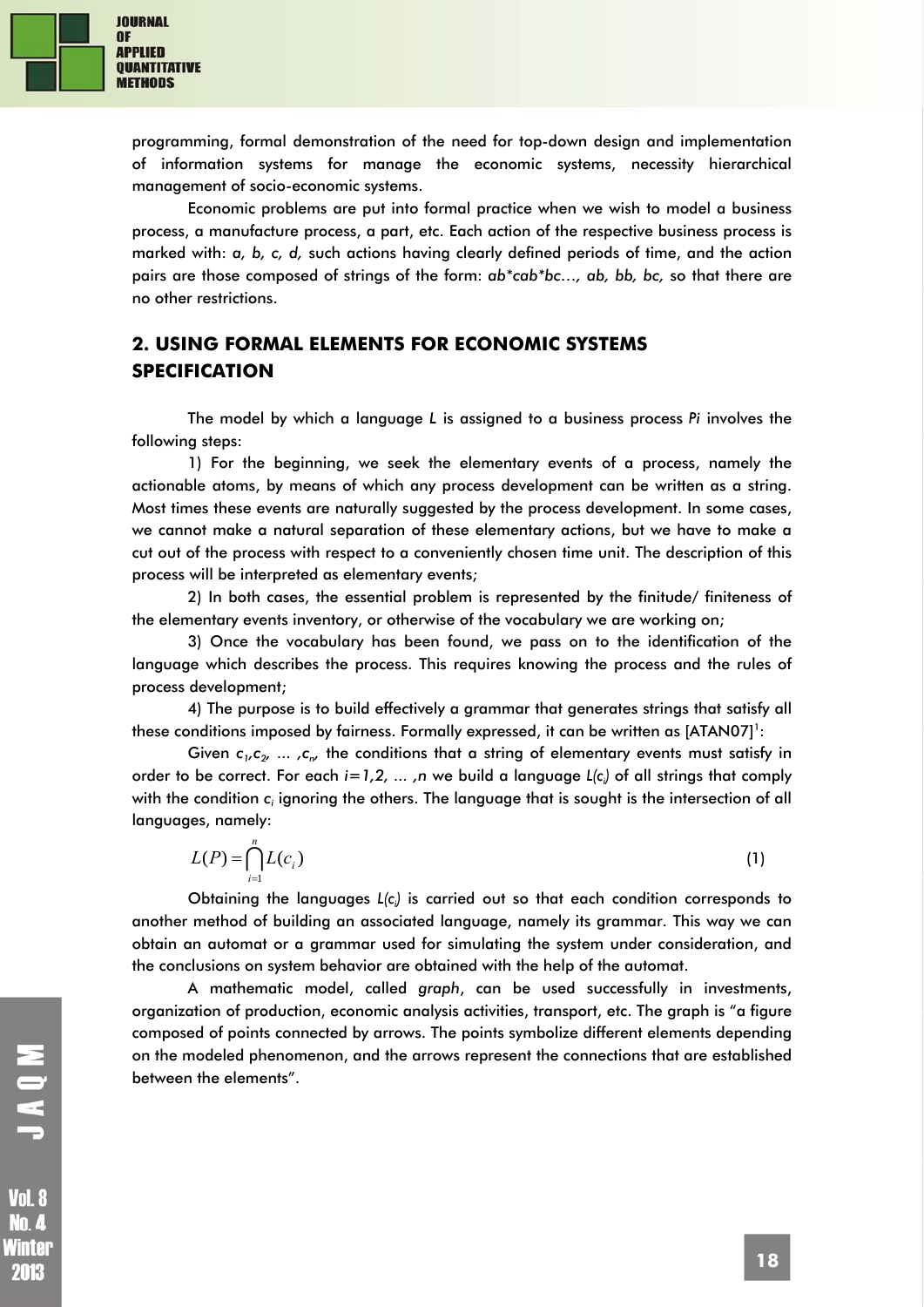

"Given  $X = \{x_1, x_2, ..., x_n\}$  a finite set and  $U: X \rightarrow P(X)$  which attaches to any  $x_i \in X$  a subset  $U(x_i) \subseteq X$ . The pair  $\Gamma = (X, U)$  is called graph. The elements of X are called the graph's vertices. A pair of vertices  $(x_1, x_2)$  forms an arc if  $x_1 \in U(x_2)$  ."

"A graph  $\Gamma = (X, U)$  is marked, if there is a set  $\Sigma$  and a function  $\varphi : U \to \Sigma$  which associates to each arc an element from  $\Sigma$  called *label"* [ATAN02], [ATAN07], [CREA04], [JALO06].

From the definition of graph, for two nodes  $a_{i}$  a<sub>i</sub> of X, we cannot consider more than two arcs, differently oriented so that they might connect to each other. Waiving this restriction leads to consider the concept of *multigraph*. Multigraph is the pair *(X, U)*, where *X* is the finite set of nodes, and  $U\subset X\times \Sigma \times X, \ \ \Sigma$  is the finite set of labels. Between two nodes of *X*, there may be more arcs, differently labeled. By formalizing, we may notice that the path *d* has been identified by a string of the vocabulary  $X = \{x_1, x_2, ..., x_n\}$ . Just as well, the path *d* may be identified by the string:  $(a_{i1}, a_{i2}) (a_{i1}, a_{i2}) ... (a_{i1}, a_{i2})$ , therefore like a string of arcs, a string of  $U^*$ . If the function is injective, namely a string of  $\sum^*$  can be assigned to each path of  $\Gamma$  , but the same string of  $\sum^*$ might correspond to more distinct paths of the graph  $\Gamma$  . This shift from paths in graphs to strings of symbols allows any problem regarding paths in graphs to be formulated and solved as a linguistic problem. In fact, there is an isomorphism between multigraph and finite automats. First of all, we naturally associate to each finite automat a multigraph, defined as:

$$
\Gamma(A) = (K, \{ (s_i, a, s_j) ? | s_j \in \delta(s_i, a), a \in V \}),
$$
\n(2)

Vocabulary V is considered like lots of labels. To view the original state machine on this multigraph, draw an arrow from the outside toward the node associated with the initial state and the final states they encircle it with two lines.. Even if automatic A is deterministic, multigraph  $\Gamma(A)$  can actually be a multigraph and not a marked graph. This think can be explained such.

Whether regular language:  $L = {a, b}$   $c^*$ } ${a, b}$ . This language can be recognized by the next deterministic finite automaton.

$$
A = (K, V, \delta, s_0, F),
$$
\n<sup>(3)</sup>

where:

$$
K = \{s_0, s_1, s_2\}, V = \{a, b\}, F = \{s_2\}, \delta(s_0, a) = \delta(s_0, b) = s_1,
$$
  
\n
$$
\delta(s_1, c) = s_1, \delta(s_0, a) = \delta(s_1, b) = s_2,
$$
\n(4)

and associated multigraph is:

$$
\Gamma(A) = (K, \{ (s_0, a, s_1), (s_0, b, s_1), (s_1, c, s_1), (s_1, a, s_2), (s_1, b, s_2) \}).
$$
\n<sup>(5)</sup>

**Vol. 8** Nn. 4 Winter 2018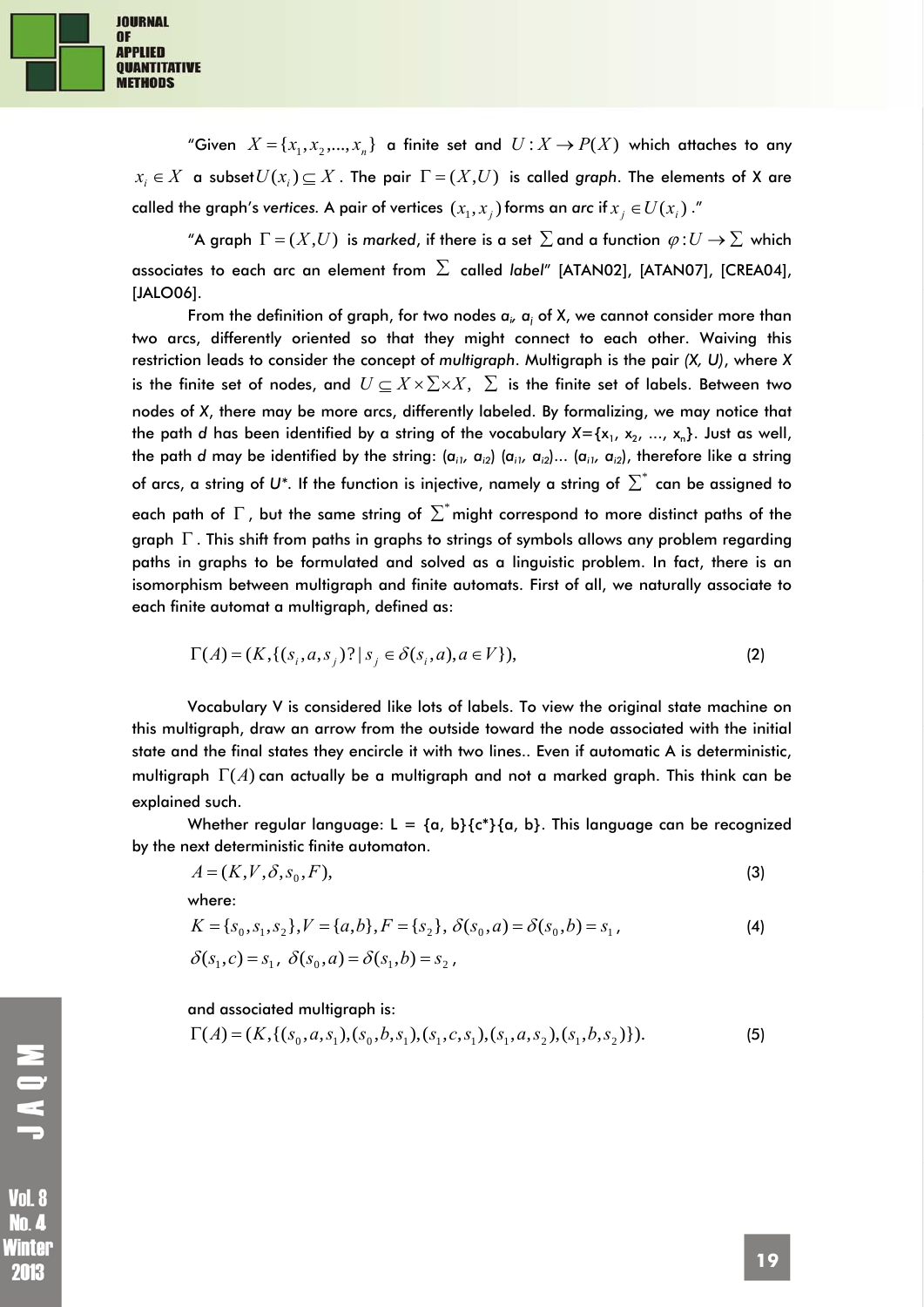



Multigraph  $\Gamma(A)$  associated with a finite automaton  $A = (K, V, \delta, s_0, F)$  is a graph marked only if either as:  $s_1, s_2 \in K$ ,  $a_1, a_2 \in V$ , if  $s_2 \in \delta(s_1, a_1)$  and  $s_2 \in \delta(s_1, a_2)$ , then  $a_1 = a_2$ . Thus, it is concluded that: the language of  $\Gamma(A)$  is infinite if only multigraph  $\Gamma(A)$ contains circuits.

Demonstrating backwards: if given a multigraph  $\Gamma = (X,U)$  with  $U \subseteq X \times \Sigma \times X$ , we can build the following associated finite automats: and  $A(\Gamma, s_0) = (X, \Sigma, \delta, s_0, X),$   $s_0 \in X$  for  $s \in X$  and  $a \in \Sigma$ ,  $\delta(s, a) = \{s \in X, (s, a, s') \in U\}.$ Any path in the multigraph  $\Gamma$  with the initial node in point  $s_o$ , corresponds to a string of the language  $T (A(\Gamma , s_{0}))$  and vice versa.

For finding all roads that unite a node  $\mathsf{s}_\mathsf{i}$  with a node  $\mathsf{s}_\mathsf{i}$ , will take  $\mathsf{s}_\mathsf{i}$  like initial state and  $s_{i'}$  like final state (F =  $s_{i}$ ), ), then the language  $T(A(\Gamma, s_1, s_2))$  indicate exactly the set of all roads in the form of rows of labels.

If  $\Gamma = (X, U)$  is a graph, then we may consider  $\Sigma = U$  and  $\varphi(s_i, s_j)$ , and the previous automat will recognize paths written under the form of arcs. In order to obtain the paths of an unmarked graph  $\Gamma = (X, U)$  written as strings over X – the set of nodes, with the help of a grammar, we may get the following result:

Given  $G(\Gamma) = (\{S\} \cup U, X, S, P)$  where S is a new symbol and P:

$$
P = \{S \to s_i(s_i, s_j) \mid s_i, s_j \in U\} \cup \{(s_i, s_j) \to s_j(s_j, s_k) \mid (s_i, s_j), (s_j, s_k) \in U\} \cup \{(s_i, s_j) \to s_j \mid (s_i, s_j) \in U\}
$$
\n(6)

Obviously, the language  $L(G(\Gamma))$  comprises all paths of the graph  $\Gamma$  written as strings of nodes. In order to generate only the paths that leave, for instance, from a given node  $s_i$ , we will eliminate all rules of the form:  $S \to s_k(s_k, s_j)$  for any  $k \neq i$ .

Similarly, in order to generate only paths which end in a given node *sj* , we will eliminate all end rules of the form:  $(s_i, s_k) \rightarrow s_k$ , with  $k \neq j$ .

It is worth noting the fact that, if the graph  $\Gamma$  comprises circuits, then the language  $L(G(\Gamma))$  is infinite.

The demonstration is the following:

Given  $s_{i_1},...,s_{i_p}, s_{i_1}$  in the graph  $\Gamma$  and the associated string *x*. Obviously, any sequence  $\mathsf{x}^{\mathsf{n}}$  represents a path in  $\Gamma$  , so it is in the language  $\ L(G(\Gamma))$  and, therefore, this language is infinite. Vice versa, if  $L(G(\Gamma))$  is infinite, then according to the lemma *uvw* for

2018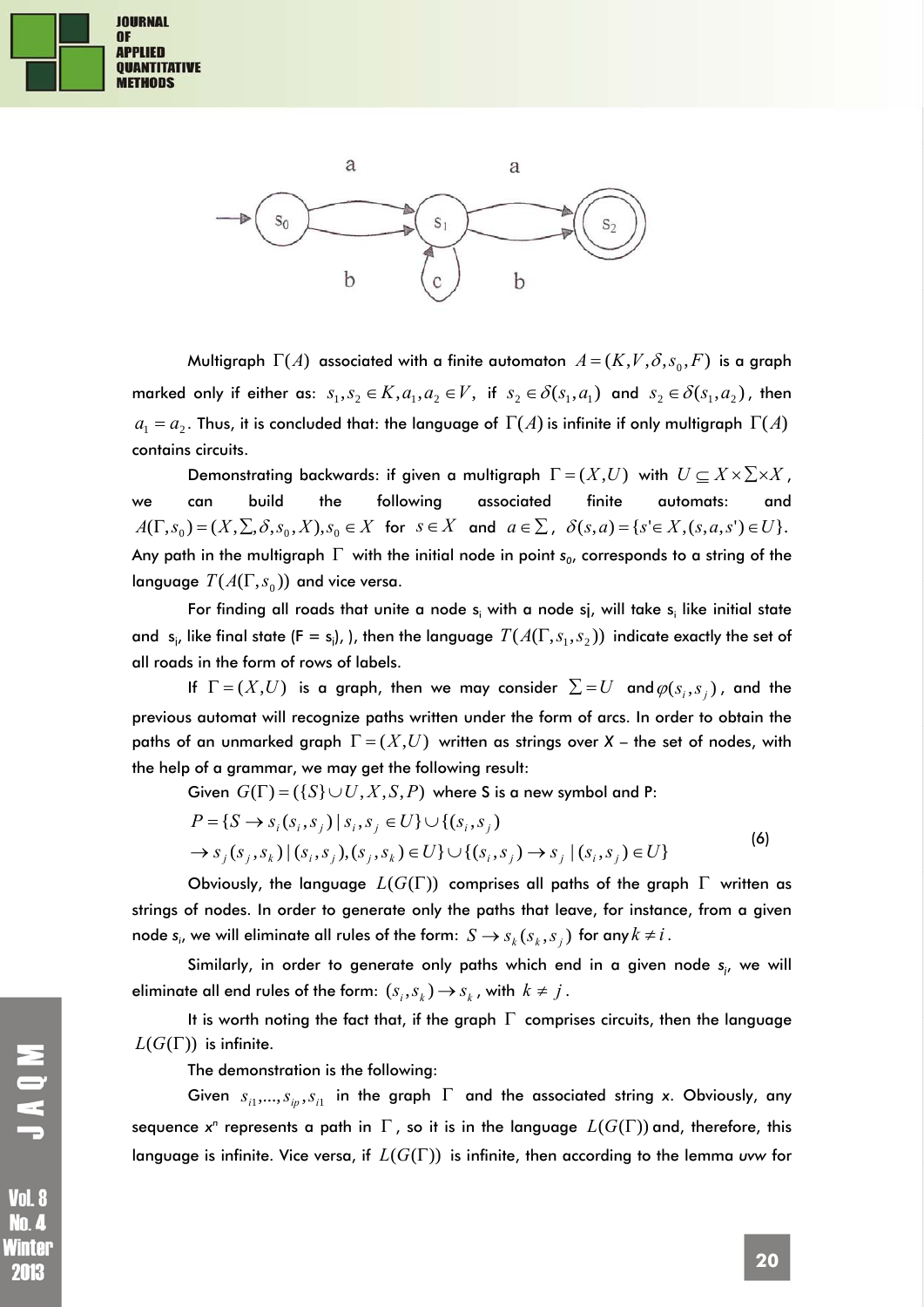

regular languages, it results that for any string z long enough to be written under the form of *uvw* with  $|v| \ge 0$ , so that  $w^i w \in L(G(\Gamma))$ , for any  $i \ge 0$ . If  $v = s_{i1} s_{i2}...s_{i p}$  because  $\gamma v = s_{i1} s_{i2} \dots s_{i2} s_{i1} s_{i2} \dots s_{i2}$  represents a path in  $\Gamma$  , it result that  $vs_{i1}$  represents a *circuit*.

Another way to address these problems and namely, to obtain the roads from a graph using the grammar is used to *bypass trees.*

Whether  $G = (V, VT, S, P)$ , a context-free grammar, so that every derivation D in grammar G, is associated with a derivation tree, such:

is marked with the S tree root;

 if a tree node is marked with an unfinished *A* and in the derivation D this nonterminal is rewritten using rules :  $A \rightarrow x_1 x_2 ... x_r$ ,  $x_i$  being the terminal or non-terminal symbols, then node A has r descendants mark from left to right with the symbols  $x_1x_2...x_r$ .

 According [ATAN02], [ATAN07], [JALO06], we may assign to a graph  $\Gamma = (X, U)$ , the grammar:  $G(\Gamma) = (\{S\} \cup X, \{b\}, S, P)$ , where:

$$
P = \{ S \to s_i \mid s_i \in X \} \cup \{ s_i \to s_j \mid (s_i, s_j) \in U \} \cup \{ s_j \to b \mid s_i \in X \}
$$
(7)

Any derivation in the grammar  $G(\Gamma)$  will be of the form:  $S \implies s_{i1} \implies s_{i2} \implies ... \implies s_{ik} \implies b$  , with  $s_{i1}s_{i2}...s_{ik}$  . We must make clear the fact that, when we refer only to paths from the node  $s_i$  to the node  $s_i$ , then we keep the initial and end rules, namely  $S \to s_i$  and  $s_j \to b$ .

We must mention the fact that all derivations of *b* in the grammar  $G(\Gamma)$  will indicate such paths. Based on the building of grammar  $G(\Gamma)$  we may find all optimal paths, in terms of transport, on certain itineraries, with certain restrictions, in time units.

In order to generate all possible itineraries that meet the conditions of a problem, it is necessary to be constructed by a linear grammar  $G(\Gamma)$  for each race, so to have all itineraries that start with a point of departure, according to that race.

For finding a minimum total road duration, going once through each point of the graph, there is at least one solution is found through Hamiltonian paths of a graph  $\Gamma$  .

Given  $\Gamma = (X,U)$ , a marked graph, so that to any arc of U we assign a positive real number expressing the duration of passing it, or otherwise, the cost of passing that arc. This problem may have interpretation in transport issues, in the technological flow of processing some parts  $p_1, p_2, \ldots, p_n$ , on a certain machine, by replacing a part  $\boldsymbol{p}_i$  and adapting the machine in order to process another part  $p_i$ , so that the time  $c(p_i, p_j)$  for the preparation thereof be minimal. In order to solve these problems, we can use optimal and heuristic algorithms. In order to generate all Hamiltonian paths in a graph, there's the method of Latin multiplication, mentioning the fact that it is difficult to program in order to be executed on the computer, assuming the memorizing of all paths with the length *I* in order to be able to generate paths with the length *i+1.* 

An algorithm that requires little memory, and which can be applied to any graph, is the algorithm based on the algorithm for generating permutations of a set in a lexicographical order.

**Vol. 8** No. 4 Ninter 2018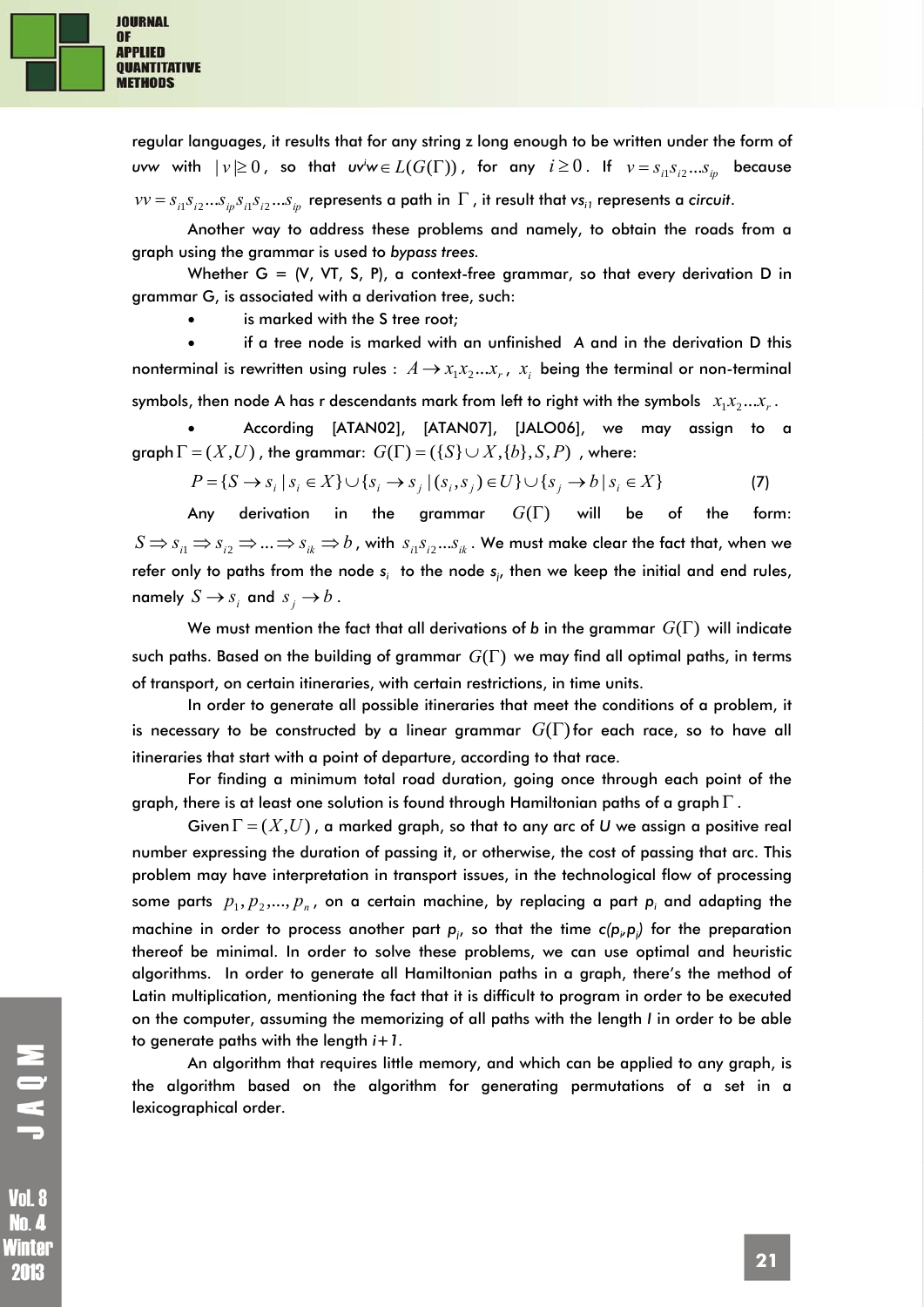**JOURNAL OF APPLIED QUANTITATIVE METHODS** 

> Be an oriented graph  $\Gamma = (X, U)$ ,  $X = \{a_1, a_2, ..., a_n\}$ , X orderly crowd with the orderly indices of the nodes, extending this to *X\** introducing the orderly lexicographer between the strings so that  $x, y \in X^*$ :

If  $x \in \text{Pr} \, \text{ef}(y)$ , than it says that  $x < y$ 

If  $x \notin \text{Pr } \text{ef}(y)$  and  $y \notin \text{Pr } \text{ef}(x)$ , but  $x = x_1 a_1 x_2, y = x_1 a_1 x_3$  with cu  $x_1, x_2, x_3 \in X^*$  and  $a_i < a_j$  than it says that  $x < y$ . We build the following grammar, independent from the context:

$$
G = (\{S\} \cup X, \{b\}, S, P), \text{ where:}
$$
  
\n
$$
P = \{S \to a_1 a_2, ..., a_n\} \cup \{a_i \to b | i = 1, 2, ..., n\} \cup
$$
  
\n
$$
\{a_i \to a_{i1} a_{i2} ... a_{ik}, i \notin \{i_1, i_2, ..., i_k\}, (a_i, a_{ij}) \in U, \forall j \text{ si } i_1 < i_2 < ... < i_k\}.
$$
 (8)

It observed that exists an unique derivation shift *A,* in report with the grammar *G*, with the following proprieties:

- Any way in *A,* has the length at most *n+* 1;
- Any way contains different nodes;
- The shift is maximal, in the sense that no rule  $a_i \rightarrow b$  can't be replaced with

an undetermined rule without violate the integrate to one of the proprieties 1 or 2.

There are removed from this shift all the ways, which have the length less than *n+*1 after its eliminated all the terminals arch, so the one who has the form  $a_i \rightarrow b$ , resulting a new shift *A'.* 

Starting from the following theory [ATAN07], [CREA04], [JALO06]: " The shift *A'*  contains all the Hamiltonians ways from graph  $\Gamma$  and the order endings ways from  $A'$ , match with the lexicography order of the Hamiltonian's ways from  $\Gamma''$ , resulting that the engendering algorithm of the Hamiltonian's ways, from graph  $\Gamma$  , it reduce to engendering from left to right of the shifts ways A'. Being  $\Gamma = (\{0,1,2,...,n,\infty\}, U')$  the extending graph, where:

$$
U' = \{(i, j) | (a_i, a_j) \in U\} \cup \{(o, i) | \text{ exist } (a_i, a_j) \in U\} \cup \{(i, \infty) | i = 1, 2, ..., n\}
$$
 (9)

Considering the matrix

$$
m(i, j) = \min\{k \mid k > j \text{ si } (i, k) \in U', i, j = 0, 1, 2, \dots, n\}.
$$
\n<sup>(10)</sup>

Being the graph:

 } ),

$$
\Gamma = (\{a_1, a_2, a_3, a_4\} \{(a_1, a_2), (a_1, a_3), (a_1, a_4), (a_2, a_4), (a_3, a_2)\}).
$$
\n<sup>(11)</sup>

Consider the associate graph:

 $\Gamma = 0$ 

$$
\{0,1,2,3,4,\infty\},\
$$
  
\n
$$
\{(1,2),(1,3),(1,4), (2,4),(3,2), (0,2),(0,3),(0,\infty), (1,\infty),(2,\infty),(3,\infty),(4,\infty)\}
$$
  
\n
$$
\}
$$
  
\n
$$
\{(1,2),(2,2,2),(3,2,4,2,2)\}
$$

And the corresponding matrix is the following:

MOVI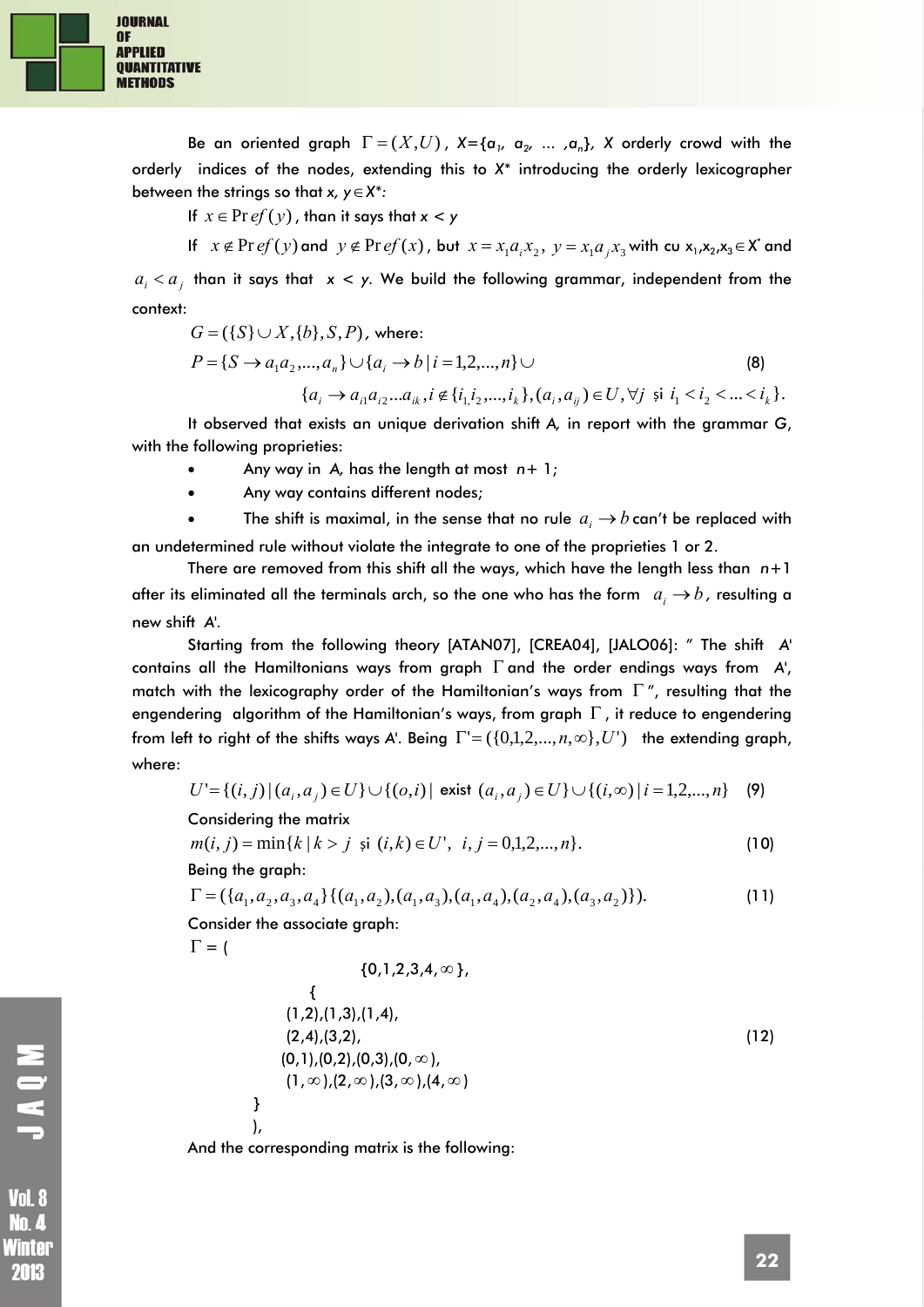

 $\overline{\phantom{a}}$  $\overline{\phantom{a}}$  $\overline{\phantom{a}}$  $\overline{\phantom{a}}$  $\overline{\phantom{a}}$  $\overline{\phantom{a}}$  $\overline{\phantom{a}}$  $\overline{\phantom{a}}$  $\mathbf{r}$  $\mathbf{r}$  $\mathbf{r}$  $\mathbf{r}$  $\mathbf{r}$  $\mathbf{r}$ L  $\mathbf{r}$  $\infty$   $\infty$   $\infty$   $\infty$  $\infty$   $\infty$   $\infty$  $\infty$   $\infty$  $\infty$  $1 \quad 2 \quad 3 \quad \infty \quad \infty$ 2 2 4 4 4 2 2 3 4 ,

To get the crowd  $H(\Gamma)$  and not  $P(X)$ , the necessary modifications which are made, are necessary data like  $(a_{rk}a_{rk+1}) \in U$  for any *k*. The verification is made by using the matrix *m.* 

Considering the extension of the concept of Hamiltonian's way. Being  $\Gamma = (X,U)$ un orientated graph,  $X = \{a_1, a_2, \ldots, a_n\}$ .

Any n with form  $v = (p_1, p_2, ..., p_n)$ , where  $p_i$  is un positive whole number for any i, it is called frequency vector. A way from  $\Gamma$  passing through the node  $\bm{a}_i$  exactly on  $\bm{p}_i$  or, it is called Hamiltonian way engender associated vector v. I this case, if  $v = (1 \ldots n)$ , then determine the classical notion of Hamiltonian way. The problem of searching the Hamiltonian's ways, generalized, associated a vector v=(p<sub>l</sub>,p<sub>2</sub>,...,p<sub>n</sub>), can be reduced by one usual Hamilton way so that, for each node *ai* we insert *pi - 1* new distinct nodes.

# **3. MODELING THE ECONOMIC SYSTEMS WITH HELP OF THE GRAPH THEORY**

If the graph is seen like a image of a system, the nodes representing the components of the system, than the immediate interpretation of an arch  $(x_i, x_j)$  is that the component  $x_i$ , influences directly the component *xj* . If the nodes are described as possible moods for the economic system, it can be said that an arch (x<sub>i</sub>, xj) signify the fact that the system can pass directly from status xi, in status *xj* . In both of the cases it has to do only with information about direct links; tough if a component xi  $\,$  doesn't influence directly the component  $\, {\mathsf x}_i \,$  it can be influenced by other components, existing a series of intermediate components : *x1, x2,...,xk*, each a direct influence on the next and *xi* , directly on *x1*, while *xk* has directly influence on  $x_i$ . So, if it can be realized the through from stage  $x_i$ , directly in stage  $x_i$ , it could still go through several stages and through other intermediate states. Since finding these influences or possible transitions , is usually very important, this thing isn't quite simple to realize for the case of a system with many components, therefore it is necessary to formalize the notion of possible ''influences" and '' crosswalks'', not necessarily directly. It is obvious that "x<sub>i</sub> influences x<sub>i</sub>" or "the crosswalk from stage xi in stage x<sub>i</sub>" is equivalent to saying that there in a graph exists a way from node  $\mathsf{x}_{i}$  to node  $\mathsf{x}_{i}.$ 

#### **3.1 Search algorithms based on graph theory**

For modelling, the economic system it are used several techniques. A method used frequently, is the one that appeals to search algorithms.

In [CORM02], [RADE02], is described the algorithm with help of which it makes searching for, in a directed graph with a finite number of nodes, to find all the possible ways.

So:

U A O M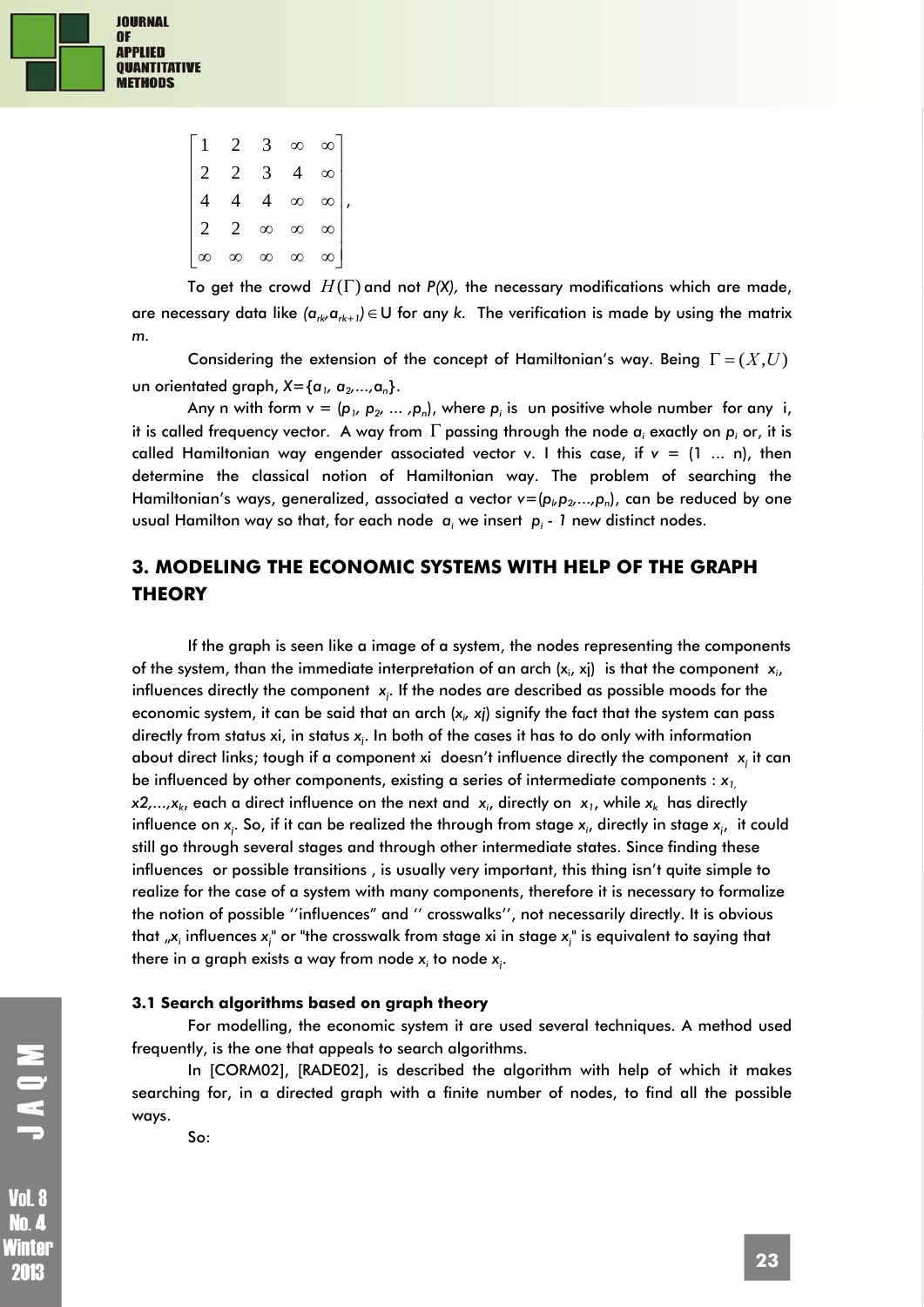**1 Step**: it is build the Boolean matrix is built of direct adjacent, corresponding to the graph, noted with *A*. In this situation all the ways have the length 1.

 It must be noticed that there is a connection between this matrix and the roads of length 2.

Being two nodes x<sub>i</sub> and x<sub>i</sub> from graph. The existence of a road of length 2 between them implies the existence of a node  $x_k$ , from the graph, with the property that there are the arch (x,,x<sub>k</sub>) as well as arch and arc (x,,x<sub>k</sub>) . To see if this exists, it takes at a run every node of the graph and check if there is or not both arcs ((x,, xk) and (x,, xk)). This is equivalent with checking if the directly adjacent of the Boolean matrix, exists any index *k* so that the k-line element *i* and the element *k* of the column *j* are both equal to 1:

| $\begin{array}{c c c}\n\hline\n+ & 0 & 1 \\ \hline\n0 & 0 & 1\n\end{array}$ |  | $\begin{array}{c c} \hline \mathbf{x} & \mathbf{0} & \mathbf{1} \end{array}$ |  |
|-----------------------------------------------------------------------------|--|------------------------------------------------------------------------------|--|
|                                                                             |  | $\overline{0}$ $\overline{0}$ $\overline{0}$                                 |  |
| $1 \mid 1 \mid 1$                                                           |  | $1 \mid 0 \mid 1$                                                            |  |

then the verifications, described above, appear to be equivalent to the process of verification of the situation in which the element from the position  $(i,j)$  of  $A^2$  equal to  $1$ . The value 1 only say that there is at least one way, whose length is 2, between *xi* , and *xj* . If you want to determine the number of ways of length 2, there are used the rules of multiplication and addition.

Also, it can be observed that if there is a road of length 3 situated between nodes *xi* , and *x<sub>i</sub>,* , this implies the existence of a node  $x_k$  so that you can determine the existence of a road with length 2 from  $x_i$ , to  $x_k$  , and an arch from  $x_k$  to  $x_j$  , which is equivalent with the check of existence to at least of an index *k* so that the element *k* placed on line *i* of the matrix *A2* and the element *k* on the j-th column in the matrix *A* are at the same time equal with 1 or, more simple, if the element (*i,j)* from *A3* is 1.

Starting from the ones presented above shows that the existing roads with length *k*, is given by the matrix values A<sup>k</sup> , if you have used rules of Boolean algebra and their number are given by *Ak* if the usual rules were used.

**Step 2:** we calculate, in succession, the power of *A* till the power of *An-1*.

If between the nodes  $x_i$ , and  $x_j$  exists a road with length  $\geq n$  , then he will contain a number of nodes at least equal to *n+1* and, as in the graph are just *n* peaks, it is clear that at least one, for example x<sub>k</sub>,, will appear twice. Here will be, in this case, a road from the x<sub>i</sub>, to the first appearance of the  $x_k$ , and a road from the last apparition of the  $x_k$  and  $x_{\!i\cdot}$ . Eliminating all the nodes of the first appearance of  $x_k$  and the last one, it results a way from  $x_i$ , to  $x_i$ ,  $\mathrm{x}$ j, in which  $x_k$ appears only once. Applying the method described above, all nodes with multiple appearances on the road, it will get a road from  $x_i$ , to  $x_j$ , in which each node appeared only once, which is obviously less than n arches. In conclusion, if there is at least one way from  $x_i$ , to  $x_j$  , then there is an elementary way and there will exist a power of *A*, between *A1* and *An-1*, in which the position (*i,j*) is different from 0. In order to demonstrate the existence of a road between any two nodes it is necessary to calculate only the first *n-1* powers of *A*.

**Step 3**: we calculate the matrix  $D = A + A^2 + ... + A^{n-1}$ 

If you want only the determination of roads between the nodes, and not their number, you use multiplication and the Boolean adding, and in accordance with the above observation, we obtain:

No. 4 Winter 2018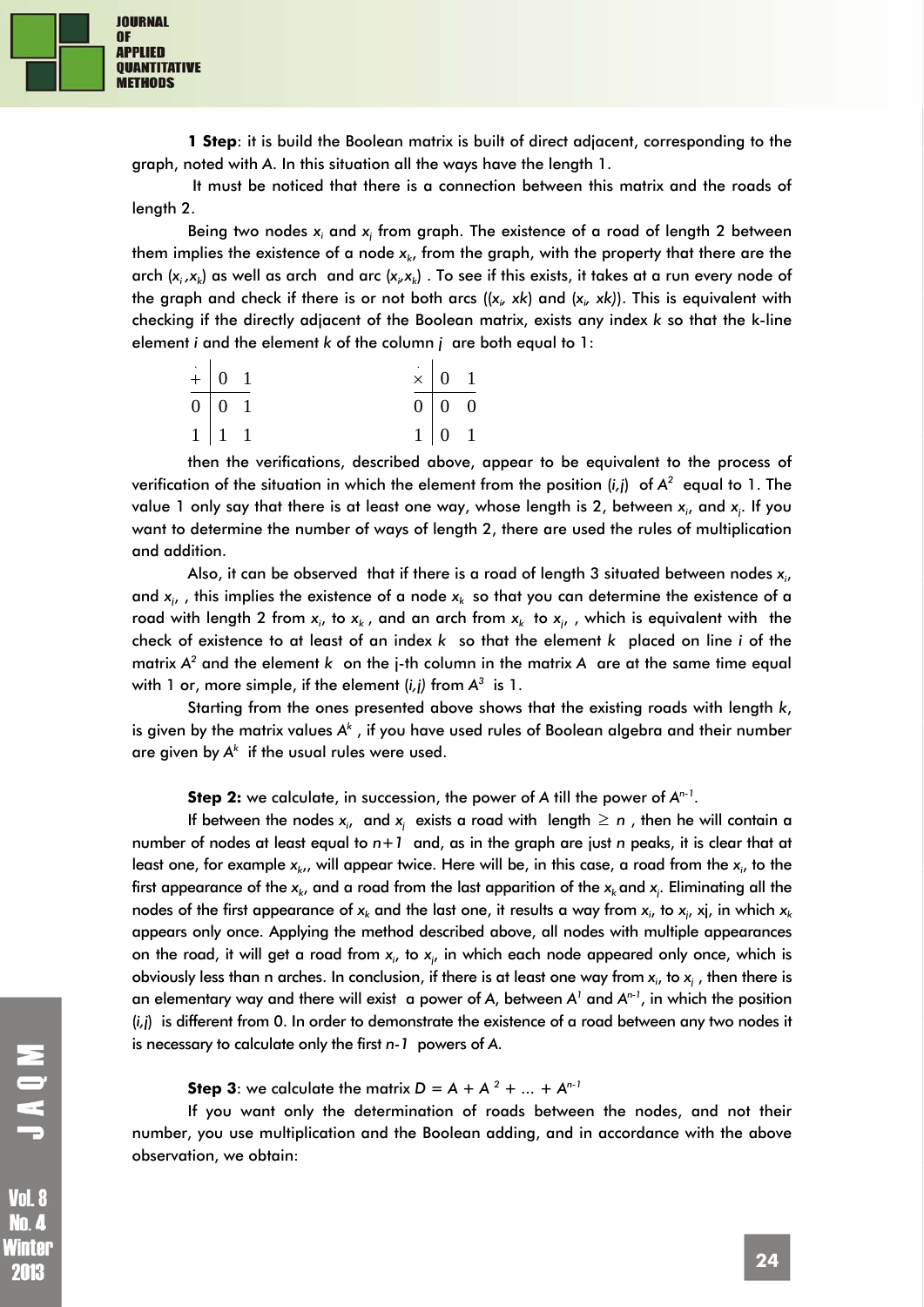

 $d_{ij} =$  $\overline{\mathcal{L}}$ ₹  $\left\lceil \right\rceil$ *i*  $\mu$   $\lambda$ <sub>*j*</sub> *i*  $\mu$   $\lambda$ <sub>*j*</sub> *dacă nu există nici un drum de la x la x* 1 , *dacă există cel putin un drum de la*  $x_i$  *la*  $x_j$  (13)  $0,$ 

In this case you can observe that:

$$
A \cdot (A+I)^{n-2} = C_{n-2}^{0} \cdot A + C_{n-2}^{1} \cdot A^{2} + C_{n-2}^{2} \cdot A^{3} + \dots + C_{n-2}^{n-2} \cdot A^{n-1} =
$$
  
=  $A + A^{2} + A^{3} + \dots + A^{n-1} = D$  (14)

As a result it is enough to calculate only the power n-2 of the matrix *A+I* , and then the multiplication with *A* . The advantage of this method, in terms of the economy, is supported by the following observation: if D contains all pairs of arches, among which there exists a road , then:

$$
D = (A + A^{2} + ... + A^{n-1}) + A^{n} + A^{n+1} + ... + A^{n+k} = D \text{ being any } k \ge 0 \Rightarrow
$$
  
\n
$$
\Rightarrow A \cdot (A + I)^{n-2+k} = A(A + A^{2} + ... + A^{n-1}) + A^{n} + A^{n+1} + ... + A^{n+k-1} = D = \text{(15)}
$$
  
\n
$$
A \cdot (A + I)^{n-2} \Leftrightarrow A \cdot (A + I)^{n-2+k} = A \cdot (A + I)^{n-2} \text{ being any } k \ge 0
$$

Therefore, starting with power  $k = n-2$ , all matrices  $A^k$  are equal. As such, it goes directly to the calculation of any powers of *A+I* which is greater than or equal to n-1.

For example, you can calculate:

$$
(A+I)^{2^1}, (A+I)^{2^2}, (A+I)^{2^3}, \dots, (A+I)^{2^r}, \tag{16}
$$

where *r* represents the first power of 2 for which:  $2^r \geq n-2$ .

The above procedure allows you to determine if there is or not at least a road between two nodes, possibly what length he has and how many are this long. However, in practical problems, the most important is to know which actually these roads are. Considering that, all roads can be decomposed into elementary roads, and in the practical problems, they are generally matters of interest, the following steps of the algorithm will be dedicated to finding them and their decomposition. In order to find them, we use the representation of the graph through the Latin matrix from the case F.

The Latin matrices attend to the relation for defining a graph. Sequences of peaks from a graph can be characterized by certain properties. According to [MINU02]"the peaks from an orientated graph which have the same proprieties and, which succeed in a one compatible order with the order from the graph, it is called sequence". The operation can be realized with the sequences, which have the same property, is called concatenation.

**The 4<sup>th</sup> step**: building the Latin matrix *L* associated to the graph, where:

$$
I_{ij} = \begin{cases} x_i x_j, & if \quad exist & arch(x_i, x_j) \\ 0, & if \quad not \quad exist & arch(x_i, x_j) \end{cases} \tag{17}
$$

and matrix  $\,L\,$  is defined by: ~

$$
\tilde{l} = \begin{cases}\nx_j & , \text{if } \text{exist} \\
0 & , \text{if } \text{not} \text{exist} \\
\end{cases} \quad \text{arch}(x_i, x_j) \tag{18}
$$

named the Latin matrix reduced.

**NOVL**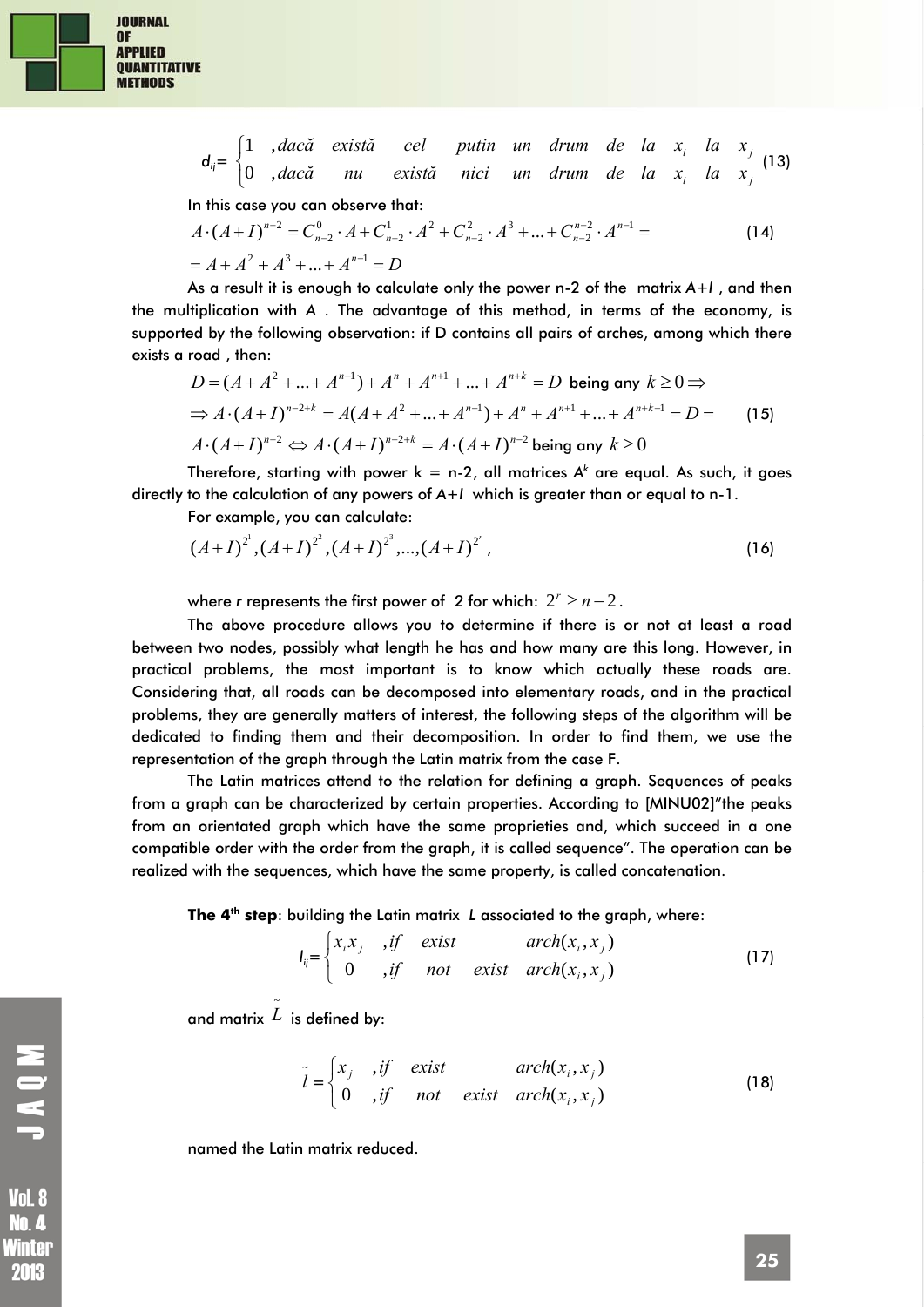

The process for finding a way with length size 2, from  $x_i$ , to  $x_j$  implies finding a node with the property that the arches exist ( $x_{i}$ , $x_{k}$ ) and ( $x_{k}$ , $x_{j}$ ) and memorize the vector ( $x_{i}$ ,  $x_{k}$ ,  $x_{j}$ ) .This is equivalent for finding a index *k* so that the element on the *k* position of *i* line, from

should be  $x_j$ . It will be multiplied matrix L with the matrix  $L$  ,but using special calculation ~ rules, named Latin multiply and addition.

the L matrix should be  $x_\nu x_k$  and the element on the  $k$  position of column  $j$ , from the matrix

It is called *alphabet*, a set of signs named *symbols* or *letters*  $\{s_i / i \in I\}$  where I is a ordinary *set* of indexes, defined or undefined.

It is called word a set defined by symbols named:  $S_i S_i ... S_i$ .

It is called *latin multiply* an operation defined by the set of *words* from an *alphabet* noted "x<sub>L</sub>" so:

$$
\mathbf{s} S_{i_1} S_{i_2} \dots S_i \times_L S_{j_1} S_{j_2} \dots S_{j_m} = S_{i_1} S_{i_2} \dots S_{i_n} S_{j_1} S_{j_2} \dots S_{j_m}
$$
(19)

the product of two words is obtained by "*counteraction*" them.

The *Latin multiply* is *associative*, has a neutral element the word void, is not commutative and an element is irreversible only is the word is void.

It is called *Latin addition* a function defined on a set of words of an alphabet with values in the set of the parts set of words, noted "*+L"* as:

$$
S_{i_1} S_{i_2} \dots S_i +_L S_{j_1} S_{j_2} \dots S_{j_m} = \begin{Bmatrix} S_{i_1} S_{i_2} \dots S_{i_n} \\ S_{j_1} S_{j_2} \dots S_{j_m} \end{Bmatrix}
$$
 (20)

the sum of two words is the set having those two words.

**The 5<sup>th</sup> step**: is calculated, successive, the matrix:

$$
L^{2} = L \times L \tilde{L}, L^{3} = L^{2} \times L \tilde{L}, ..., L^{k+1} = L^{k} \times L \tilde{L}
$$
 (21)

Using the Latin multiply and addition operations, the alphabet being the set of nodes of the graph, where the multiply operation is easily to modified, the product of two elements of the matrix is 0,in case at least one is zero or a common node comes and is the Latin product of them , in contrary case.

From the way it was built, the matrix  $L^k$  will contain all the elementary ways of length *k*. Due to the fact that an elementary way has at most *n* nodes it results that:

the first *n-1* powers of *L* contain all the ways from the graph;

 there are powers of *L* that are higher or equal to *n* and has all the elements equal to 0;

matrix  $L^{n-1}$  contain all the Hamilton ways from the graph(if they exist);

Because obtaining the matrix *D*, using the method described earlier, needs a volume very high of calculation, for example: for a graph with 100 nodes, calculations will be 100x100 raised to 100 power, for the *D* matrix it can be applied with success the next algorithm:

**Vol. 8** No. 4 Ninter 2018

MOVI

~ *L*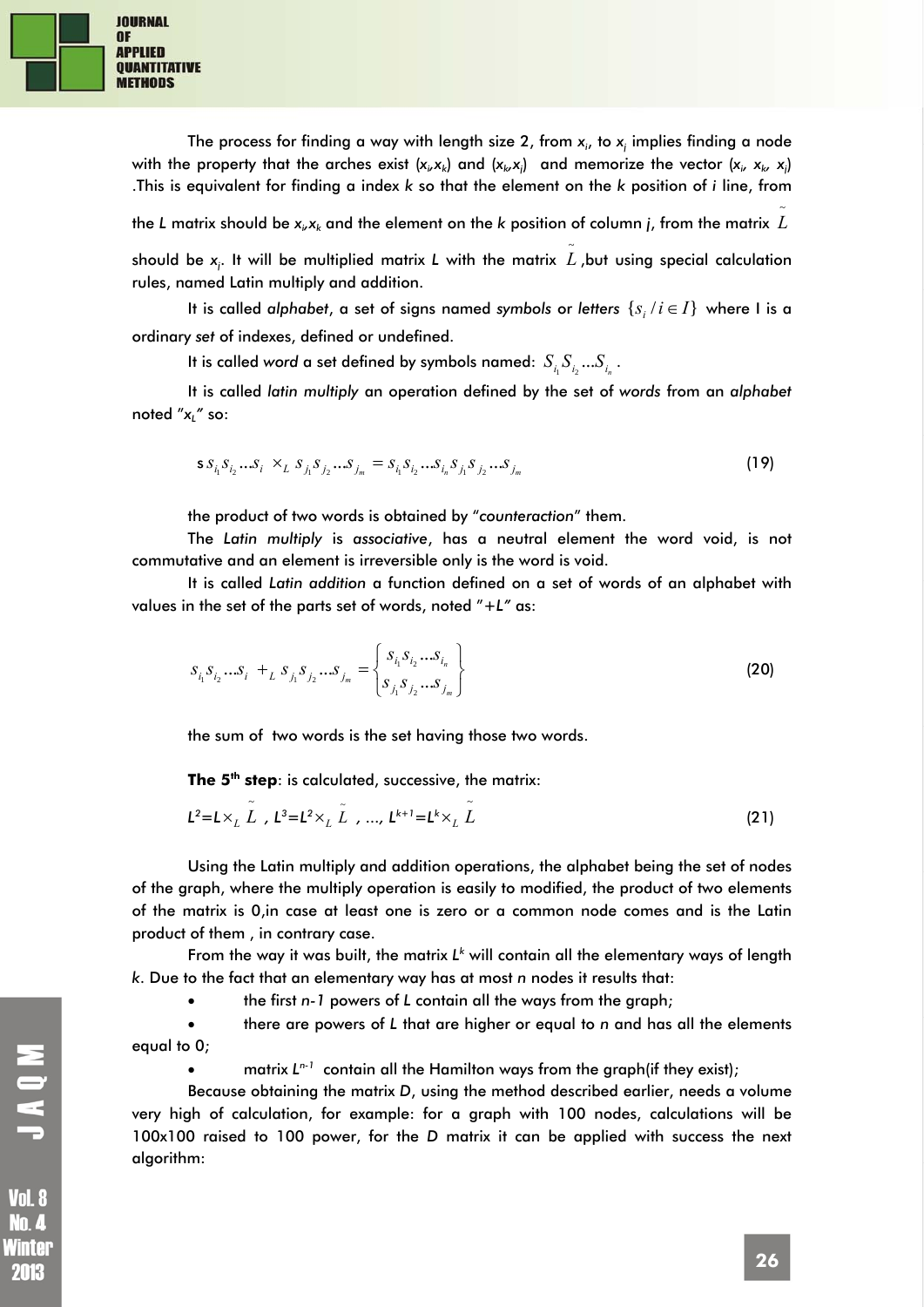

Step one: the adjacency matrix A is built;

Step two: for each line is addition, Boolean, all the *j* line for those  $a_{ii} = l$ ;

Step 3: it repeat the step two until the matrix remain the and there are no '1's.

The last matrix resulted is the matrix of the *D* ways, also named the matrix of total connection. This method, although easier, it does not lead which are those ways and for finding them, it applies, for instance, Latin multiply.

#### **3.2 Optimization algorithms of the economic flow based on the graph theory**

Considering that, the economic flows can be associated with some flows from the classic graph theory, in economic theory and practices it assumes using a set of algorithms, evolved, and developed in operation research. From these algorithms it was choose Ford Fulkerson.

The method Ford-Fulkerson solves the maximum flow problem. This method is based on three important theories, which exceed the algorithm and it is also used in other problems related to flows: residual networks, improvement ways and cuts [CORM02], [RADE02].

Ford-Fulkerson's method is iterative. It starts with a flow  $f(u, v) = 0$  for  $u, v \in V$ , like the initial flow with value 0.At every step of the iteration it enlarges the value of the flow by finding a "improvement way", which is a way along which its flow can be enlarged, so its value too. Repeat those steps until these is no improvement way found.

#### **a) Residual network**

For a transport network and a flow, it can be said that there is a residual network that consist from the arches that admit the biggest flow. According to [CORM02], if there is a transport network with the form: *G=(V, U)* with source *s* and destination *t*, and *f* is a flow in *G* and is considered a pair of peaks  $u, v \in V$ , the amount of additional flow which can be transported from *u* to *v*, without overcome the capacity *c(u,v),* is the residual capacity of the arch *(u,v)* defined by:

$$
c_f(u, v) = c(u, v) - f(u, v)
$$
\n(22)

Having a transportation network *G= (V,E)* and a *f* flow, the residual network of *G* induced by *f* is  $G_f = (V, E_f)$ , where:

$$
E_f = \{(u, v) \in V \times V : c_f(u, v) > 0\}
$$
\n(23)

Every arch of the residual network, or residual arch, admits a strictly positive grow of the flow.

It can be observed that *(u, v)* can be an arch in *Ef* even though it is not an arch in *E*, is observed that  $E_f$   $\underline{\not}E$  .This kind of arch  $(\nu,\nu)$  can appear in  $\bm{G}_f$  only if  $(\nu,u)\in E$  and if there is a positive flow from *v* to *u*. Because the flow *f(u,v)* from *u* to *v* is negative,  $c<sub>f</sub>(u,v) = c(u,v) - f(u,v)$  is positive and  $(u,v) \in E<sub>f</sub>$ . Because the arch  $(u,v)$  can appear in the residual network only if at least one of the arches *(u,v)* and *(v,u)* appear in the original network ,we have  $\left|E_{_{f}}\right|\le2\big|E\big|$  .It can be observed that the residual network  $\bm{G}_{\!f}$  is a transport network with capacity function *cf .* 

MOND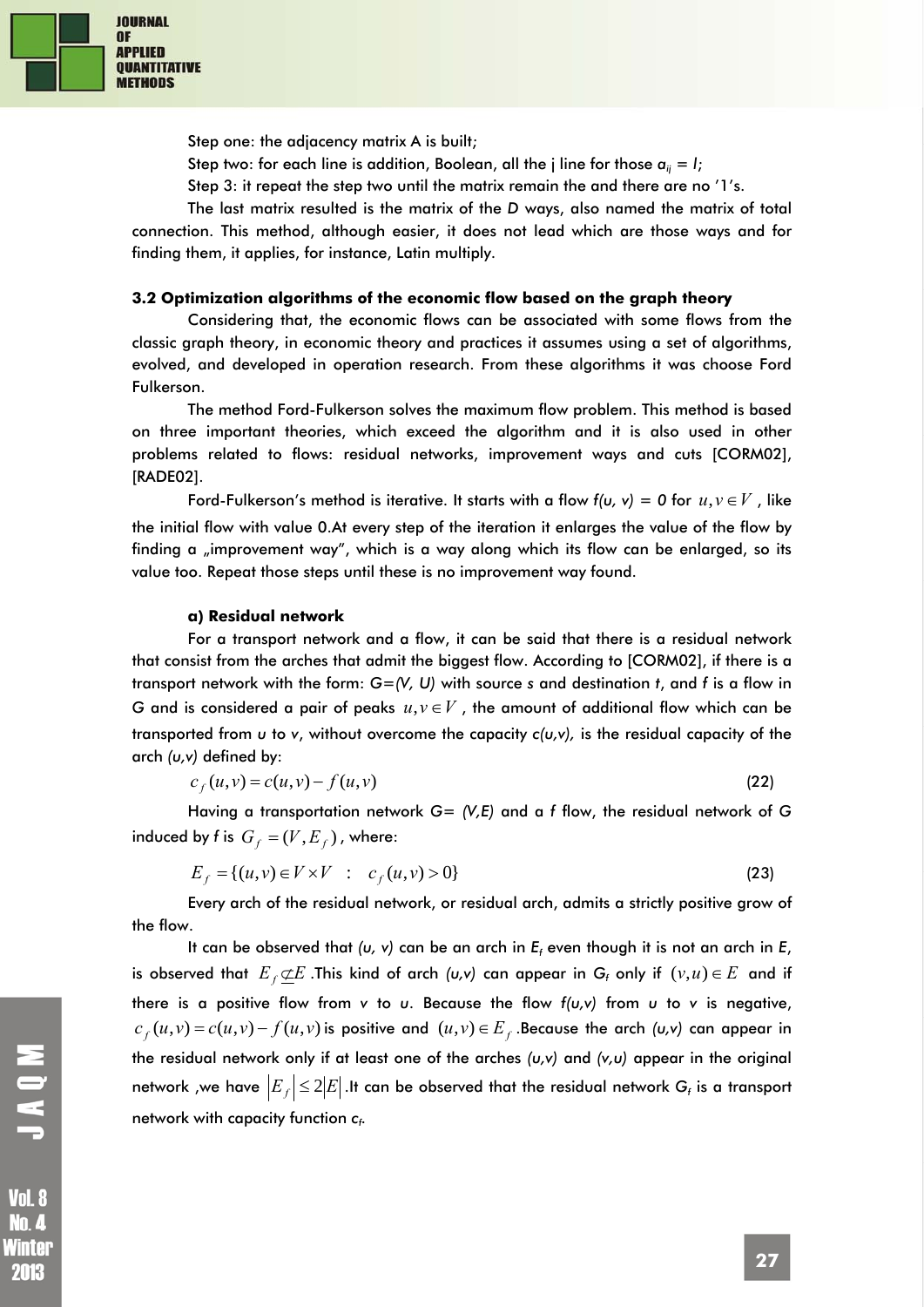

#### **b) Improvement ways**

According to [CORM02],"having a transport network *G= (V,E)* and a flow *f*, a improvement way *p* is a simple way from *s* to *t* in the residual network *Gf* . After the definition of the residual network, every arch *(u,v)* on an improvement way admits a additional positive flow ,without breaking the restriction of capacity."

Residual capacity of *p* is the maximum capacity of the flow that can be transported along the improvement way *p*, given by the formula:

$$
c_f(p) = \min\{c_f(u, v) : (u, v) \text{ is the way } p\}
$$
 (24)

#### **c) Cuts in the transport network**

Ford-Fulkerson's method grows the flow repeatedly, along the improvement ways, until it gets to a maximum flow. The theorem of the maximum flow-minimum cut, demonstrates the fact that a flow is maximum, if and only if in the residual network doesn't exist ways of improvement.

A cut *(S,T)* of a transport network *G=(V,E)* is a partition of the *V* set in the *S* and *T=V-S* set, so  $s \in S$  and  $t \in T$  .If *f* is a flow , then the cut flow *(S,T)* is defined equal to *f(S,T)*.The capacity of the cut *(S,T)* is *c(S,T).* A minimum cut is the cut with the lowest capacity from the whole network cuts.

#### **d) Ford-Fulkerson algorithm**

In every iteration a Ford-Fulkerson method is searching for a randomly improvement way *p* and it is growing the flow *f* along way *p* at residual capacity *cf (p).* Implementation of the method allows the calculation of the maximum flow in the *G= (V,E)* graph, updating the flow *f[u,v]* between any other two peaks which are bounded thru an arch. If *u* and *v* are not bounded thru an arch in any other direction, it is suppose that *f[u,v]=0*. The value of the capacity of the peaks  $u$  and  $v$  is given by the function  $c(u,v)$  computable in a constant time, *c*(*u*,*v*)=0 if  $(u, v) \notin E$ .

Schematization of the algorithm Ford-Fulkerson *(G,s,t):* 

1: **for** every arch  $(u, v) \in E[G]$  **execute** 

- 2:  $f[u,v] \leftarrow 0$
- 3:  $f[v,u] \leftarrow 0$

4: **as long** there is a way p from s to t in the residual network G<sub>f</sub> execute

5: 
$$
c_f(p) \leftarrow \min\{c_f(u,v): (u,v) \text{ is on } p \text{ way}\}
$$

6: **for every** arch 
$$
(u,v)
$$
 **dim** p **execute**

- 7:  $f[u,v] \leftarrow f[u,v] + c_f(p)$
- 8:  $f[v,u] \leftarrow -f[v,u]$

Lines between 1 and 3 initialize the flow *i* with value equal to 0. The cycle "as long" from the 4-8 lines finds, by turn, an improvement way p in  $G_{\rm f}$  and increases the  $f$  flow along p with the value of the residual capacity C<sub>í</sub>(p). When there is no improvement way then f is at a maximum flow.

Ninter 2018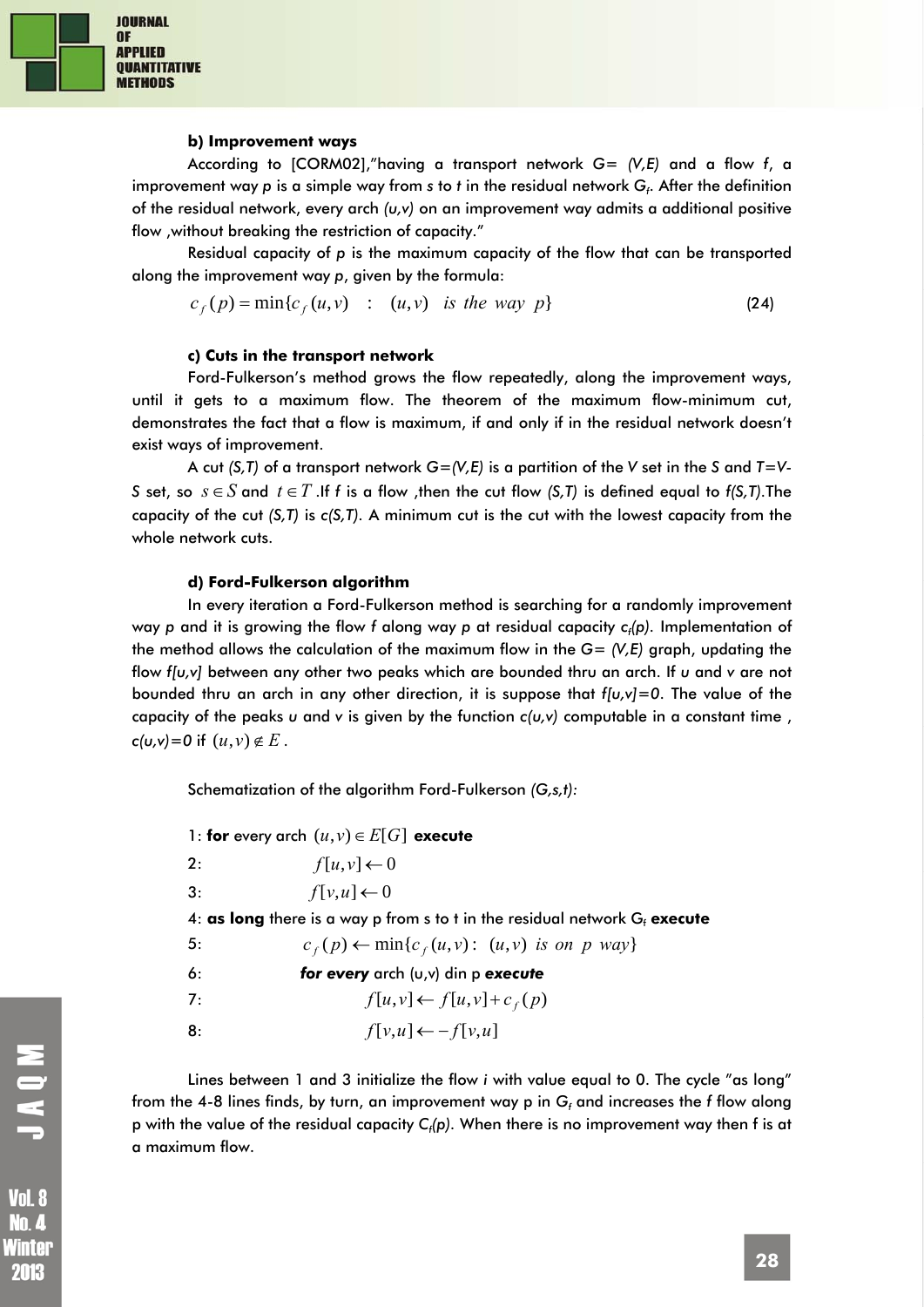

The execution time of the Ford-Fulkerson algorithm depends on the way of determination of the improvement way *p*. If the chosen way is wrong it can happen that the algorithm does not stop: value of the flow increases successive, but doesn't converge to its maximum value.

The execution time of the Ford-Fulkerson algorithm is given by  $O(E | f^*|)$ , where  $f^*$ is the maximum flow resulted from the algorithm. The execution time for line 1 to 3 is  $\Theta(E)$ .Lines 4-8 executes at most  $|f^*|$ , because the value of the flow increases at every step with at least a unit.

# **4. IMPLEMENTATION OF OPTIMIZATION ALGORITHMS FOR A TRANSPORT PROBLEM**

A transport company has 35 trucks which must move in point J. Displacement of the 35 trucks from one place to another is done in stages, so in the first step is to get as many of them in point J. In their way, the trucks have to make one more stop in one of the other intermediate point B, C, D, E, F, G,H, I, J. Reception conditions, supply and so on, are to be a limitation of routes used, existing capacities are listed on the network arches.



The objectives are to determine the optimal transport plan so that, at this stage a large number of trucks could go toward point J.

The problem of maximum flow crossing transport network, has the following mathematical form, using linear programming in order to fix it: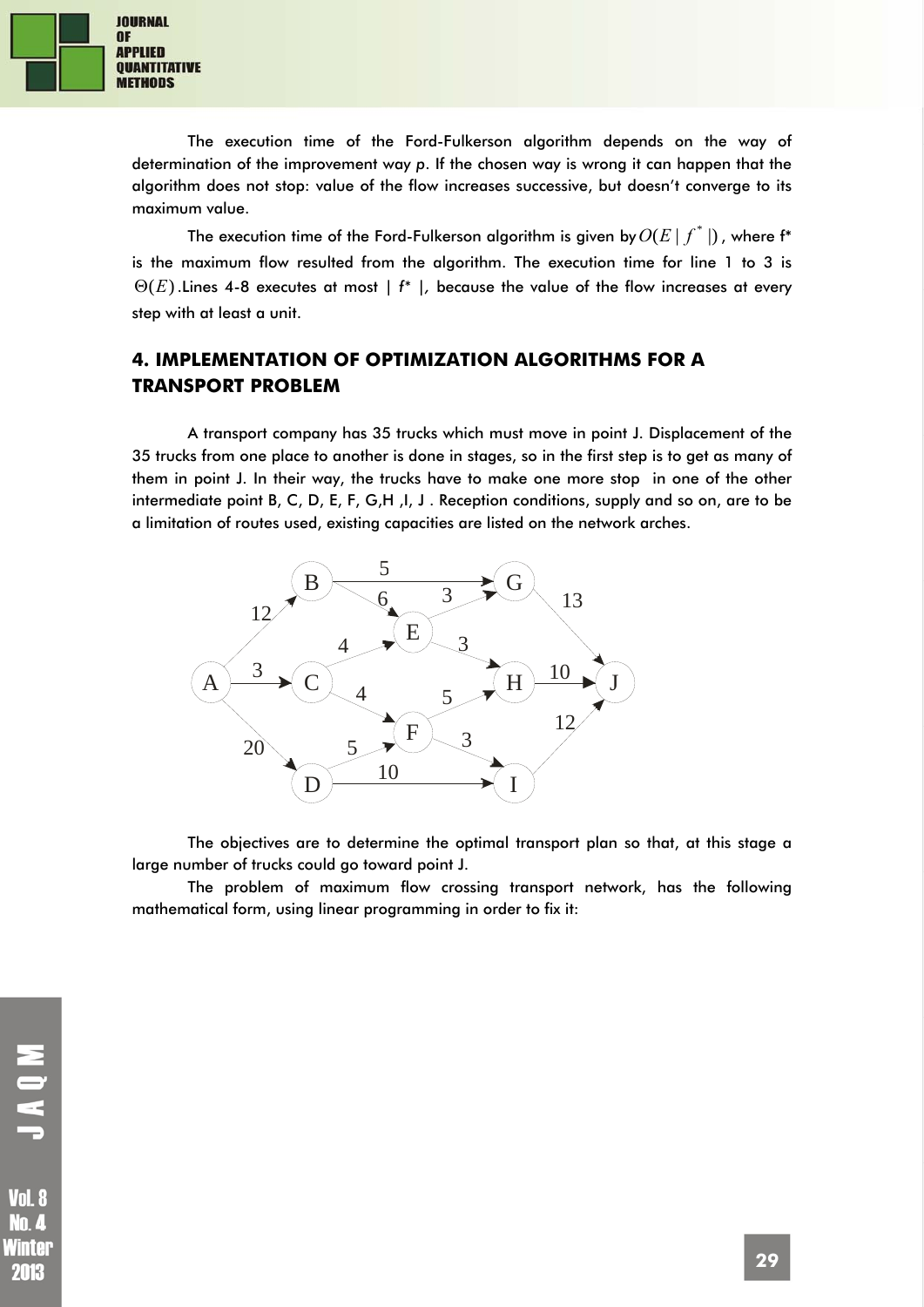

 $\int$ 

$$
z_{\max} = \varphi_{\max} \quad \text{in} \quad \text{condition}
$$
\n
$$
0 \leq \varphi_{ij} \leq c_{ij} \quad (i, j = \overline{0, n+1});
$$
\n
$$
\sum_{j=0}^{n+1} \varphi_{ij} = \sum_{j=0}^{n+1} \varphi_{ij} \quad (i = \overline{1, n});
$$
\n
$$
\sum_{j=0}^{m+1} \varphi_{j0} = \sum_{j=0}^{n+1} \varphi_{0j} - \varphi
$$
\n
$$
\sum_{j=0}^{n+1} \varphi_{j,n+1} = \sum_{j=0}^{n+1} \varphi_{n+1} + \varphi
$$

Where:  $u = (x_i, y_j)$  is the arch,  $\varphi$  is the flow value and  $\varphi_{(u)} = \varphi_{ij}$  is arch flow.

Automaton corresponding to algorithm is  $M = ( Q , \Sigma , \delta , q_{_0}, F )$  and has the following values

 $Q = \{A, B, C, D, E, F, G, H, I, J\}$  ,  $F = \{J\}$ , alphabet input is given by  $\Sigma = \{12,3,20,5,6,4,4,5,10,3,3,5,3,13,10,12\}$ , passing functions are defined in the following manner:

$$
\delta(A,12) = B \qquad \qquad \delta(B,5) = G \qquad \qquad \delta(C,4) = E
$$

 $\delta(A,3) = C$   $\delta(B,6) = E$   $\delta(C,4) = F$ 

$$
\delta(A,20)=D
$$

 $\delta(D,5) = F$   $\delta(E,3) = G$   $\delta(F,5) = H$  $\delta(E,3) = H$   $\delta(E,3) = H$   $\delta(F,3) = I$ 

 $\delta(G,13) = J$   $\delta(H,10) = J$   $\delta(I,12) = J$ 

 $G = (V_N, V_T, S, P)$  where  $V_N = \{A, B, C, D, E, F, G, H, I, J\}$ ,  $V_T = \{12,3,20,5,6,4,4,5,10,3,3,5,3,13,10,12\}$ , with the set of rules for generating:

**Vol. 8 No. 4 Ninter** 2013

**NOVL**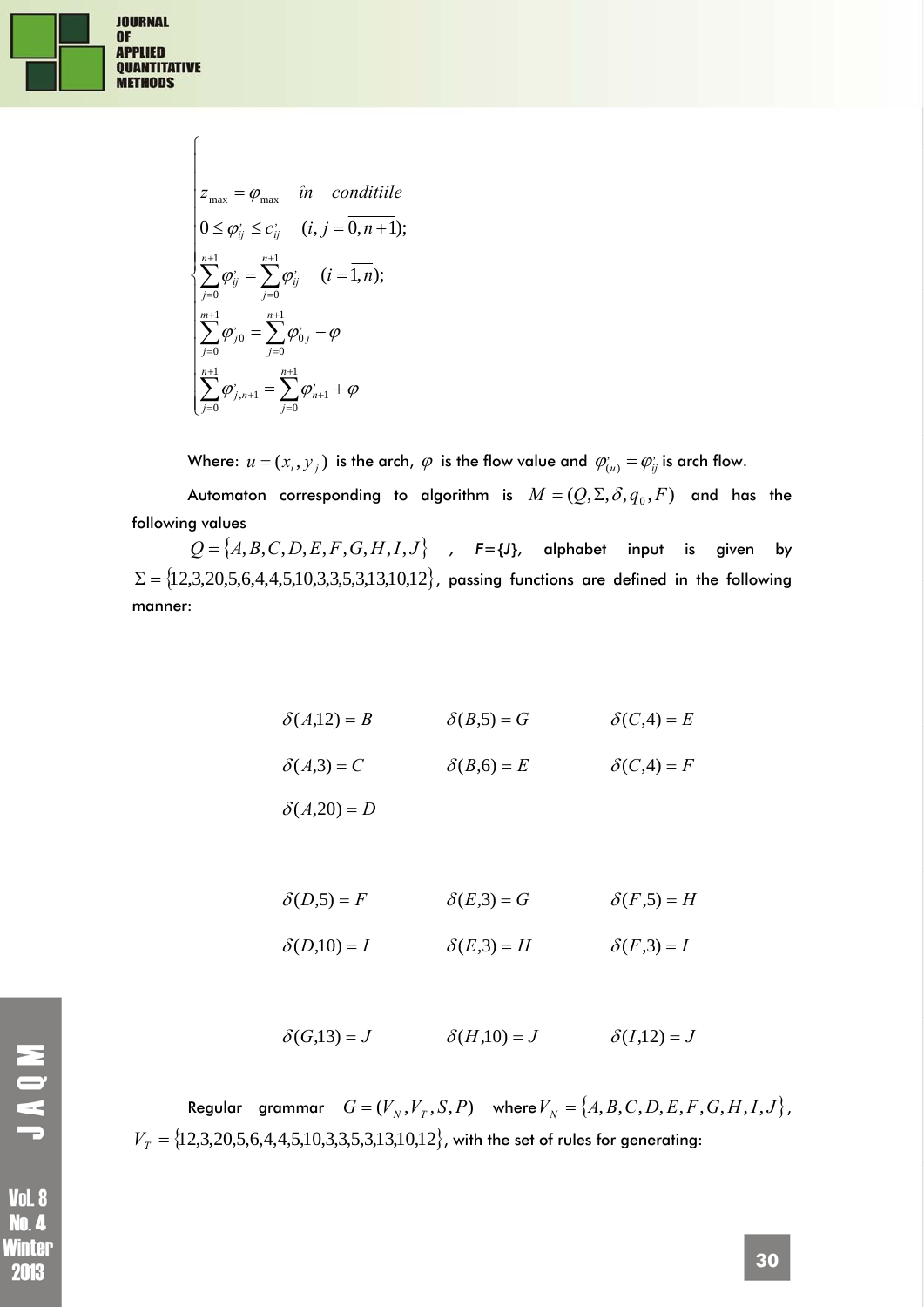

| 1) $A \rightarrow 12B$      | 2) $A \rightarrow 3C$  | 3) $A \rightarrow 20D$ |
|-----------------------------|------------------------|------------------------|
| 4) $B \rightarrow 6E$       | 5) $B \rightarrow 5G$  |                        |
| 6) $C \rightarrow 4E$       | 7) $C \rightarrow 4F$  |                        |
| 8) $D \rightarrow 5F$       | 9) $D \rightarrow 10I$ |                        |
| 10) $E \rightarrow 3G$      | 11) $E \rightarrow 3H$ |                        |
| 12) $F \rightarrow 5H$      | 13) $F \rightarrow 3I$ |                        |
| 14) $G \rightarrow 13J$     |                        |                        |
| 15) $H\rightarrow 10J$      |                        |                        |
| 16) $I \rightarrow 12J$     |                        |                        |
| 17) $J \rightarrow \lambda$ |                        |                        |

Possible derivations, based on the grammar are:

 $A \rightarrow$ <sup>(1)</sup>  $12 \cdot B \rightarrow$ <sup>(5)</sup>  $12 \cdot 5G \rightarrow 12 \cdot 5 \cdot 13J \rightarrow$ <sup>(17)</sup>  $12 \cdot 5 \cdot 13$  $A \rightarrow$ <sup>(1)</sup>  $12B \rightarrow$ <sup>(4)</sup>  $12 \cdot 6E \rightarrow$ <sup>(10)</sup>  $12 \cdot 6 \cdot 3G \rightarrow$ <sup>(14)</sup>  $12 \cdot 6 \cdot 3 \cdot 13J \rightarrow$ <sup>(17)</sup>  $12 \cdot 6 \cdot 3 \cdot 13$  $A \rightarrow$ <sup>(1)</sup>  $12B \rightarrow$ <sup>(4)</sup>  $12.6E \rightarrow$ <sup>(11)</sup>  $12.6.3H \rightarrow$ <sup>(15)</sup>  $12.6.3.10J \rightarrow$ <sup>(17)</sup>  $12.6.3.10J$  $A \rightarrow ^{(2)} 3C \rightarrow ^{(6)} 3.4E \rightarrow ^{(10)} 3.4.3G \rightarrow ^{(14)} 3.4.3.13J \rightarrow ^{(17)} 3.4.3.13$  $A \rightarrow ^{(2)} 3C \rightarrow ^{(6)} 3.4E \rightarrow ^{(11)} 3.4.3H \rightarrow ^{(15)} 3.4.3.10J \rightarrow ^{(17)} 3.4.3.10J$  $A \rightarrow ^{(2)} 3C \rightarrow ^{(7)} 3.4F \rightarrow ^{(12)} 3.4.5H \rightarrow ^{(15)} 3.4.5.10J \rightarrow ^{(17)} 3.4.5.10J$  $A \rightarrow ^{(2)} 3C \rightarrow ^{(7)} 3.4F \rightarrow ^{(13)} 3.4.3I \rightarrow ^{(16)} 3.4.3.12J \rightarrow ^{(17)} 3.4.3.12$  $A \rightarrow ^{(3)} 20D \rightarrow ^{(8)} 20.5F \rightarrow ^{(12)} 20.5.5H \rightarrow ^{(15)} 20.5.5.10J \rightarrow ^{(17)} 20.5.5.10J$  $A \rightarrow ^{(3)} 20D \rightarrow ^{(8)} 20.5F \rightarrow ^{(13)} 20.5.3I \rightarrow ^{(16)} 20.5.3.12J \rightarrow ^{(17)} 20.5.3.12J$  $A \rightarrow ^{(3)} 20D \rightarrow ^{(9)} 20.10I \rightarrow ^{(16)} 20.10.12J \rightarrow ^{(17)} 20.10.12J$ 

The language generated is  $L = \{12.5.13, 12.6.3.13, 12.6.3.10, 3.4.3.13,$  $3.4.3.10$ ,  $3.4.5.10$ ,  $3.4.3.12$ ,  $20.5.5.10$ ,  $20.5.3.12$ ,  $20.10.12$ }

In the case where for each sub graph defined by the grammar derivations, the maximum flow is established, there is the whole graph value of 41 trucks driving from point A to reach the point J. This is not correct because there are duplicates of the minimum flows on certain routes, which must be removed. Solving the problem with the help of Ford-Fulkerson algorithm, the maximum flow starting from point A, and arrives at the point J, is 28 trucks.



**Figure 1.** Solving problem with Ford-Fulkerson algorithm

**Vol. 8 No. 4** Winter 2018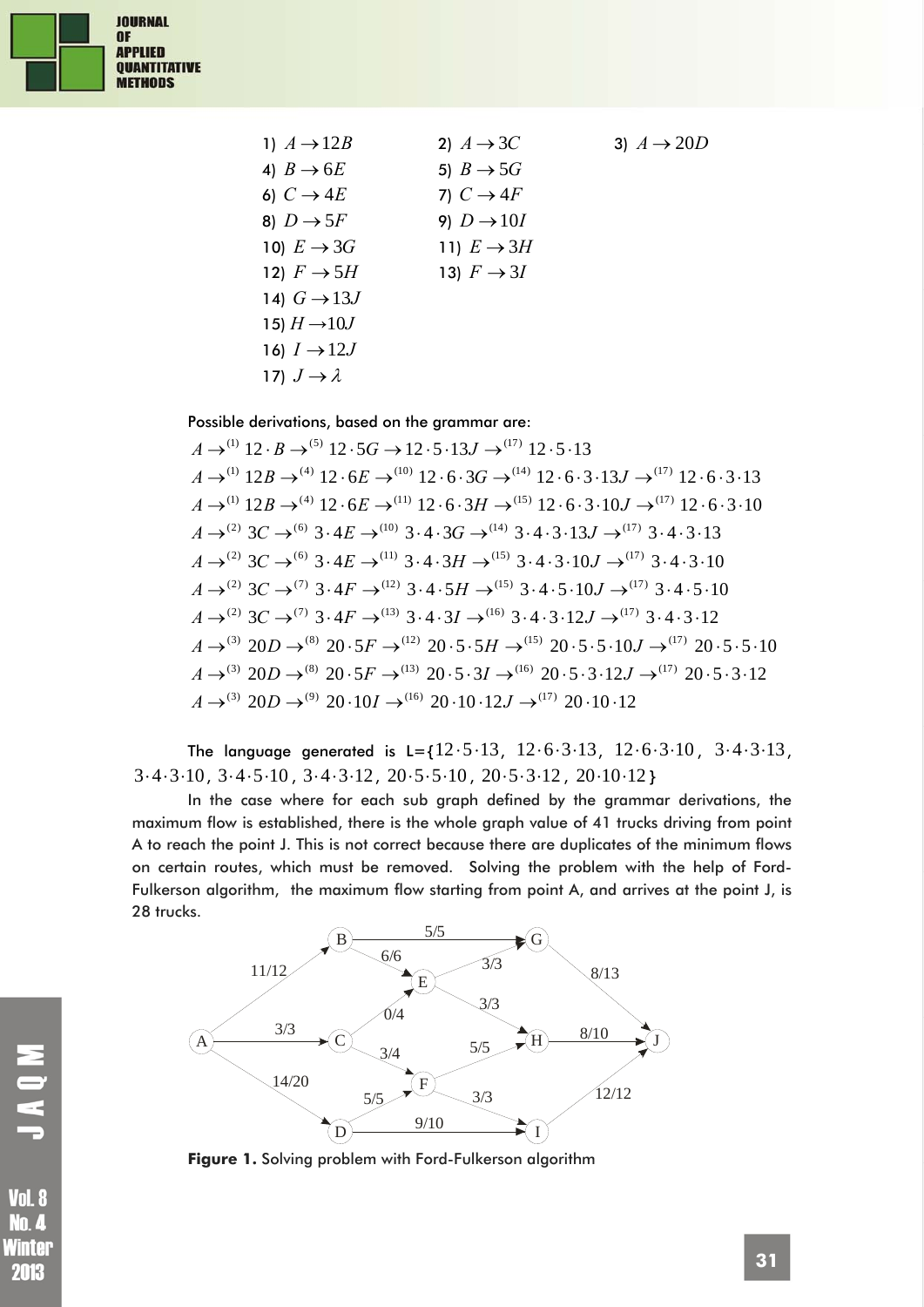**JOURNAL** 0F **APPLIED QUANTITATIVE METHODS** 

> It is observed that the difference between the two values is given by the carrying capacity of the point G, H and i. these values are:

> ○ for the G-spot maximum capacity supported is 8, and from the grammar we obtain 11

14

 $\circ$  for the H-spot maximum capacity supported is 8, and from the grammar we obtain

 $\circ$  for the I-spot maximum capacity supported is 12, and from the grammar, we obtain 16

The problem arises from section I for which, through grammar obtained above, there are the values given by sub graphs: ACFIJ, ADFIJ and ADIJ, which have a minimum capacity of 2, 3 and 10. Point 1 may have the maximum flow of just 12, according to problem solving using algorithm, resulting one from the two sub graphs (ACFIJ, ADFIJ) has in fact the minimum capacity of 2, and the other is doubled as value.

To remove the duplicate values that are not found, there's no method to bring a plus and to lead to a result equal to that which is found by the method obtained by Ford Fulkerson.

In the case of a graph with a small number of nodes, this is very easy to apply.

#### **5. CONCLUSIONS**

In the paper, we simplified the problem specifying economic processes so that simple notations as: a, b, c, d, signifies actions with well-defined timescales, and pairs of actions are represented by a string of characters so that will no longer be any other restrictions.

There were treated formal logic elements, and has been described as part of mathematical logic in which logical variables are sentences.

Seeing the graph like an image of system, the nodes represent the components of the system, then an immediately interpretation of an arch  $(x_i, x_j)$  it is the one specifying that component  $x_i$  is the one which influences directly the component  $x_i$ . Using this interpretation there are presented two algorithms : the algorithm in which can be found all the ways on the graph, orientated to a finite number of nodes, as well the construction algorithm of the Latin matrix in which the alphabet represent the set of the nodes of the graph.

All roads in the merged graph are decomposed into elementary roads, this being followed in practice specification economic systems. Carrying out the decomposition in the basic road is performed by using the Latin matrix.

It was presented the Ford-Fulkerson algorithm and how to solve a problem with this algorithm. The problem, initially, is resolved with the help of formal languages and grammar and language are identified. The result thus obtained was compared with the problem solved by the Ford-Fulkerson algorithm.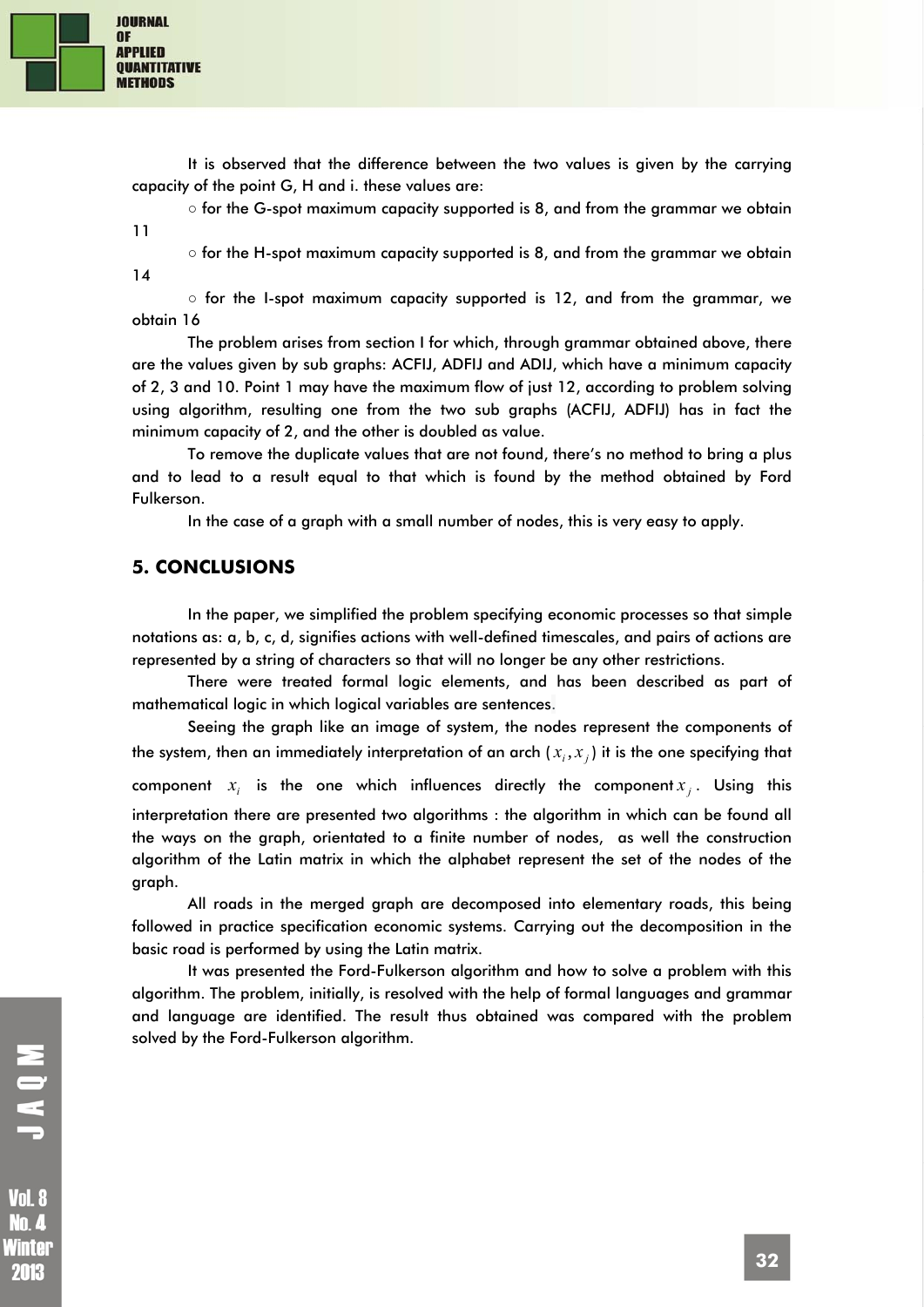

1

#### **REFERENCES**

Atanasiu A., **Limbaje formale și automate**, Editura Infodata, Cluj, 2007;

- Atanasiu I., Raicu D., Sion R., Mocanu I., **Limbaje formale și Automate**, Îndrumar pentru aplicații, 2002
- Bocu D., Bocu R*.,* **Modelare obiect orientată cu UML**, Editura Albastră, Cluj Napoca, 2006
- Cocan M., Pop B., **Logică computațională**, Editura Albastră, Cluj Napoca, 2006
- Cormen H. Thomas, Charles E. Leiserson, Rivest R. Roland, **Introducere în algoritmi**, Editura Agora, 2002
- Creanga I, Reischer C., Simovici D., **Introducere algebrică în informatică**, Editura Junimea, Iași, 2004
- Jalobeanu C, Marinescu D, **Bazele teoriei calculului limbajelor formale și automate**, Editura Albastră, Cluj Napoca, 2006
- Minut P., Kupan A. P., Cercetări operaționale, Târgu Mureș, Editura "Dimitrie Cantemir", 2001
- Minuț P., Matematici aplicate în economie, Târgu Mureș, Editura "Dimitrie Cantemir", 2002

Rădescu N., Rădescu E., **Probleme de teoria grafurilor**, Editura Scrisul Românesc, 2002

| [ATAN07]        | Atanasiu A., Limbaje formale si automate, Editura Infodata, Cluj, 2007                                                     |
|-----------------|----------------------------------------------------------------------------------------------------------------------------|
| [ATAN02]        | Atanasiu I., Raicu D., Sion R., Mocanu I., Limbaje formale și Automate, Îndrumar pentru<br>aplicatii, 2002                 |
| <b>IBOCU061</b> | Bocu D., Bocu R., Modelare obiect orientată cu UML, Editura Albastră, Cluj Napoca, 2006                                    |
| <b>ICOCA061</b> | Cocan M., Pop B., Logică computațională, Editura Albastră, Cluj Napoca, 2006                                               |
| [CORM02]        | Cormen H. Thomas, Charles E. Leiserson, Rivest R. Roland, Introducere în algoritmi, Editura<br>Agora, 2002                 |
| [CREA04]        | Creanga I, Reischer C., Simovici D., Introducere algebrică în informatică, Editura Junimea,<br>lasi, 2004                  |
| [JALO06]        | Jalobeanu C, Marinescu D, Bazele teoriei calculului limbajelor formale si automate,<br>Editura Albastră, Cluj Napoca, 2006 |
| [MINU01]        | Minuț P., Kupan A. P., Cercetări operaționale, Târgu Mureș, Editura "Dimitrie Cantemir",<br>2001                           |
| [MINU02]        | Minuț P., Matematici aplicate în economie, Târgu Mureș, Editura "Dimitrie Cantemir", 2002                                  |
| [RADE02]        | Rădescu N., Rădescu E., Probleme de teoria grafurilor, Editura Scrisul Românesc, 2002                                      |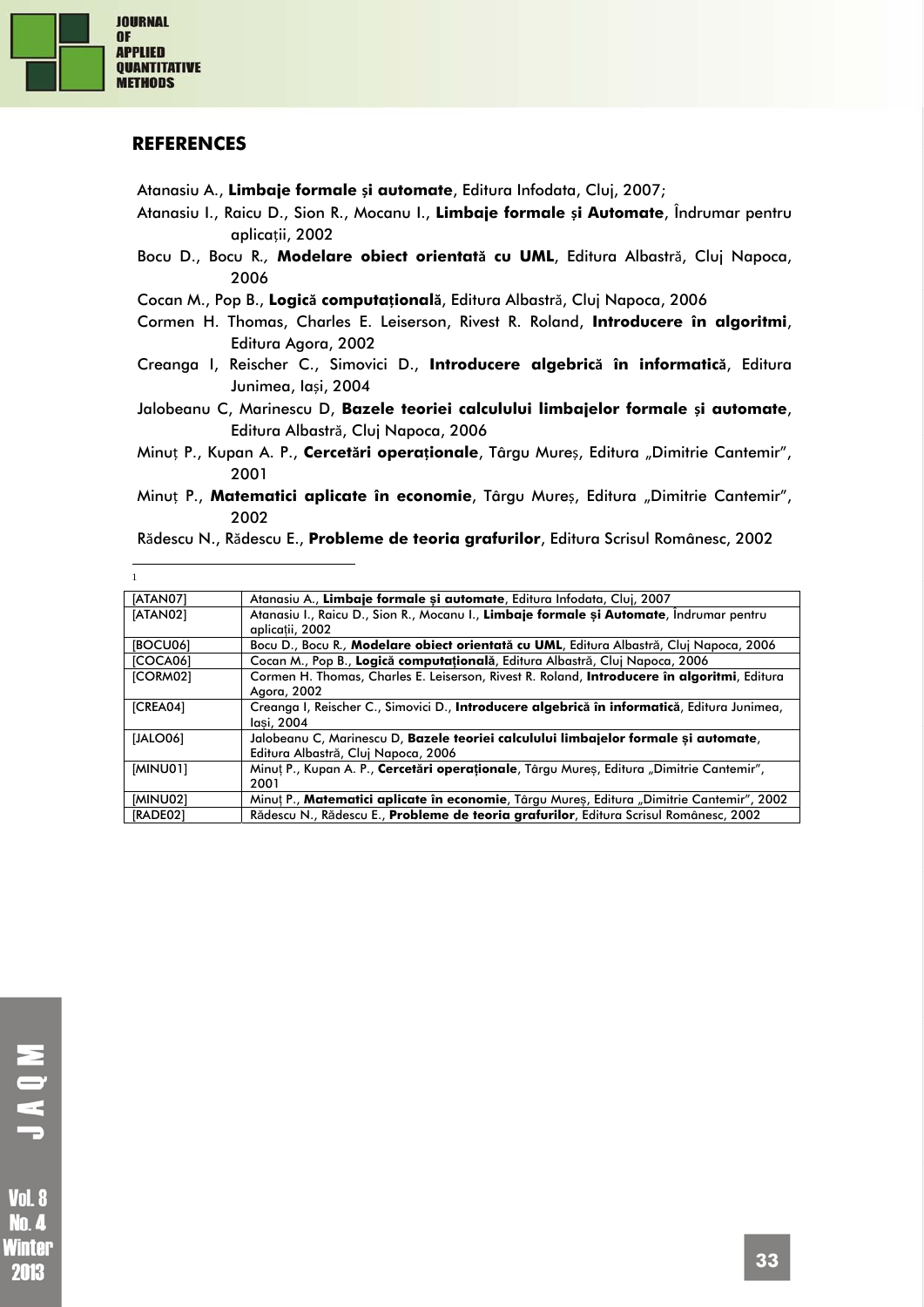

# **ENVIRONMENTAL AWARENESS AND DISASTER FACTORS IN BANGLADESH**

#### **Mohammad Ohid ULLAH**

PhD Associate professor Department of Statistics, Shahjalal University of Science and Technology (SUST) Sylhet-3114, Bangladesh

**Email:** ohidullah@gmail.com

#### **Md. Abu HASAN**

MSc student, Department of Statistics, SUST, Sylhet-3114, Bangladesh

#### **Taj UDDIN**

Professor, Department of Statistics, SUST, Sylhet-3114, Bangladesh

#### **ABSTRACT**

Environmental pollution is one of the important problems for the living beings. It interrupts to lead better life. The present study is an attempt to study the environmental awareness and behavior towards the environment of the students with environmental disasters factors in private universities in Sylhet, Bangladesh. To conduct this study, a questionnaire was designed and implemented on a sample of 200 students of four private universities in Sylhet city. Research findings show that global warming (66.5%) is the most important problem in the world and unplanned urbanization (32%) is the most important problem in Bangladesh. Research indicates that *'*Global warming', 'The conflict over the natural water resources' and 'The needs for other energy sources against petroleum' are the most influential factors for environmental disaster. Most of the respondents believe that education of environmental awareness and use of bi-cycle for short distance in the city may solve environment pollution. Therefore, Government and non-government organizations should take initiative to prepare bi-cycle road aside foot-path as well as educational activities regarding healthy environment.

**Keywords:** Environment, Awareness, Disaster factors, Behavior

#### **INTRODUCTION**

Environment is the aggregate of water, air, sound and land interrelationships and also with the human being, other living organisms and property. It includes physical, biological, social, cultural and economical factors which constitute the surroundings of human being, who is both the creator and molder of the environment (Pillai, 2012). Human beings from their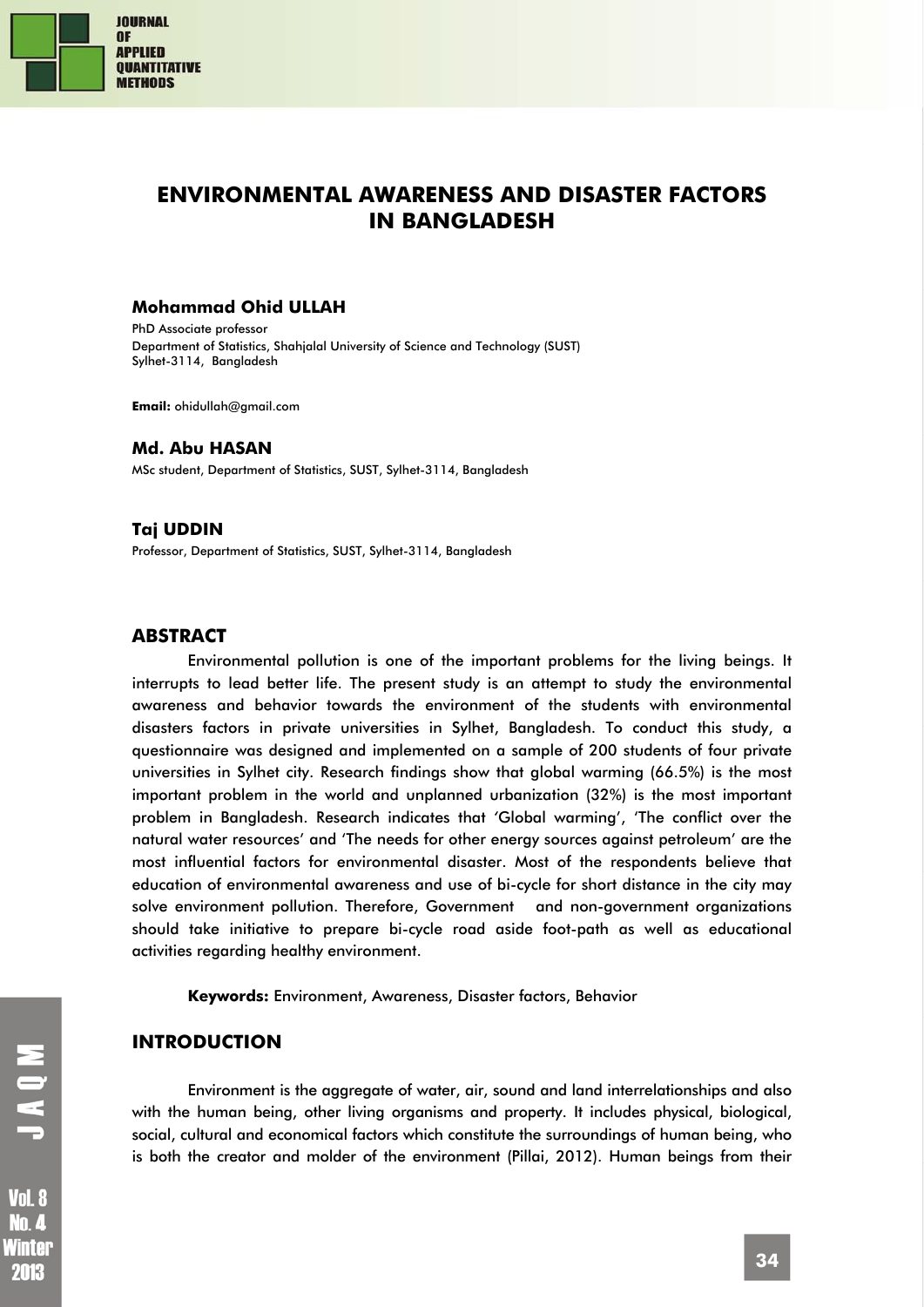

beginning of life always have been tried to derive benefits from the environment to provide for their needs, and environment has been used to improve their quality of life. Because of over uses of natural resources the natural balance has been broken down and thus serious problem occurred, which called environmental problems. Those problems have gained international extent as a result of technological progress and industrialization that has been achieved in the recent decades (Gulgan et al., 2008). Among many global phenomenons, environmental pollution has become a key concern for human beings. Each and everybody of whatever occupation he or she may have, is affected by environmental issues like global warming, depletion of ozone layer, dwindling forest, energy resources, loss of global biodiversity, air, soil, water pollutions, water shortage, garbage problems etc(Oluk & Ozalp, 2007; Bybee, 1991). And these types of environmental disasters are increasing enormously. Global warming turns Bangladesh into one of the most vulnerable countries in the world. Climate change over the coming decades will become a major threat for the well being and survival of the people in Bangladesh (Ministry of Environment and Forests, Bangladesh). The people of Bangladesh are already suffering from climate impacts. It is scientifically established that some of the changes in motion are irreversible, that some impacts will be unavoidable, and some unmanageable (Kalpana, 2012). Our mistakes and wrongful decision have leaded us such a place, there is no return pathway, which enforcing us to reshape our principles, responsive mechanisms and way of thinking (Krousouloudi et al., 2010). To keep our environment safe and livable it is important to raise environmental awareness. By the term environmental awareness we mean knowledge about environment and also attitude, values and necessary skills to solve environment related problems. Environmental awareness also refers to the ability of a person to carry on citizenship behavior (Shobeiri et al., 2007). To encourage meaningful public participation and environment, it is necessary to create awareness about environment pollution and related adverse effects. Any Government at its own level can't achieve the goal of environment conservation, until the public has a participatory role in it. Therefore, there is a great need to protect and preserve our environment by increasing the level of awareness among the public as well as the students, who are the future of a nation. The role of students would go a long way in achieving such desired goals. In order to faster their awareness towards environment, it is necessary to know what levels of awareness they possess in these areas. For raising public awareness and enhancing the protective attitudes towards the environmental issue, environmental education is one of the most effective strategy or role. If the peoples' perception, knowledge, awareness and attitude toward environmental issues are high, it means that the people's environmental literacy rate is also high. Increasing environmental literacy will lead to a change in behavior or action. Determining, what people know about the environment, how they feel about it, and what actions they take that may help or harm the environment is required to establishing the sustainability of a community and to protect the environment. Environmental education rate will be high when people's conception, knowledge, consciousness and behavior toward environmental issues will be high. Environmental education helps to change the concept about environment. Three things are needed for a community and for saving the environment; those are feelings of the people about environment, proper knowledge for maintaining the environment, actions of the peoples about environment (Thapa, 2001; Stapp, 1969). Environmental education is aimed at producing a citizenry that is knowledgeable concerning the biophysical environment and its associated problems, to aware of how to help to solve these problems and to motivate to work towards their solution (Kumar, 2011). Environmental Education acts as an indispensable tool in

**Vol. 8 No. 4** Winter 2018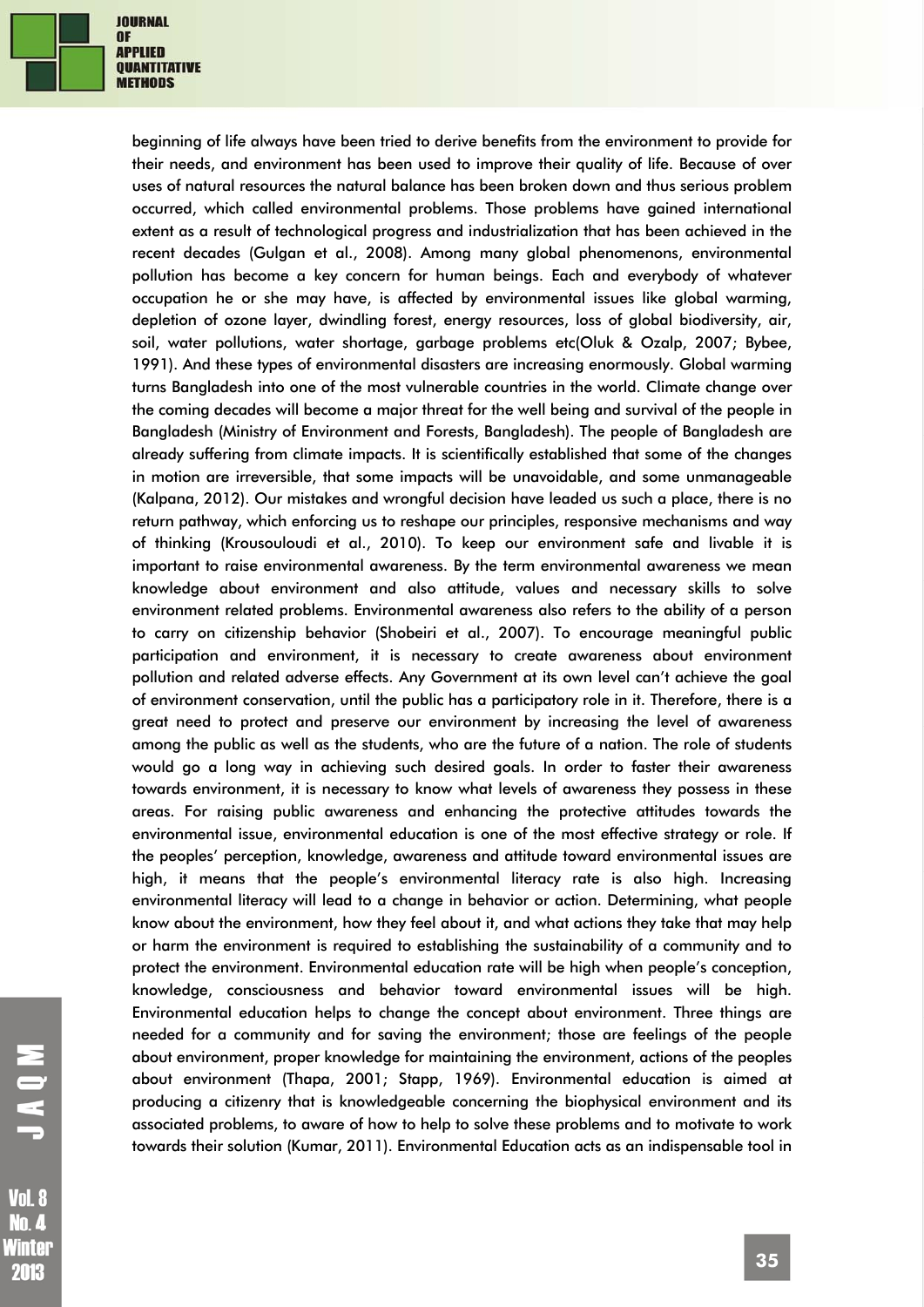

the battle against the degradation of living environment. Environmental consciousness and environmental sincerity should be grown among young people. For the awareness of society it is essential to work at a gross root level. So the whole society can work to save the environment. If we want to generate the environmental values in our children, we have to know the responsibility towards environment and also we have to show our behavior as a like eco-friendly. Environmental awareness should be the integral part of any environmental curriculum encouraging student to take an active role in the protection to their environment in one way by which the critical balance between man and environment may be preserved. Through it young generations are full of curiosity to learn about their environment (Talay et al., 2004). Universities educate young generations who are expected to be the upcoming leaders in many different areas in the society and who will be the decision makers, the role of the universities in the environmental training of the public is huge. The future decision of these young generations will affect the sustainability of the human existence, their approach and activities will have important consequence for the environment (Uddin et al., 2007).

So, in this paper we tried to see the awareness of the undergraduate students of private universities in Sylhet city about the environmental problem. We also tried to identify the disaster factors and to understand the attitude and behavior of the students about the solutions.

#### **MATERIALS AND METHODS**

The study was conducted during the period April - May in 2013 among the student of four private universities at Sylhet city in Bangladesh. A total of 200 participants were drawn by selecting 50 students from each university. Investigators have prepared a set of questionnaire, which were included closed questions covering various aspects of the current environmental issues at global and local levels with 8 environmental disaster factors as Likart scale. The questions were administered at the end of class periods and students responded voluntarily. The Statistical Package (SPSS version 20) and "FactoMineR" package in R program were used to analyze the data.

#### **RESULTS**

#### **General characteristics of the participants**

 It is found that only 57% of the participants were male while 43% were female. The larger group of the participants (69%) was between 18-21 years of age. Among them 37.5% were in 1st year, 33% in 2<sup>nd</sup> year, 26.5% in 3<sup>rd</sup> year and rest of all were in 4<sup>th</sup> year students of under graduate level.

#### **Students' environmental awareness**

The result showed that most of the students (66.5%) believe global warming is the most serious problem in the world. However, they gave their opinion that the global warming is the fourth serious problem in Bangladesh (13%). The first three problems in Bangladesh, as mentioned by the students, were unplanned urbanization (32%), air pollution (17%) and Soil pollution & loss of farmland (13.5%). The most interesting outcome of this question is the difference between the perceptions of the local and global problem. Around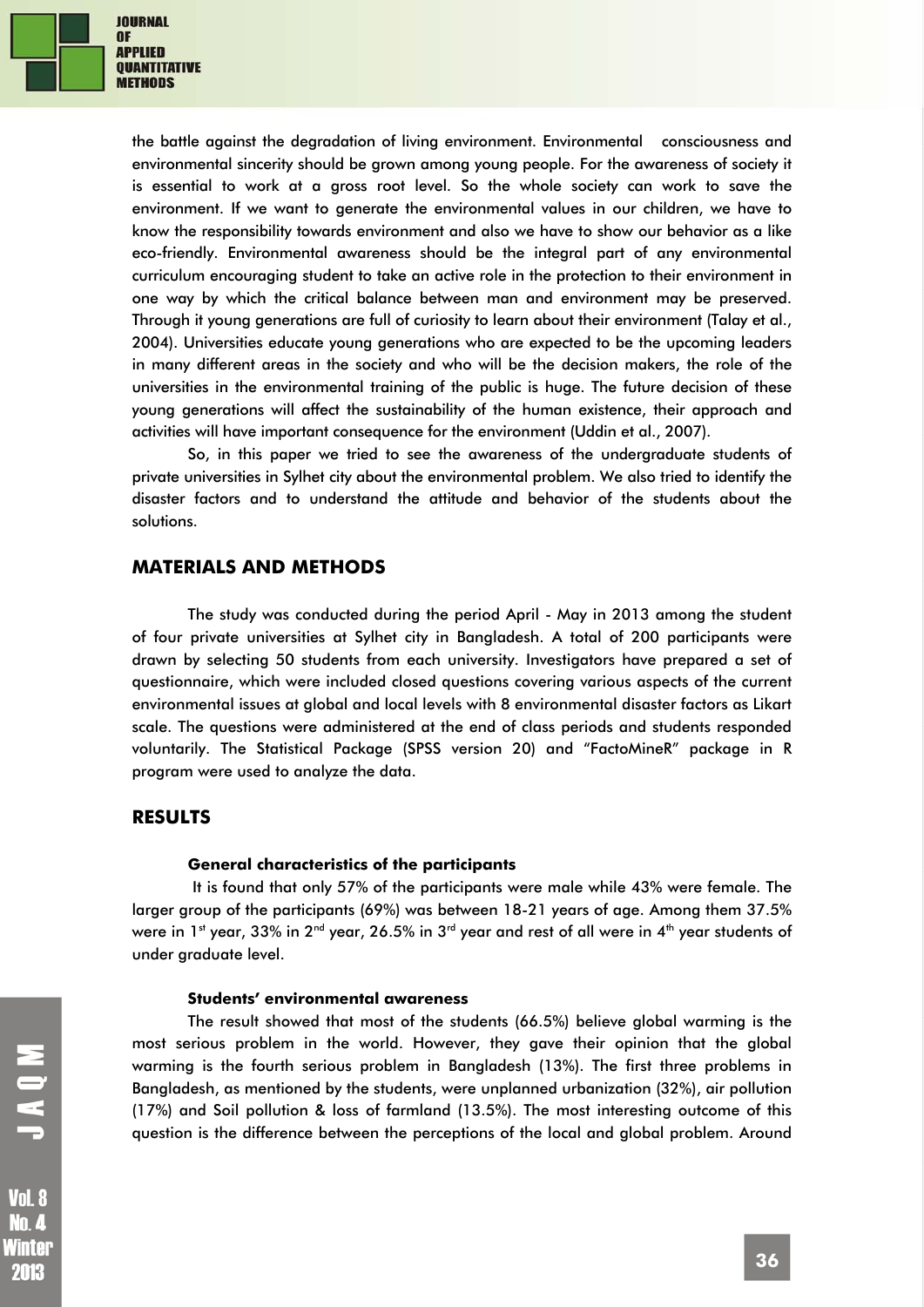

39% students think that lack of awareness is the most important factor responsible for environmental problems in Bangladesh.

Most of the participants (57%) think 'education for raising the awareness of public' may solve the environmental problem followed by 'technological improvements' (16%). To raise the public awareness of the people about the environmental issue, most of the students think it is essential to increase the activities of government followed by TV-Radio watching with and internet (facebook, twitter etc.). Most of the students (63%) are familiar with sustainable development on environment; this indicates that the students are really conscious about the environmental issues.

#### **DISASTER FACTORS**

Eight different disaster scenarios/factors which may be faced in the future as a result of environmental problems were presented to the participants. Students were asked to put their thoughts about the possibilities of these disaster scenarios by using Likart scale. Using these 8 factors of environmental disaster scenarios we run principal component analysis by *FactoMineR* package in R program We found that DSGW (Global warming), DSNWR(The conflict over the natural water resources) and DSNOE (The needs for other energy sources against petroleum) are the most influential factors for environmental disaster.



**Variables factor map (PCA)**



Vol. 8 Winter 

**NON**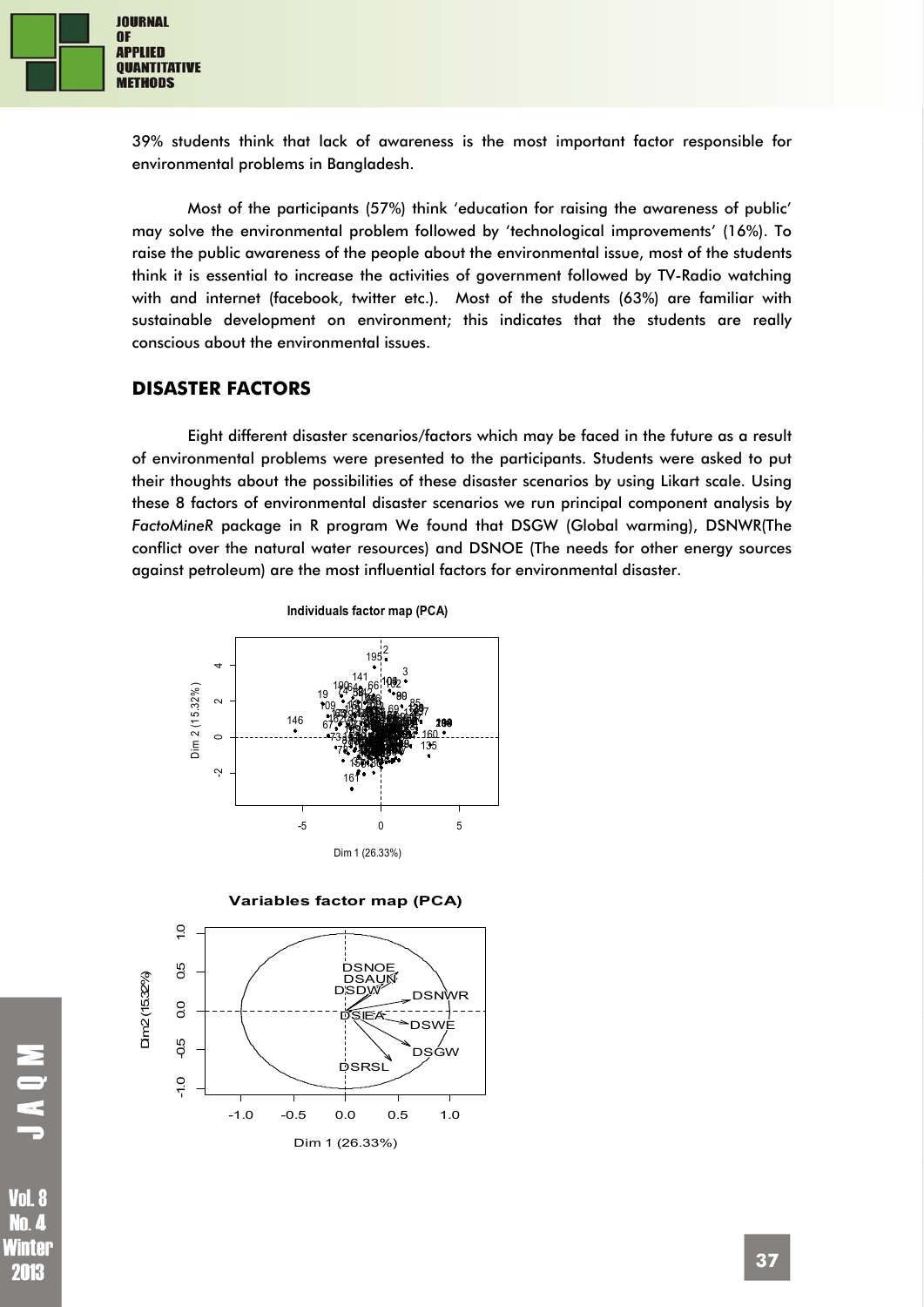

**Figure 1. (A)** Individual factor map (score plot). It shows all the respondents respond almost homogeneously. **(B)** Variable factor map (Loading plot) of 8 disaster factors. It shows the association among the factors of environmental disaster. Longer the vectors indicate more influential and the vectors that are close of each other with same direction indicate highly positive association. First principal component shows around 26% of the variation in the dataset. DSGW (Global warming)**,** DSNOE (The needs for other energy sources against petroleum)**,** DSWE (Water endangerment)**,** DSNWR (The conflict over the natural water resources)**,** DSAUN (The abandonment of using the nuclear power)**,** DSIEA (Raising importance of ecological agricultural)**,** DSRSL (Melting ice/Raising Sea level)**,** DSDW (Desertification of the world).

The variable factor map (loading plot) shows that all the factors are positively associated with each other as they are showing same direction. We also found that DSGW (Global warming) and DSRSL (Melting ice/Raising Sea level) are adjacent to each otherindicates they are positively associated which is expected as ice is melting because of global warming.

# **PARTICIPANTS' ATTITUDE AND BEHAVIOR TOWARDS THE ENVIRONMENTAL ISSUES**

We found that 48.5% students read newspaper, magazine or books on environmental issue regularly. They also liked to watch TV and Radio about environmental issue regularly.

It is pleasing that a large number of students (69%) would like to work voluntarily, while 18.5% students want to include in environmental preservation activities by providing donation or extra taxes. It is also observed that 45.5% of participants are not a member of any environmental organization, 12% of them have taken part of environmental activity and 35% students are interested to join any environmental organization. We found that 40% students prefer bicycle for transportation, 18.5% prefer subway-train but 29% prefer taxi, buses or mini buses. We also found that industries (66%) is the worst polluters followed by individual people (13.5%).

It's serious issue in Bangladesh that only 43% of the respondent sort plastic and 20.5% of them sort waste food. It's pleasing that, a small proportion of participant (8%) never take any reaction against the polluters, on the other hand 56.5% participants try to tell people and warn people about the polluters. In order to find out their opinion, how would be their future concerning the current condition of environment we have found that 50% students think that their future will be challenging while 25.5% think it will be bright and hopeful. Besides that 61.5% students believe that their health has already been affected by pollution. And 56.5% students think that the environmental situation after 10 years from now will be worse than it is now.

#### **DISCUSSION & CONCLUSION**

Environmental education is the most efficient way to improving the environmental literacy which consists people's perception, knowledge, awareness and attitude towards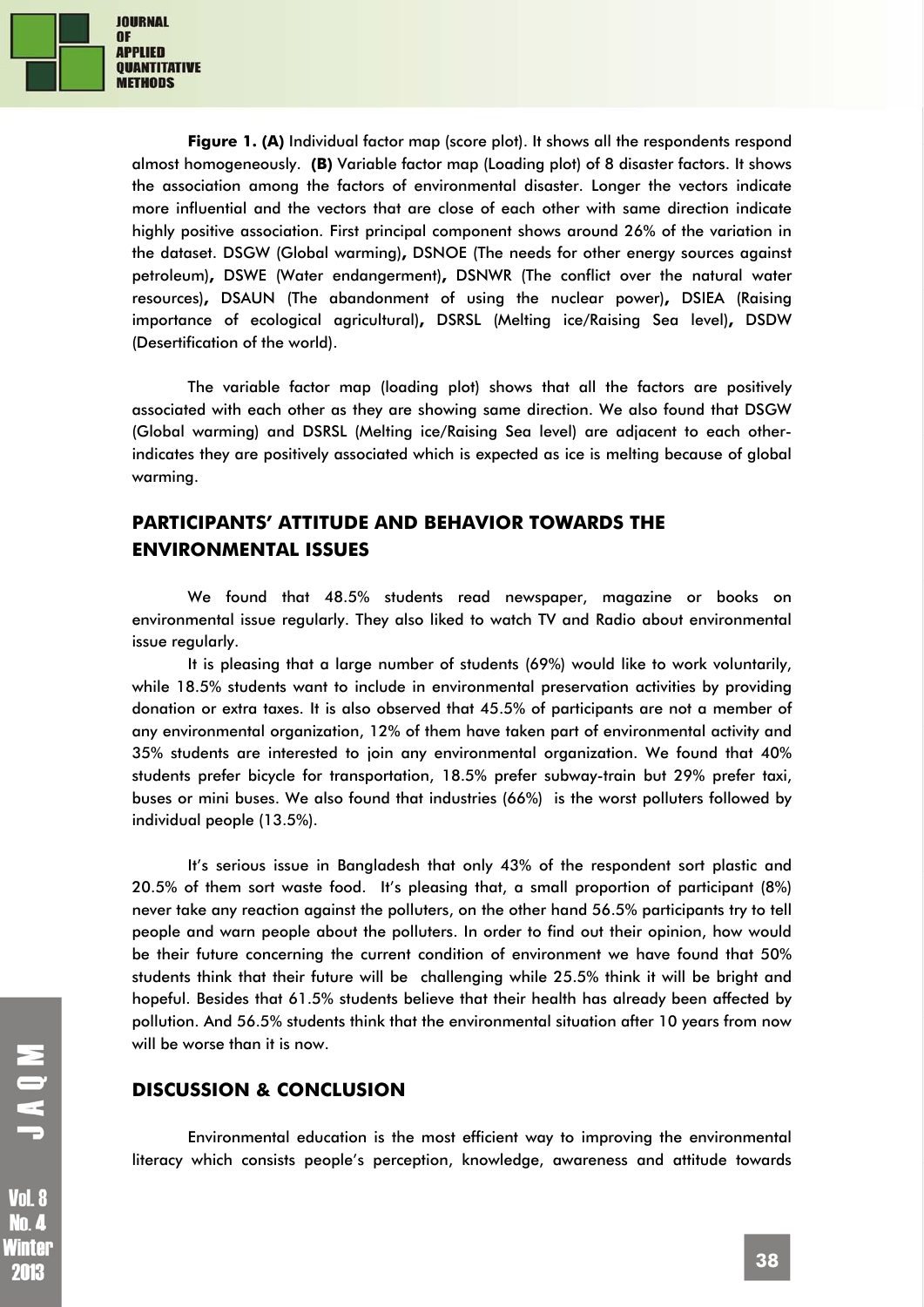

environmental issue. Increasing environmental literacy makes people more conscious about their environment and which leads to a positive change about the environmentally responsible behaviors or the action of the people. However, from this study we found that students are concerned about environment to some extents and they maintained a positive behavior towards the environmental issues but they presented a little inadequacy about some other environmental issues. Students are concerned about present situation about environment and also they can realized that their future will be challenging and they have also noticed that their health is already been affected by the environmental pollution.

We also found that 'Global warming', 'The conflict over the natural water resources' and 'The needs for other energy sources against petroleum' are the most influential factors for environmental disaster. We also found that DSGW (Global warming) and DSRSL (Melting ice/Raising Sea level) are adjacent to each other- indicates they are positively associated which is expected as ice is melting because of global warming.

In this study we observed that there is a positive association between watching TV, Radios program on environmental issue and the number of person who are the member of any environmental organization. Thus it implies that TV, Radio programs on environmental issue have a great influence on raising environmental awareness.

It is observed that private university students' awareness levels are almost same with public university students (Barraza & Walford, 2002) in many cases such as, "the most serious environmental problem of the world", "the environmental disaster scenarios that the world may face in future", "the most probable recommendation that can be taken against the environmental problem" etc. But we have got better percentages on some cases such as they enjoy following printing media or electronic media on environmental issue, they are wishing to work voluntarily on environmental issue etc. We think that these percentages have been increased for time difference and this is a good sign that is the awareness levels are increasing day by day.

It is observed that, there is no discrimination in the awareness level between male and female students that is there is no association between gender and work voluntarily on environmental issue. So Bangladeshi women's are also aware about environmental situation and they are playing a positive role on environmental preservation activities with men.

It is clear whether in this survey or other similar works about environmental awareness and conservation studies the most important fact is public awareness. To do this, it is crucial to have national strategies about environment and increasing the awareness of environment among public. Moreover visual and pressed media have an important role of aware public about environmental issues. The other important fact is non-governmental organizations. Environmental awareness can be raised with collaboration and rising educational programs on these instruments.

Respect to the most environmental problem in the world, respondents thinking are almost same, where global warming is the most serious problem in the world by both the university students of Bangladesh and Turkey (Gulgun et al., 2008; Onder, 2006; Oguz et al., 2010). Concerning the most probable recommendation that can be taken against the environmental problem, from those papers we have found that "Education for raising the awareness of public" is the best recommendation. As the most important factor responsible for environmental problems in both countries, 38.5% of Bangladeshi and 28.4% of Turkey students choose "Lack of Awareness" (Oguz et al., 2010). In environmental preservation activities Bangladeshi students showed better percentage (69%), they would like to work

**Vol. 8 No. 4** Winter 2018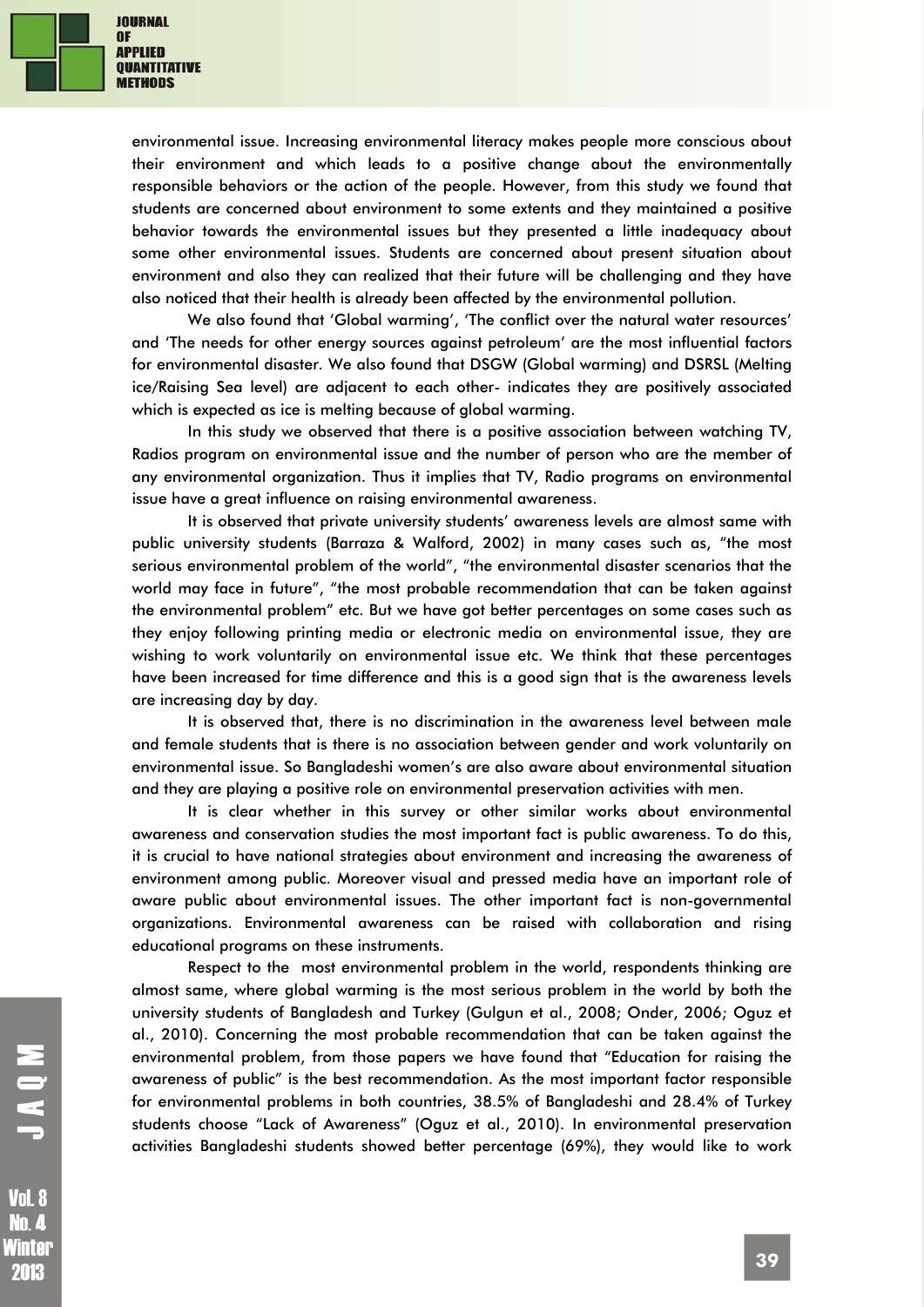

voluntarily, though only few students (12%) are member of an environmental organization same as others (Gulgun et al., 2008; Onder, 2006).

To save our environment, it is obvious that we need educated people as individuals who care for environment as well as have environmental awareness and knowledge to environmental subjects (Erol & Gezer, 2006). It can be accomplished that the future of environmental education in Bangladesh is hopeful, though the existing environmental education programs in higher studies do not seem to be good enough. No doubt, Bangladesh is environmentally rich and its culture and traditions is also well known to the people as naturally beauty which are also incorporated initially as a course of geography in the education systems of the country. This idea is connected in the early stage of the human civilization and gradually developed. The consciousness of the environmental problems grew in the country at all levels and in all sectors. It is seen particularly at the higher studies stage, in all universities (Masum & Akhir, 2010; Ozmen et al., 2005). Most of the students prefer bicycle in Bangladesh though there is no separate bicycle road. It suggests that Government should take initiative to prepare bicycle road near the footpath so that people go here and there. This action may solve the air pollution as well as traffic jam in the big cities.

To be a member of environmental organization plays a vital rule, by made a valuable difference about attitude and behavior of students regarding environment. We should encourage our young generation as well as students, to be a member of environmental organization and to take responsibility to protect our environment with non government organization (Budak et al., 2005). After all, a reorganization is needed which will be guided by the inalterable principles of Environmental Education, intending into creating a ecologically-oriented environmental ethics, should be the foundation to construct the new personalities required. The way youngsters compact with the information received and their natural sensitivity, under the auspices of enlightened educators could be what we should expect (Krousouloudi et al., 2010).

All these findings suggest that the government should take necessary steps to protect the environment. The environmental studies is not limited only to related disciplines but also others discipline like law, medicine and economics etc.

Finally, the aspire of all efforts of environmental education, preservation, and improvement is to endow with more safety and healthy environment to all human and alive who have to rights to live in safe and healthy world during their life. This article may be helpful for the stakeholder or policy makers of the country.

#### **REFERENCES**

- 1. Barraza, L., & Walford, R.A **Environmental Education: a Comparison Between English and Mexican School Children**. *Environmental Education Research, 8*, 2002, 171–186.
- 2. Budak, F., Zaimoğlu, Z., Kekeç, S. & Sucu, M.Y. **Behavior and Attitudes of Students towards Environmental Issues at Faculty of Agriculture Turkey**. *Journal of Applied Sciences, 5(7)*, 2005, 1224-1227.
- 3. Bybee R.W. **Planet Earth in Crisis: How Should Science Educators Respond?** *The American Biology Teacher, 53*(3), 1991, 146-153.

**Vol. 8 No. 4** Ninter 2018

MOND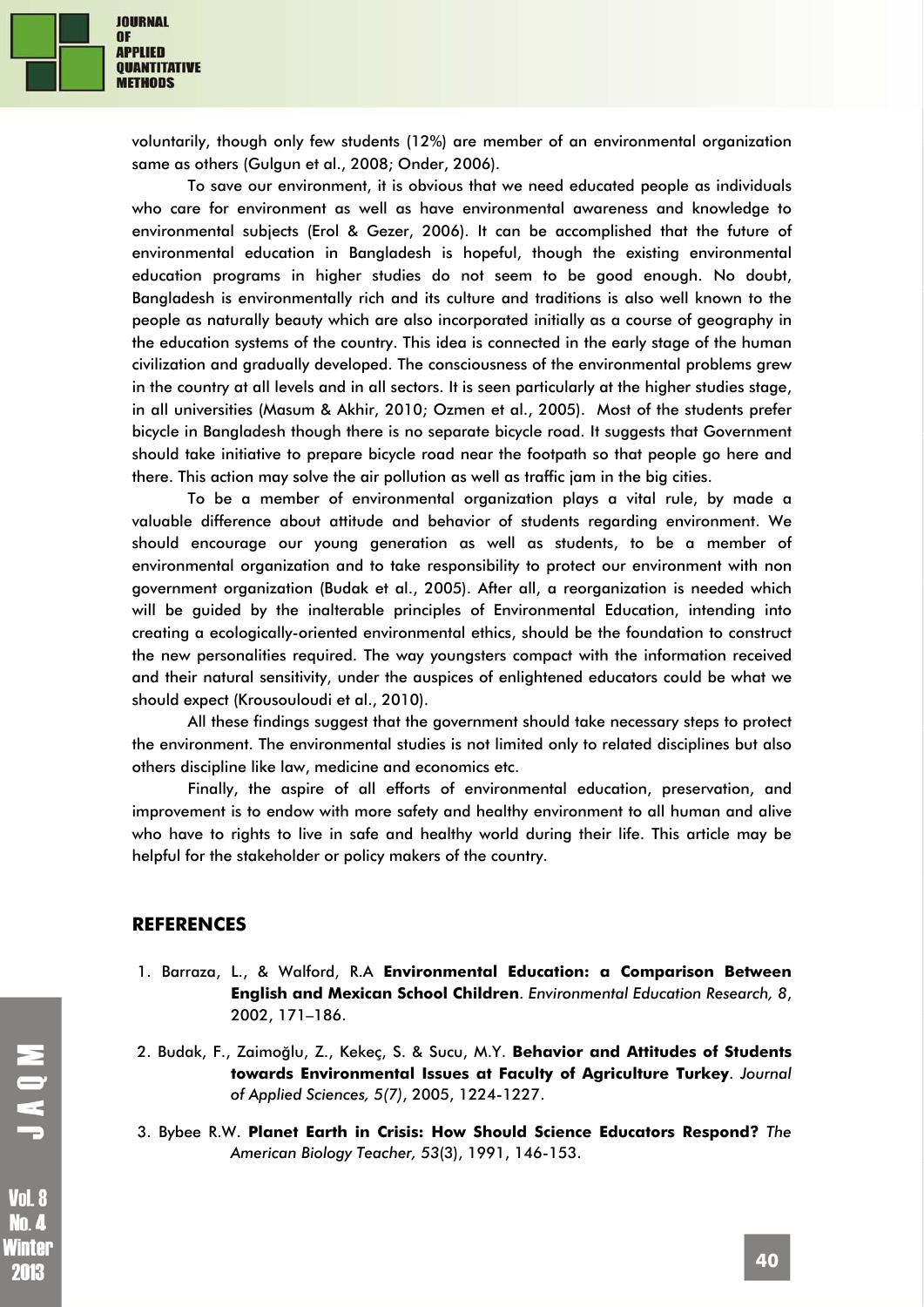

- 4. Erol, G.H. & Gezer, K., Teachers' **Attitudes toward Environment and Environmental Problems**. International Journal of Environmental and Science Education, 1(1), 2006, 65-77.
- 5. Gulgun, B., Onder, S., Aktas, E. & Unal Ankaya, F. **Responses of University Students Related to Environmental Problems: A Case Study of Ege University (Izmir-Turkey)**. *J. Int. Environmental Application & Science, 3* (4), 2008, 234- 246.
- 6. Krousouloudi, N., Terzoglou, E., Bakti, G., Theocharopoulos, D., Tsekos, C.A, Mimigiannis, A. and D. P. Matthopoulos, **Environmental Education as Means to Reshape Our Society**, International Journal of Arts and Sciences 3(19), 2010, 28-36
- 7. Kumar, P. **A Study of Environmental Awareness Among Higher Secondary Students and Some Educational Factors Affecting it**. *International Journal of Multidisciplinary Research, 1*(7), 2011, 90-101
- 8. Masum, A. & Akhir, M. **Environmental Education in Bangladesh with Special Reference to Higher Studies (1992-2009)**. *International Journal of History & Research, 1*(1), 2010, 1-32.
- 9. Ministry of Environment and Forests, Bangladesh. 18 July, 2013. http://www.climatechange-cell.org.bd/recent-initiatives.html
- 10. Oguz, D., Çakci, I. & Kavas, S. **Environmental awareness of University Students in Ankara, Turkey***, African Journal of Agricultural Research, 5*(19), 2010, 2629- 2636.
- 11. Oluk, S. And I. Ozalp, **The Teaching of Global Environmental Problems According to The Constructivist Approach: As a Focal Point of the Problem and the Availability of Concept Cartoons**. *Educational Sciences: Theory and Practice, 7*(2), 2007, 881-896.
- 12. Onder, S. **A Survey of Awareness and Behaviour in Regard to Environmental Issues among Selcuk University Students in Konya, Turkey**. *Journal of Applied Sciences, 6* (2), 2006, 347-352.
- 13. Ozmen, D., Çetinkaya, A.Ç. & Nehir, S. **Behaviors of University Students Towards Environmental Issues**. *TAF Preventive Medicine Bulletin, 4*(6), 2005, 330- 344.
- 14. Pillai, S. K. P. **A Study of Environmental Awareness of Higher Secondary School Students in Cuddalore District**. *Research Expo International Multidisciplinary Research Journal 2*(2), 2012, 44-48.
- 15. Shobeiri, S. M., Omidvar, B. & Prahallada, N. N. **A Comperative Study of Environmental Awareness among Secondary School Students in Iran and India**. *Int. J. Environ. Res., 1* (1), 2007, 28-34.
- 16. Stapp, W.B. **The concept of Environmental Education**. *Journal of Environmental Education. 1*(1), 1969, 30-31.

JA0M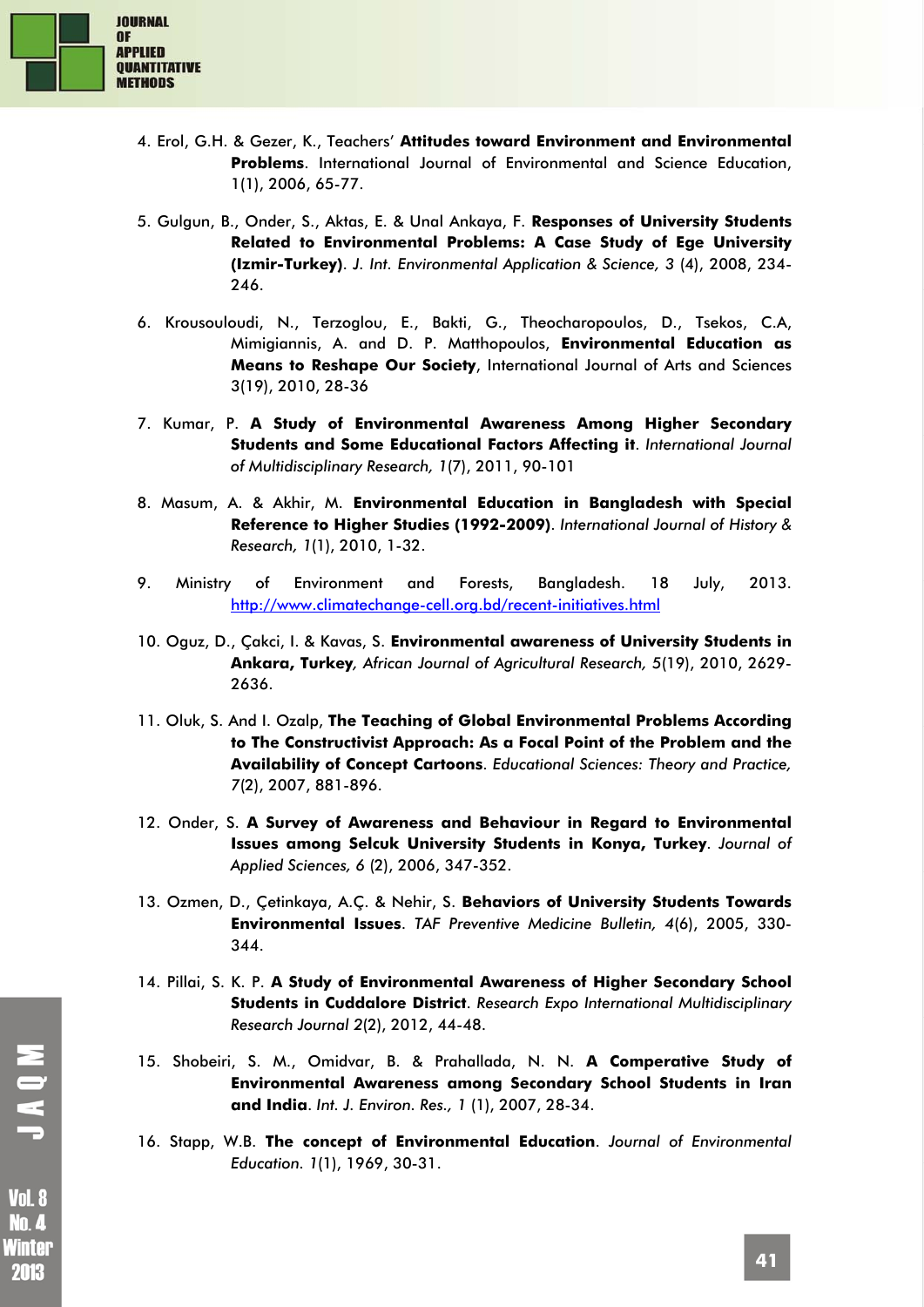

**NONT** 

**Vol. 8 No. 4** Winter 2013

- 17. Talay, I., Gündüz S. & Akpınar, N. **The Determination of Environmental Awareness of University Students. A Case Study: Ankara University, Turkey**. *Int. J. of Environment and Pollution, 21*(3), 2004, 293-308.
- 18. Thapa, B. **Environmental Concern: a Comparative Analysis between Students in Recreation and Park Management and Other Departments**. *Environmental Education Research, 7*, 2001, 39-53.
- 19. Uddin, M.T., Chowdhury, M. A. I. & Hossain, M. I. **Study on Environmental Awareness, Attitude and Behavior of Students of Shahjalal University of Science and Technology, Sylhet, Bangladesh**. *Bangladesh J. Environ. Sci. 13*(2), 2007, 65-70.

**42**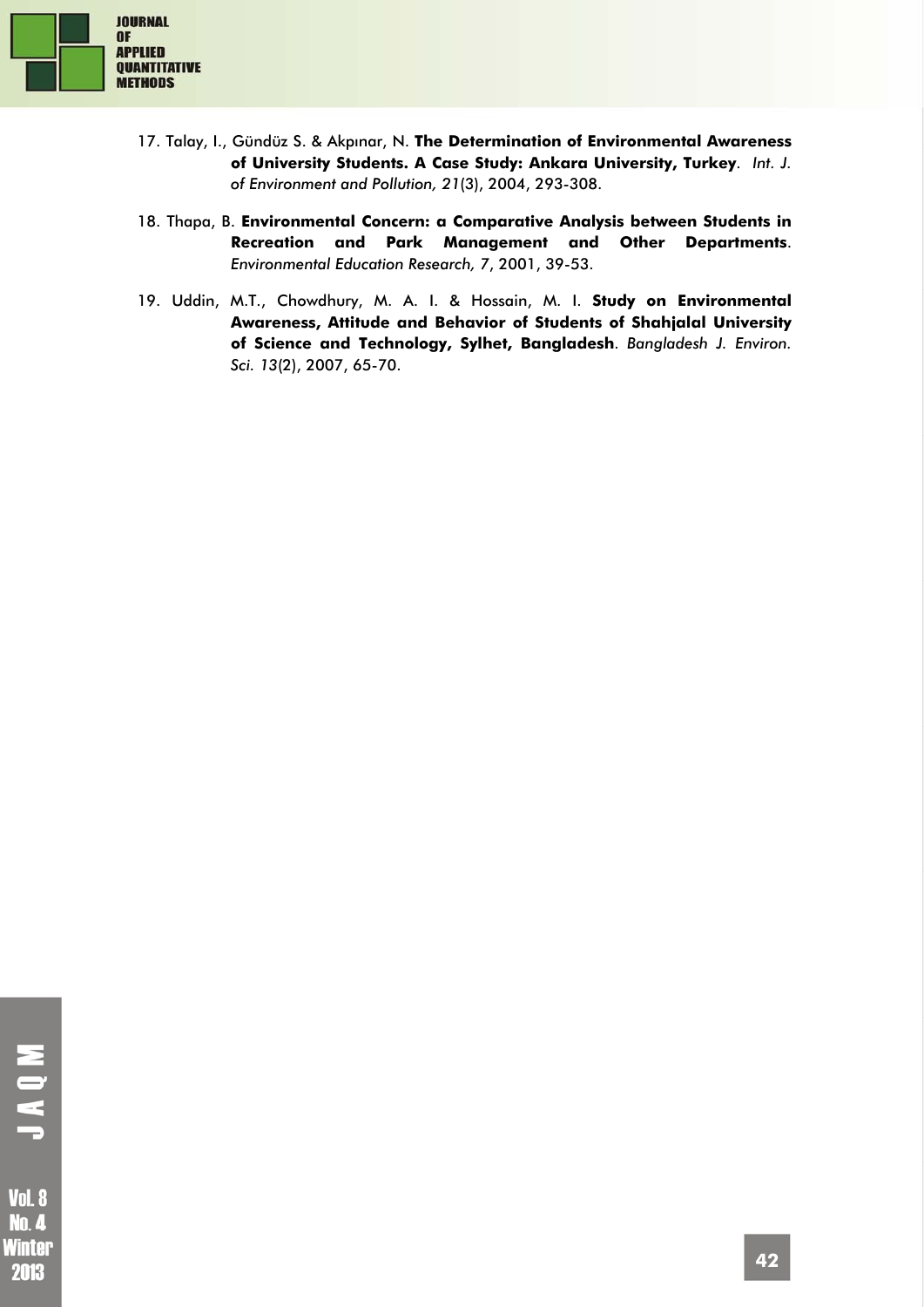

# **ADDENDA TO WEIBULL DISTRIBUTION IN MATLAB (DEFINITIONS, CODE SOURCES FOR FUNCTIONS, APPLICATIONS)**

#### **Ştefan Cristian CIUCU 1**

PhD Candidate, Cybernetics and Statistics Doctoral School, The Bucharest University of Economics Studies

**E-mail:** stefanciucu@yahoo.com

#### **Mihai REBENCIUC <sup>2</sup>**

PhD Lecturer, Dept. of Applied Mathematics, The Faculty of Applied Sciences, University Politehnica of Bucharest, Romania

**E-mail:** m\_rebenciuc@yahoo.com

#### **Ionuţ Alexandru PETRE3**

Programmer

**E-mail:** ionut\_petre33@yahoo.com

#### **ABSTRACT**

In this paper we make a new presentation of the Weibull distribution. We will make some add-ons for the Statistics Toolbox in MATLAB with our functions for the form with scale and displacement of the distribution. Finally we will use these new functions on applications of the Weibull distribution.

**Key words:** *probability density function (pdf), cumulative distribution function (cdf), survivor function (sf), reliability function (rf).*

#### **INTRODUCTION**

The Weibull distribution has numerous applications, but most of the programs that exist like MATLAB see [6], and others, have functions only for the scaled model of the distribution. In this paper we will present the Weibull distribution as probability function of the exponential distribution (for other types of generalizations of Weibull distribution see [7], [9]). We mention the classic application of the Weibull distribution which is using the scale parameter as an estimator of the wind speed in the wind turbines, see [1], [5], [12], [13], [14], [15], [16]. Additionally this estimation can be done in a mixt context where other distributions are used as well and even other techniques, see [2], [3], [4], [8], [10], [11]. The scope of this paper is to make a completion by using the Weibull distribution with its location

**Vol. 8** Ninter 2018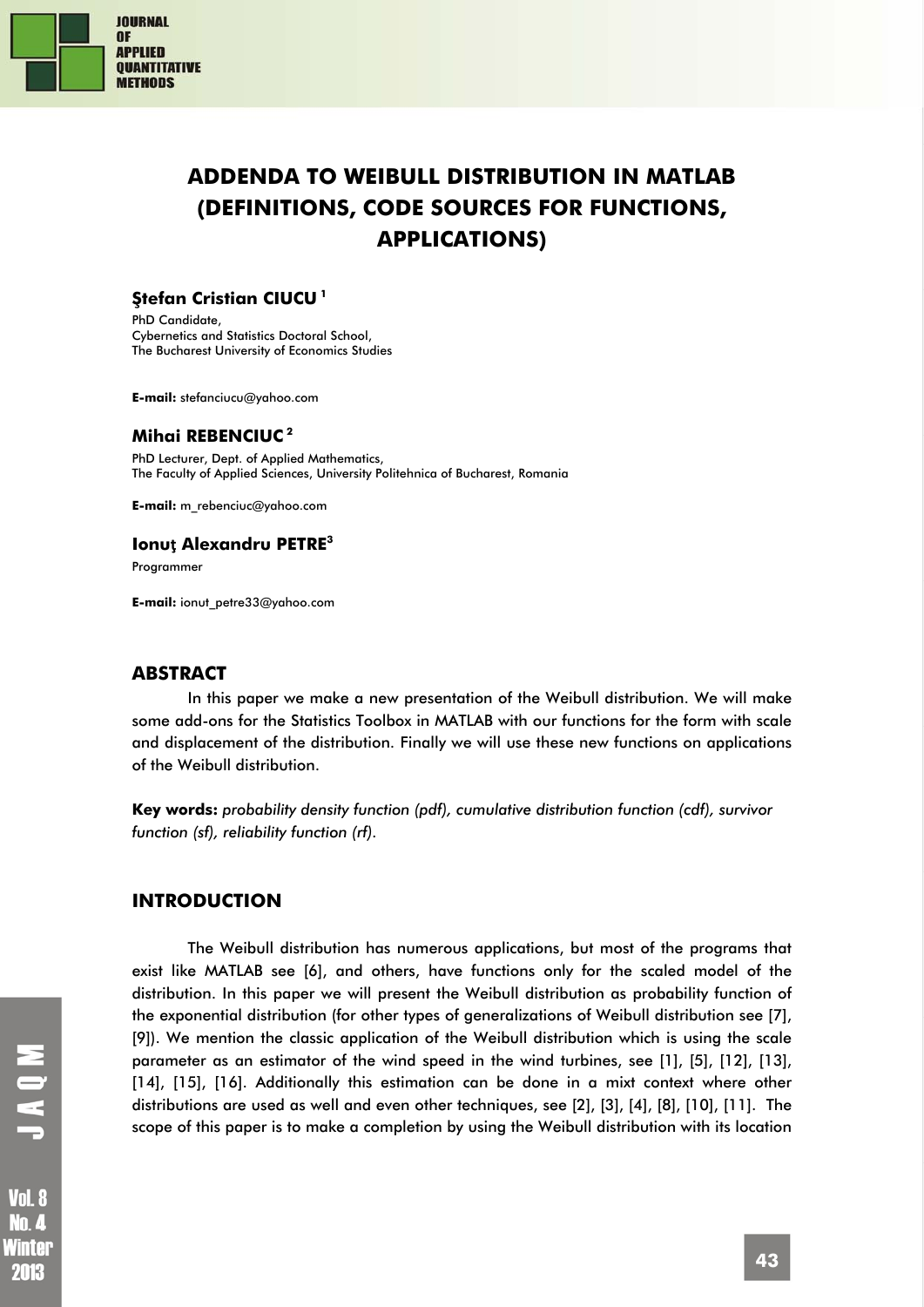

parameter. So we will define the Weibull distribution the scaled model with displacement having the shape, scale and location parameter.

Like before mentioned, existing programs have functions only for the scaled form of the Weibull distribution. For this reason we come to complete the statistics toolbox in MATLAB with functions that compute the pdf, cdf, quantiles, mean and variance (dispersion) the Weibull distribution with 3 parameters. We also have functions that plot the cdf for each of the distribution. Through these functions we wish to encourage the usage of the 3 parameter Weibull distribution.

#### **WEIBULL DISTRIBUTION**

Definition 2.1. The Weibull distribution  $T_{[W]} = W(\lambda, \beta)$  is defined through  $T_{\overline{B}} = T^{\beta}$ where  $\beta \in \mathbb{R}^*$  is the shape parameter and  $T_{\overline{B}} = \mathcal{E}(\lambda)$  is the exponential distribution with  $\lambda \in \mathbb{R}^*$ .

#### *Observations 2.1.*

*i (scale)* Formally  $c = \lambda^{-\frac{1}{\beta}} e\mathbb{R}^*$  is called the scale parameter and the definition becomes  $T_E = \left(\frac{T}{L}\right)^{\beta}$ .

*ii (positive defined)* By definition the random variable *T* is positive defined.

*iii (reliability function – rf, cumulative distribution function – cdf, probability density function – pdf)* Specifically the Weibull distribution *T* is defined through:

*Reliability function* (rf):  $R_T: \mathbb{R}_+ \to [0,1]$ ,  $R_T(t) = \exp(-\lambda t^{\beta})$ ,  $\lambda, \beta \in \mathbb{R}_+^*$  because

$$
R_T(t) = P(T > t)\big(= P(T > t)\big) = P\left(T_a^B > t\right) = P(T_a > t^B) = R_{T_a}(t^B) = \exp(-\lambda t^B).
$$

Cumulative distribution function (cdf):  $F_T: \mathbb{R}_+ \to [0,1]$ ,  $F_T = 1 - R_T$ ,  $F_r(t) = P(T \le t) = (P(T < t)) = 1 - \exp(-\lambda t^{\beta});$ 

Probability density function (pdf):  $f_{\overline{z}} \colon \mathbb{R}^n_+ \to \mathbb{R}^n_+$ ,  $f_{\overline{z}} = F_{\overline{z}}^t$ ,  $f_{\overline{z}}(t) = \beta \lambda t^{\beta-1} \exp(-\lambda t^{\beta})$ because  $F_T$  is right differentiable in 0 just for  $\beta \ge 1$ .

The expressions with scaling are:

$$
-rf: R_T(t) = \exp(-\left(\frac{t}{e}\right)^{\beta}),
$$
  

$$
-cdf: F_T(t) = 1 - \exp(-\left(\frac{t}{e}\right)^{\beta}),
$$
  

$$
-pdf: f_T(t) = \frac{\beta}{e} \left(\frac{t}{e}\right)^{\beta-1} \exp(-\left(\frac{t}{e}\right)^{\beta}),
$$

*iv (Weibull distribution with displacement)* Weibull distribution with displacement (with  $a\in\mathbb{R}_+$  location parameter and  $a=0$  )  $\tilde{\mathbf{I}}_{[w1]a]}=W(\lambda,\beta,a)$  is defined through  $\tilde{\mathbf{I}}_B=\left(\tilde{\mathbf{I}}_a-a\right)^\beta$ where  $\beta e \mathbb{R}_+^*$  is the shape parameter and  $\mathbb{T}_F = E(\lambda, 0)$  is the exponential distribution with displacement equal to 0 and  $\text{Im} \mathbb{R}^*$ .

The Weibull distribution with displacement  $\tilde{\mathbf{T}}_a$  is defined through:

$$
\text{Reliability function (rf):} \quad R_{\mathbb{T}_\alpha}: \mathbb{R} \to [0,1], \quad R_{\mathbb{T}_\alpha}(t) = \begin{cases} \exp\left(-\lambda(t-\alpha)^{\beta}, t > \alpha \geq 0 \\ 1, \text{ otherwise} \end{cases};
$$

 $\lambda$ ,  $\beta$ e $\mathbb{R}^n$ , ae $\mathbb{R}$ .

Because 
$$
R_{\mathbb{T}_\alpha}(t) = P(\mathbb{T}_\alpha > t) = P(\mathbb{T}_\alpha^{\frac{1}{\alpha}} + \alpha > t) = P(\mathbb{T}_\alpha^{\frac{1}{\alpha}} > t - \alpha) =
$$

**NONU**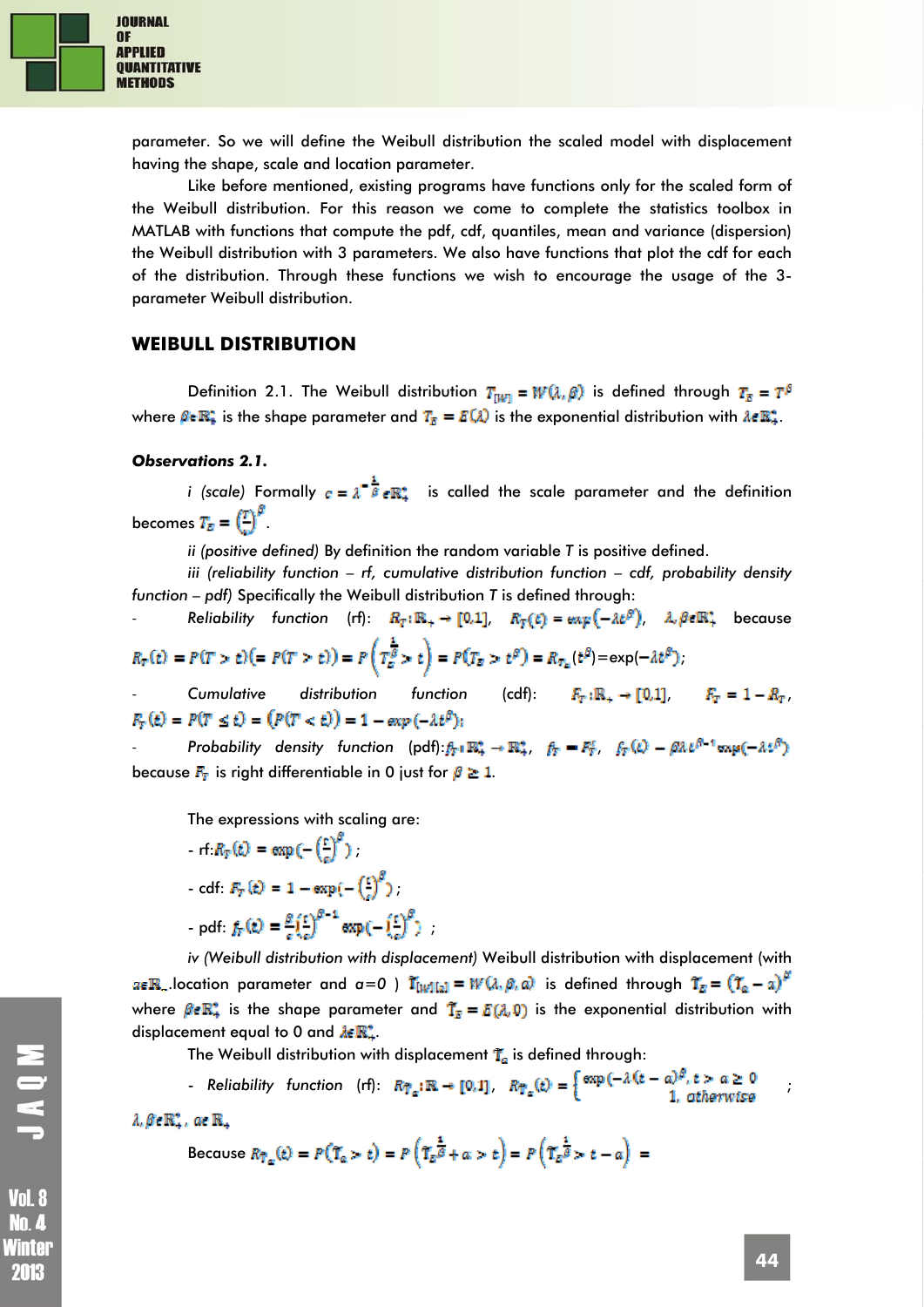

$$
P(\mathbb{T}_a > (t-a)^{\beta}) = R_{\mathbb{T}_a}((t-a)^{\beta}) = \begin{cases} \exp(-\lambda(t-a)^{\beta}, t > a \ge 0 \\ 1, \quad \text{otherwise} \end{cases}
$$
  
\nCumulative distribution function (cdf):  $F_{\mathbb{T}_a} : \mathbb{R} \to [0,1], F_{\mathbb{T}_a} = 1 - \mathbb{R}_{\mathbb{T}_a},$   
\n
$$
F_{\mathbb{T}_a}(t) = \begin{cases} 1 - \exp(-\lambda(t-a)^{\beta}, t > a \ge 0 \\ 0, \text{ otherwise} \end{cases}
$$

- Probability density function (pdf):  $f_{\tilde{\P}_a} : \mathbb{R} \to \mathbb{R}_+$ ,  $f_{\tilde{\P}_a} = F^t_{\tilde{\P}_a}$ ,  $\mathbb{R} = \mathbb{R}\setminus \{a\}$  with the exception of  $a \in \mathbb{R}_+$  because  $F_{\tilde{r}_a}$  is not differantiable in *a* just for  $\beta \ge 1$ , meaning:

$$
f_{\widehat{T}_{\alpha}}(c) = \begin{cases} \beta \lambda(t-a)^{\beta-1} \exp\left(-\lambda(t-a)\right)^{\beta}, t > a \ge 0\\ 0, \text{otherwise } (t \neq a) \end{cases}
$$

By definition the Weibull distribution with displacement is positive defined. Similar to the expressions with scaling we have:

$$
\mathbf{f} \cdot R_{\widetilde{T}_{\alpha}}(t) = \begin{cases} \exp\left(-\left(\frac{t-\alpha}{\alpha}\right)^{\beta}\right), t > \alpha \ge 0, \\ 1, \text{ otherwise} \end{cases}
$$

$$
-\text{cdf} \cdot F_{\widetilde{T}_{\alpha}}(t) = \begin{cases} 1 - \exp\left(-\left(\frac{t-\alpha}{\alpha}\right)^{\beta}\right), t > \alpha \ge 0, \\ 0, \text{ otherwise} \end{cases}
$$

$$
-\text{pdf} \cdot f_{\widetilde{T}_{\alpha}}(t) = \begin{cases} \frac{\beta}{\alpha} \left(\frac{t-\alpha}{\alpha}\right)^{\beta-1} \exp\left(-\left(\frac{t-\alpha}{\alpha}\right)^{\beta}\right), t > \alpha \ge 0; \\ 0, \text{ otherwise } (t \neq \alpha) \end{cases}
$$

*Moments of the Weibull distribution*. The mean and variance (dispersion) of the random variable *T* are:

$$
m = M(T) = \lambda^{-\frac{1}{\beta}} \Gamma(\frac{1}{\beta} + 1)
$$
  

$$
\sigma^2 = \mu_2(T) = \hat{M}_2(T) = \nu \text{ar}(X) = D(X) = \lambda^{-\frac{1}{\beta}^2} \left( \Gamma(\frac{2}{\beta} + 1) - \Gamma^2(\frac{1}{\beta} + 1) \right)
$$

*Moments of the Weibull distribution with scaling*.  $m = M(T) = c\Gamma\left(\frac{1}{\beta} + 1\right)$ 

$$
\sigma^2 = \mu_{\pi}(T) = M_{\pi}(T) = var(X) = D(X) = c^2 \left( \Gamma \left( \frac{2}{\beta} + 1 \right) - \Gamma^2 \left( \frac{1}{\beta} + 1 \right) \right)
$$

To generalize the moments of *k* order of random variable *T* is:

$$
M_k(T) = c^k \Gamma\left(\frac{k}{\beta} + 1\right), k \in \mathbb{N}^*
$$
  

$$
\mu_k(T) = M_k(T) = (-1)^k c^k \sum_{k=0}^k (-1)^k C_k^k \Gamma^{k-1} \left(\frac{1}{\beta} + 1\right) \Gamma\left(\frac{t}{\beta} + 1\right), k \in \mathbb{N}^* \setminus \{1\}
$$

*Moments of the Weibull distribution with scaling and displacement*. We have (by definition) the mean  $M(T) = M(T)$  , variance (dispersion)  $D(T) = D(T)$  similar to the moments of superior order, we have:

$$
M(\Upsilon_a) = M(\Upsilon) + M(a) = c\Gamma\left(\frac{1}{\beta} + 1\right) + a
$$
  

$$
D(\Upsilon_a) = D(\Upsilon) + D(a) = D(\Upsilon) = c^2(\Gamma\left(\frac{a}{\beta} + 1\right) - \Gamma^2\left(\frac{1}{\beta} + 1\right))
$$

MOND<br>P

**Vol. 8** No. 4 **Ninter** 2013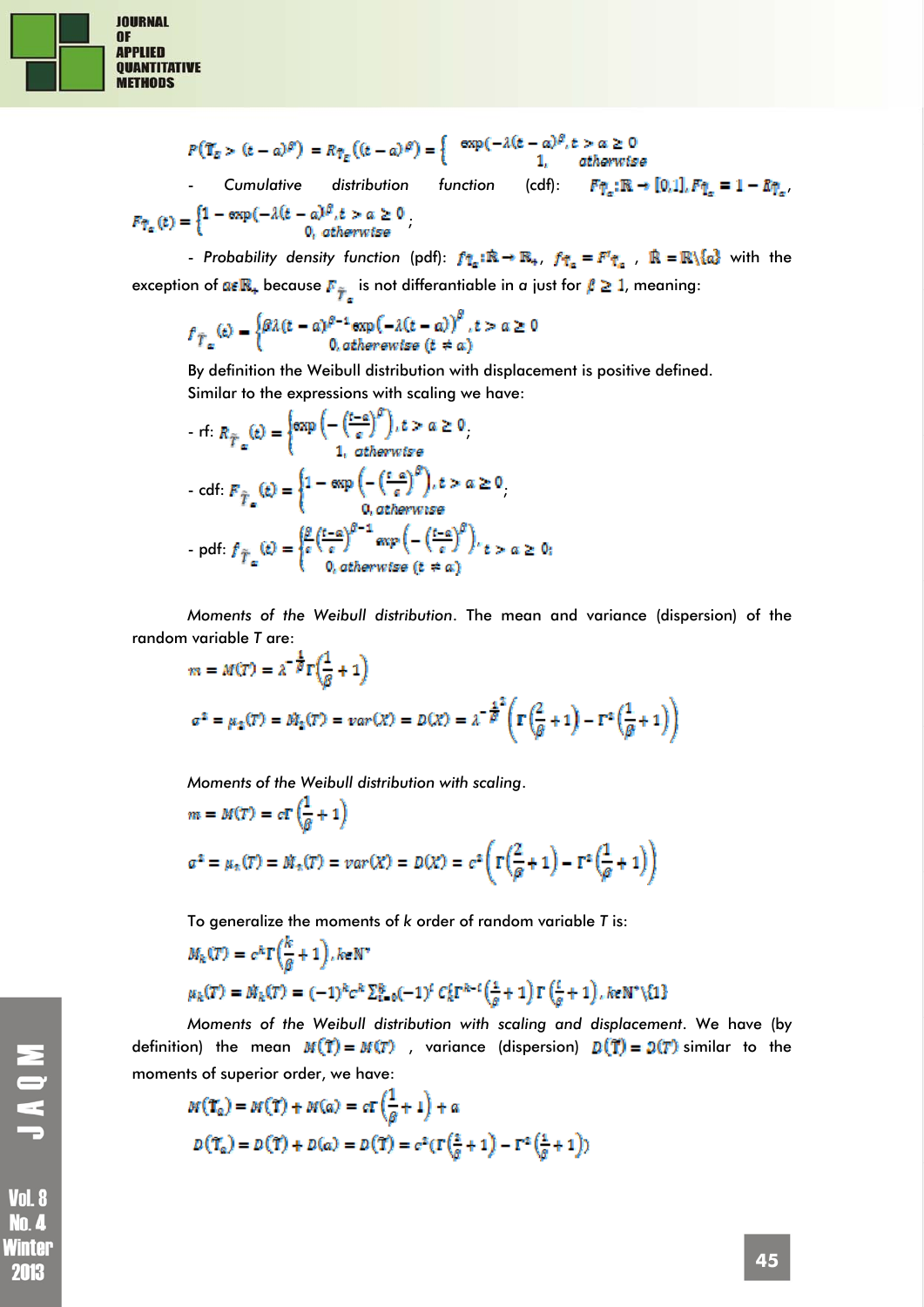

#### **MATLAB – STATISTICS TOOLBOX – WEIBULL DISTRIBUTION**

Waloddi Weibull offered the distribution that bears his name as an appropriate analytical tool for modeling the breaking strength of materials. Current usage also includes reliability and lifetime modeling. The Weibull distribution is more flexible than the exponential for these purposes. [1]

Matlab Statistics Toolbox offers functions for the Weibull distribution with two parameters  $v = abx^{b-1}e^{-ax^b}$  , where **a** is the scale parameter and **b** is the shape parameter.

We will briefly go through the available functions in Matlab for the Weibull distribution.

i) wblpdf - Weibull probability density function

#### **Syntax**

 $Y = \text{wblpdf}(X, A, B)$ The pdf of the Weibul distribution is:

$$
y = f(x|a, b) = ba^{-b}x^{b-1}e^{-\left(\frac{b}{a}\right)^2}I_{(0, -\frac{1}{a})}(x)
$$

For the pdf of the Weibull distribution with one parameter we will use  $A = 1$ .

ii) wblcdf - Weibull cumulative distribution function

#### **Syntax**

```
P = \text{wblcdf}(X, A, B)[P, PLO, PUP] = \text{wblcdf}(X, A, B, PCOV, alpha)The cdf of the Weibull distribution is:
```

$$
p = F(x|a, b) = \int_0^R b a^{-b} t^{b-1} e^{-\left(\frac{t}{a}\right)^b} I_{(0|a)}(x)
$$

iii) wblinv - Weibull inverse cumulative distribution function **Syntax** 

```
X = \text{whlinv}(P, A, B)[X,XLO,XUP] = whlinv(P,A,B,PCOV,alpha)Inverse cumulative distribution function: 
x = F^{-1}(p|a, b) = -a[\ln(1-p)]^{1/b}I_{[a, 1]}(p)
```

```
iv) wblrnd – Weibull random numbers 
Syntax 
R = whlrnd(A, B)R = \text{wblrnd}(A, B, m, n, \dots)
```

```
R = \text{wblrnd}(A, B, [m, n, \dots])
```

```
v) wblplot - Weibull probability plot 
Syntax 
wblplot(X)
```

```
h = \text{wblplot}(X)
```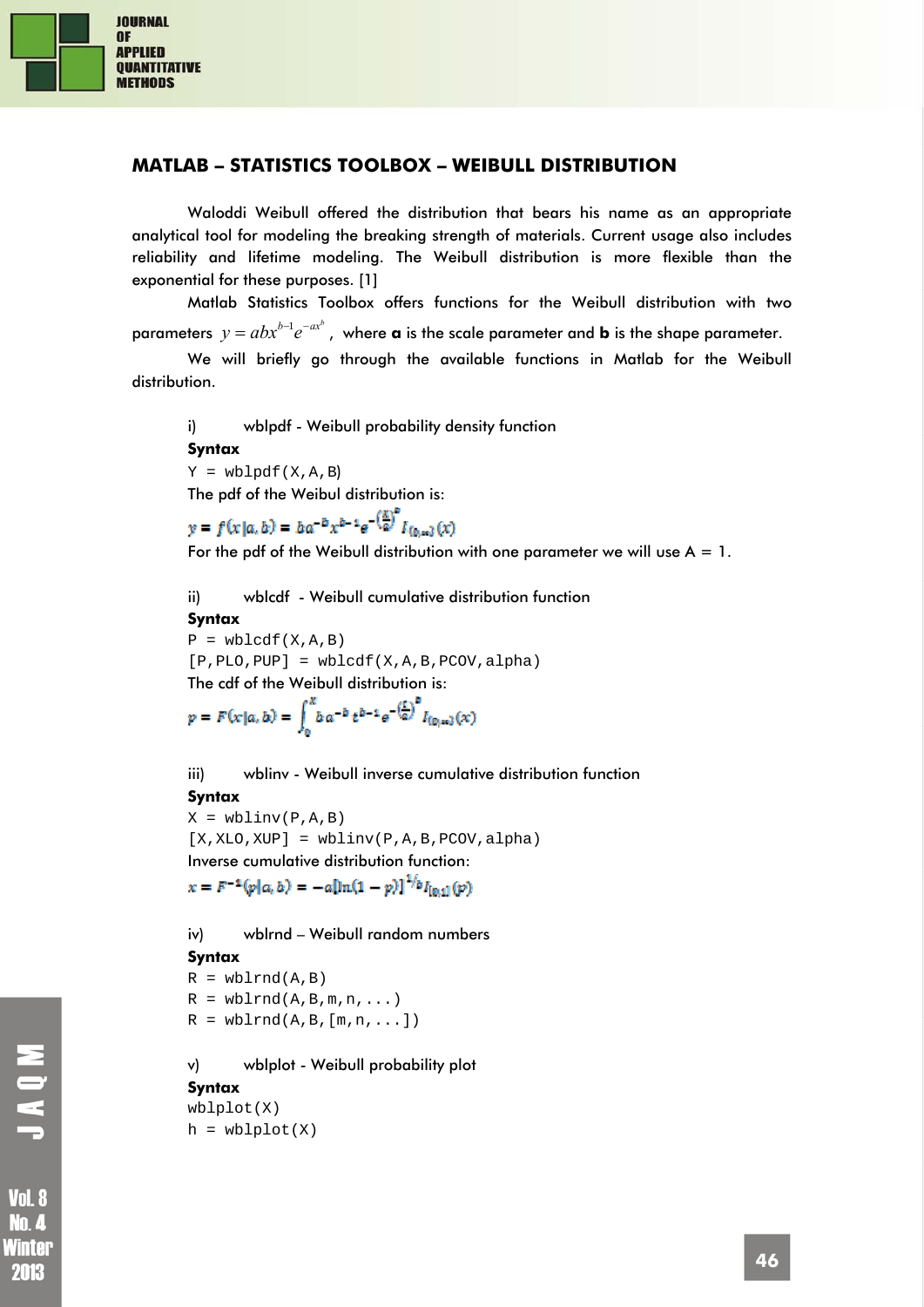

vi) wblstat - Weibull mean and variance (dispersion) **Syntax**   $[M,V] = Wblstat(A,B)$ The mean of Weibull distribution with parameters a and b is:  $a|\Gamma(l+b^{-1})|$ the variance is:  $a^{2}$   $\left[ \Gamma \left( 1+2b^{-1} \right) - \Gamma \left( 1+b^{-1} \right) \right]$ vii) wblfit - Weibull parameter estimates **Syntax**   $paramhat = *whlfit(data)*$ 

```
[parmhat,parmci] = wblfit(data)
[parmhat,parmci] = wblfit(data,alpha) 
[...] = wblfit(data, alpha, censoring)
[...] = wblfit(data, alpha, censoring, freq)
[...] = \text{whlift}(\ldots, \text{options})
```
Estimates the Weibull distribution parameters in the probability density:  $y = f\left( x|a,b \right) = ba^{-b}x^{b-l}e^{\left( x\right) } \left( \frac{x}{a,b} \right)$ *x*  $b \cdot b - l$ *b* ,œ  $= f(x|a,b) = ba^{-b}x^{b-1}e^{-\frac{x}{a}}$ 

viii) wbllike - Weibull negative log-likelihood **Syntax**  nlogL = wbllike(params,data)

```
[logL,AVAR] = wbllike(params,data) 
[...] = wbllike(params,data,censoring)
[...] = wbllike(params,data,censoring,freq)
The Weibull negative log-likelihood for uncensored data is:
```

$$
(-\log L) = -\log \prod_{i=1}^n f(a_i b | x_i) = -\sum_{i=1}^n \log f(a_i b | x_i)
$$

where *f* is the Weibull pdf. wbllike is a utility function for maximum likelihood estimation.

# **4. FUNCTIONS FOR THE THREE PARAMETER WEIBULL DISTRIBUTION**

The Statistics Toolbox does not have functions for the Weibull distribution with three parameters. For this reason we come with our own functions.

i) The probability density function

The pdf of 3 parameter Weibull distribution is:<br>  $f(t, \beta, \theta, \gamma) = \begin{cases} \frac{\beta}{\theta} \left(\frac{t - \gamma}{\theta}\right)^{\beta - 1} e^{-\left(\frac{t - \gamma}{\theta}\right)^{\beta}}, t > \gamma \ge 0 \end{cases}$ atherwise function  $[P] = wb13pdf(x, theta, beta, gamma)$ %theta scale parameter %beta shape parameter

Winter 2018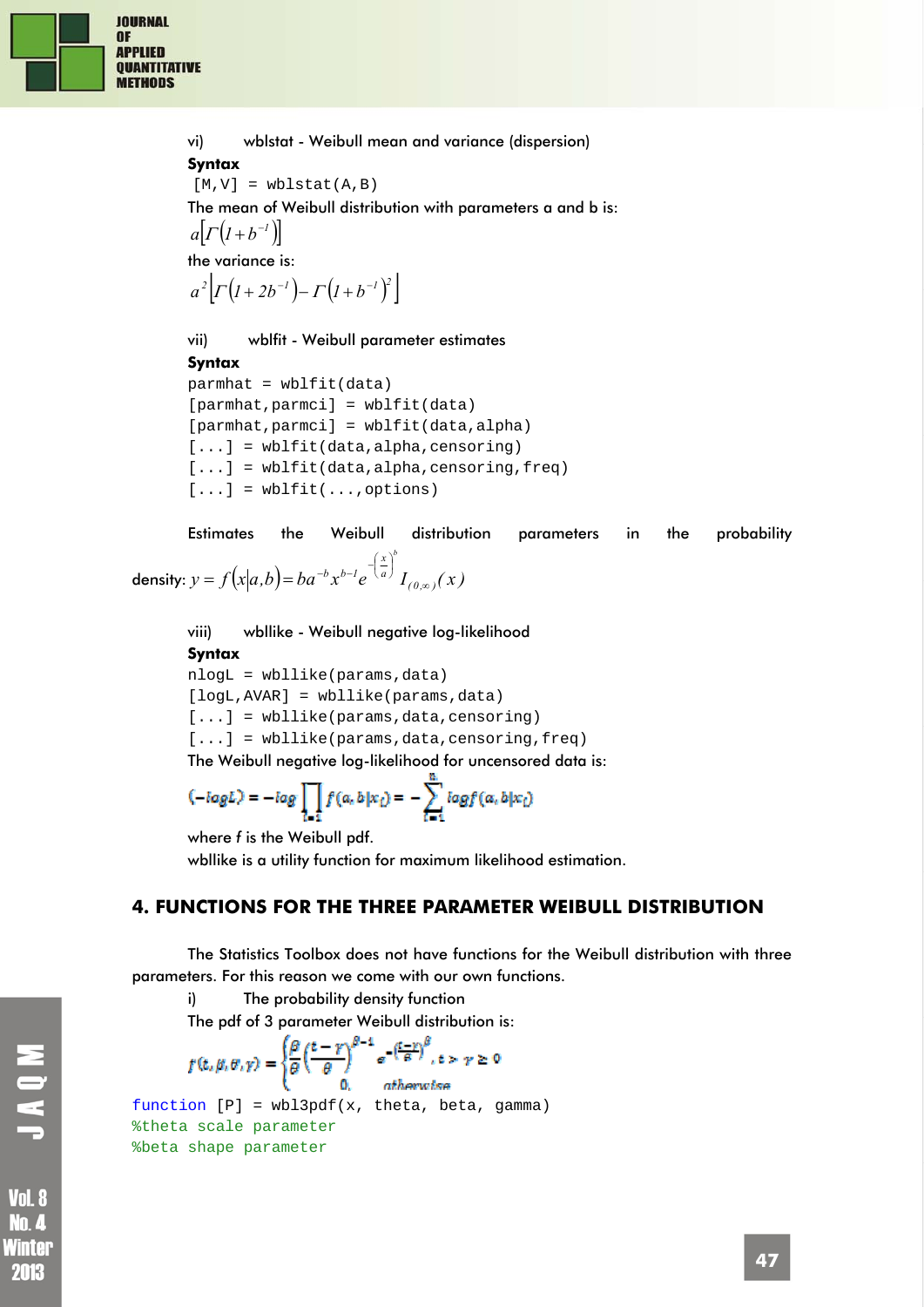

```
%gamma location parameter
n = length(x);f = zeros(1, n);for i=1:n 
    if((x(i) > gamma) & & (x(i)>0) & & (gamma(gamma)) = 0)f(i) = (beta/theta)*( (x(i)-gamma)/theta)<sup>*</sup>(beta-1) )*exp( -
(x(i)-gamma)/theta )\hat{b} else
        f(i) = 0; end 
end
P = f;
end
```
ii) The cumulative distribution function The cdf of 3 parameter Weibull distribution is:

$$
F(\mathbf{t}, \beta, \theta, \gamma) = \begin{cases} 1 - e^{-\left(\frac{\mathbf{t} - \gamma}{\beta}\right)^{\beta}}, \mathbf{t} > \gamma \ge 0 \\ 0, \quad \text{otherwise} \end{cases}
$$
  
where  $\theta = \frac{I}{\beta/\lambda}$ ,  $\lambda = \frac{I}{\theta^{\beta}}$ ;

```
function [P] = \text{wbl}3\text{cdf}(x, \text{theta}, \text{beta}, \text{gamma})%theta scale parameter
%beta shape parameter
%gamma location parameter
n = length(x);F = zeros(1, n);for i=1:n 
     if( (x(i) > gamma) & & (x(i)>0) & & (gamma) = 0))F(i) = 1 - exp(-((x(i) - gamma)/theta)^{\text{beta}}) else
          F(i) = 0; end
end
P = Fend
```
iii) The inverse cumulative distribution function The inverse cdf of 3 parameter Weibull distribution is:

```
F(p,\beta,\theta,\gamma) = \begin{cases} -\theta\bigl[\ln(1-p)\bigr]^{1/\beta} + \gamma\;, 1p \geq 0 \\ 0, \qquad \text{otherwise} \end{cases}atherwise
```

```
function [P] = whl3inv(x, theta, beta, gamma)%x probability that is calculated
%theta scale parameter
%beta location parameter
%gamma displacement parameter
n = length(x);F = zeros(1, n);
```
**NOV** 

**Vol. 8** Winter 2018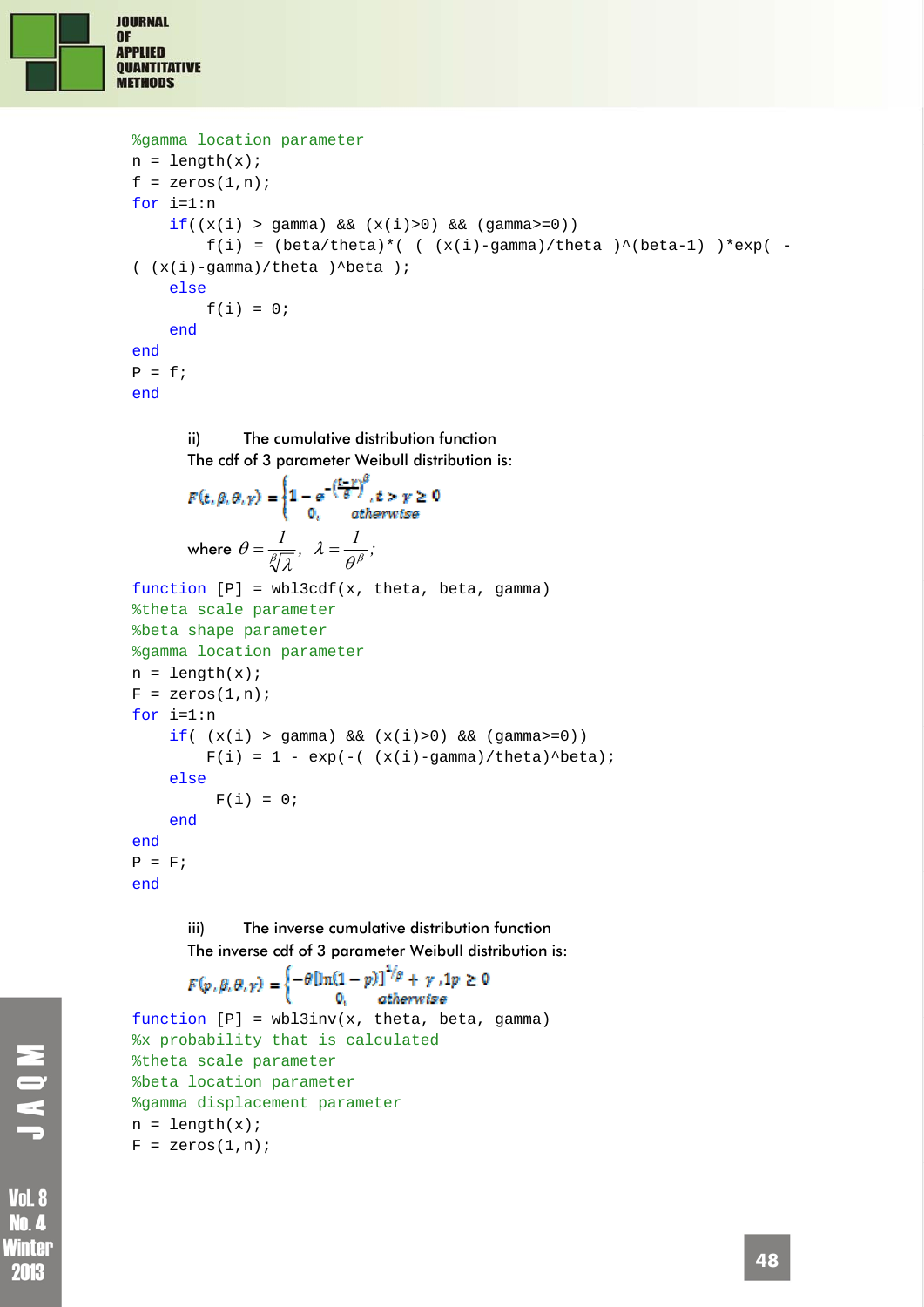

```
for i=1:n 
     if((x(i)>0) && (x(i)<1) && (gamma>=0)) 
        F(i) = (-theta*((log(1-(x(i)))))(1/beta))) * sqrt(-1) - gamma; else
        F(i) = NaN end 
end
P = real(F);end
```
iv) The mean and the variance (dispersion) The formulas respectively for mean and **variance** (dispersion) are:

```
mean: m = \theta \Gamma \left( \frac{1}{\beta} + 1 \right) + \gamma\left(\frac{I}{\beta}+I\right)\setminusm = \theta \Gamma \left( \frac{1}{2} + 1 \right)variance (dispersion): \sigma = \theta^2 |I|| I + \frac{1}{\rho} |-I^2| I + \frac{1}{\rho} ||I||\overline{\phantom{a}}\left[\Gamma\left(1+\frac{2}{\rho}\right)-\Gamma^2\left(1+\frac{1}{\rho}\right)\right]L
                                                                                 \mathsf{I}

                                                                                                                     \left(1+\frac{1}{\beta}\right)\bigg) - \Gamma^2 \bigg( I +\left(1+\frac{2}{\beta}\right)\setminus=\theta^2\left[\frac{\Gamma}{I}\right]+_{\beta}Г
                                                                                                  \beta\sigma = \theta^2 \left[ \Gamma \left( 1 + \frac{2}{\epsilon} \right) - \Gamma^2 \left( 1 + \frac{1}{\epsilon} \right) \right]function [M V] = wbl3stat(theta, beta, gamma) 
%theta scale parameter
%beta shape parameter
%gamma location parameter
```

```
mean = theta*gamma((1/beta) + 1) + gamma;
var = (theta^2)*( gamma( (2/beta) +1 ) - ( gamma( (1/beta)+1 ) )^2 );
M= mean; 
V = varend
```
#### v) Random numbers generation

```
y = \left[-\theta^{\beta} \ln(1-x)\right]^{1/\beta} + y where x comes from a uniform distribution with values
between 0 and 1. 
function [X] = wbl3rnd(theta, beta, gamma, n) 
%theta scale parameter
%beta shape parameter
%gamma location parameter
y = zeros(1, n);for i = 1:ny(i) = (( - (theta^*beta^* + log((1 - (rand(1,1))))) )^*)(1/beta)) +gamma; 
end
X = v_iend
```
#### vi) Plotting of the cumulative distribution function function wbl3plot(x, theta, beta, gamma,) %theta scale parameter %beta shape parameter %gamma location parameter

MONT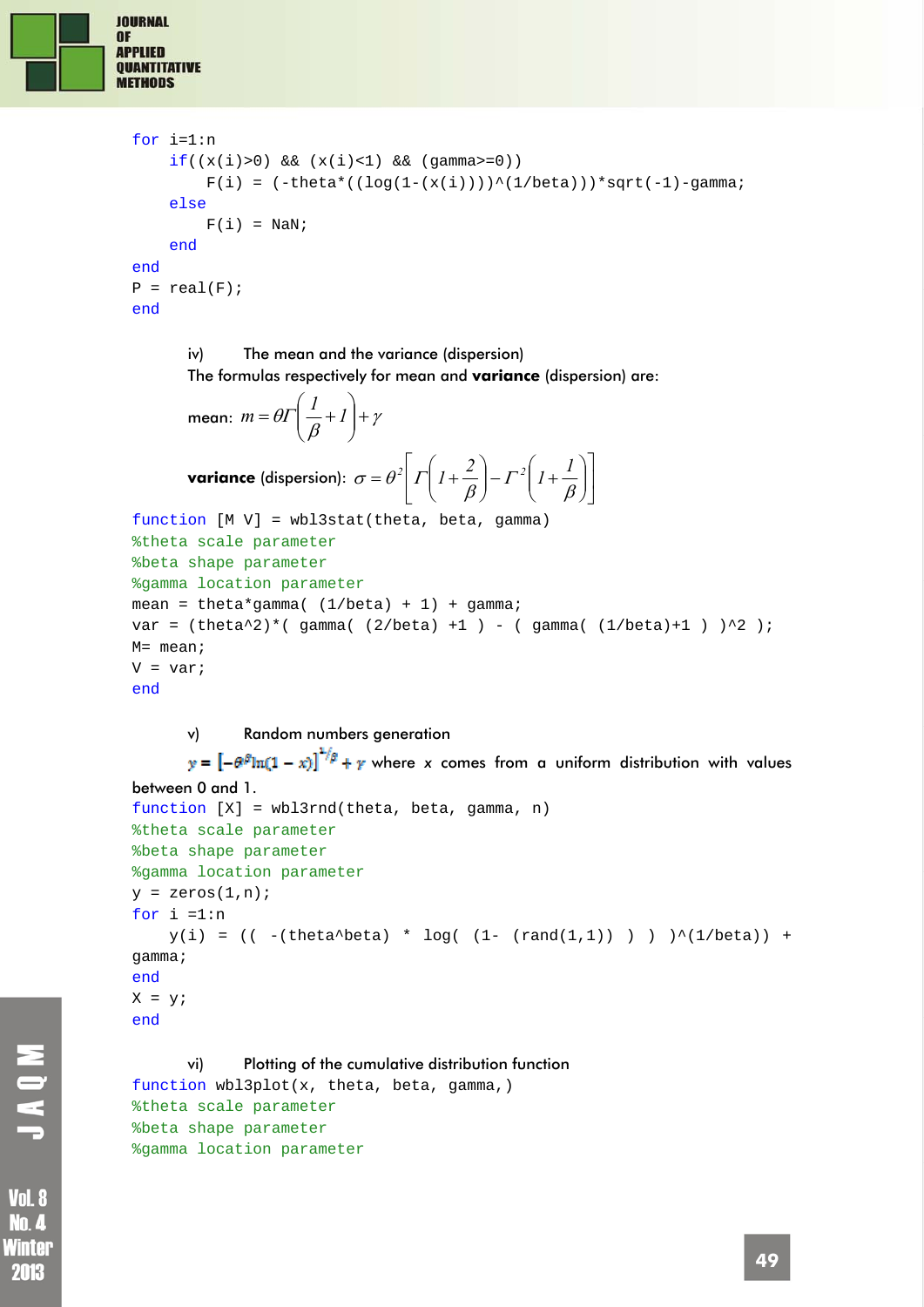

```
n = length(x);lnx = zeros(1, n);Fecdf = wbl3cdf(x, theta, beta, gamma);for i=1:n 
    lnx(i) = log(x(i));end
plot(lnx, Fecdf, 'bo'); 
end
```
#### **APPLICATIONS**

1) Data were gathered regarding the behavior of a truck gearbox, for a length of 15.000 km. During the period of analysis, 141 breaks of the gearbox were recorded.

The results, as frequency distribution function of the breaks, are in Table I:

|       |              |     |                             |                | Table I |
|-------|--------------|-----|-----------------------------|----------------|---------|
| $t_i$ | $k_i$        |     | $F_{\text{f},\text{g}}(\%)$ | $\hat{R}(t_i)$ |         |
|       |              |     |                             |                |         |
|       | $\mathbf{2}$ |     | 3                           | 4              |         |
| 3000  | 26           |     | 18.6                        | 0.82           |         |
| 6000  | 49           |     | 53.2                        | 0.46           |         |
| 9000  | 39           |     | 81.1                        | 0.18           |         |
| 12000 | 22           |     | 96.6                        | 0.04           |         |
| 15000 | 4            |     | 99.7                        | 0.008          |         |
| Total | Σ            | $=$ |                             |                |         |
|       |              |     |                             |                |         |
|       | 141          |     |                             |                |         |

By constructing and studying the probabilistic networks a 3-parameter Weibull model could be used, with the shape parameter  $\beta = 2$ , scale parameter  $\beta = 6900$  and the location parameter  $y=0$ .

The survivor function will have the form:

$$
R(t, y, \beta, \theta) = e^{-\left(\frac{t - \theta}{6000}\right)^2}
$$

We will use our functions for the 3-Parameter Weibull Distribution.

Since the location parameter is 0 we have a 2-Parameter Weibull Distribution, so we can also use the Mathlab functions to verify the results of our functions.

#### *Command history*

To shorten the command history we will not always show the results of the commands.

First we initialize variables with the values of the scale, shape and locations parameters, and a vector with the number of kilometers traveled.

*theta = 6900 beta = 2 gamma = 0 t = [3000 6000 9000 12000 15000]* 

**Vol. 8** No. 4 **Ninter** 2013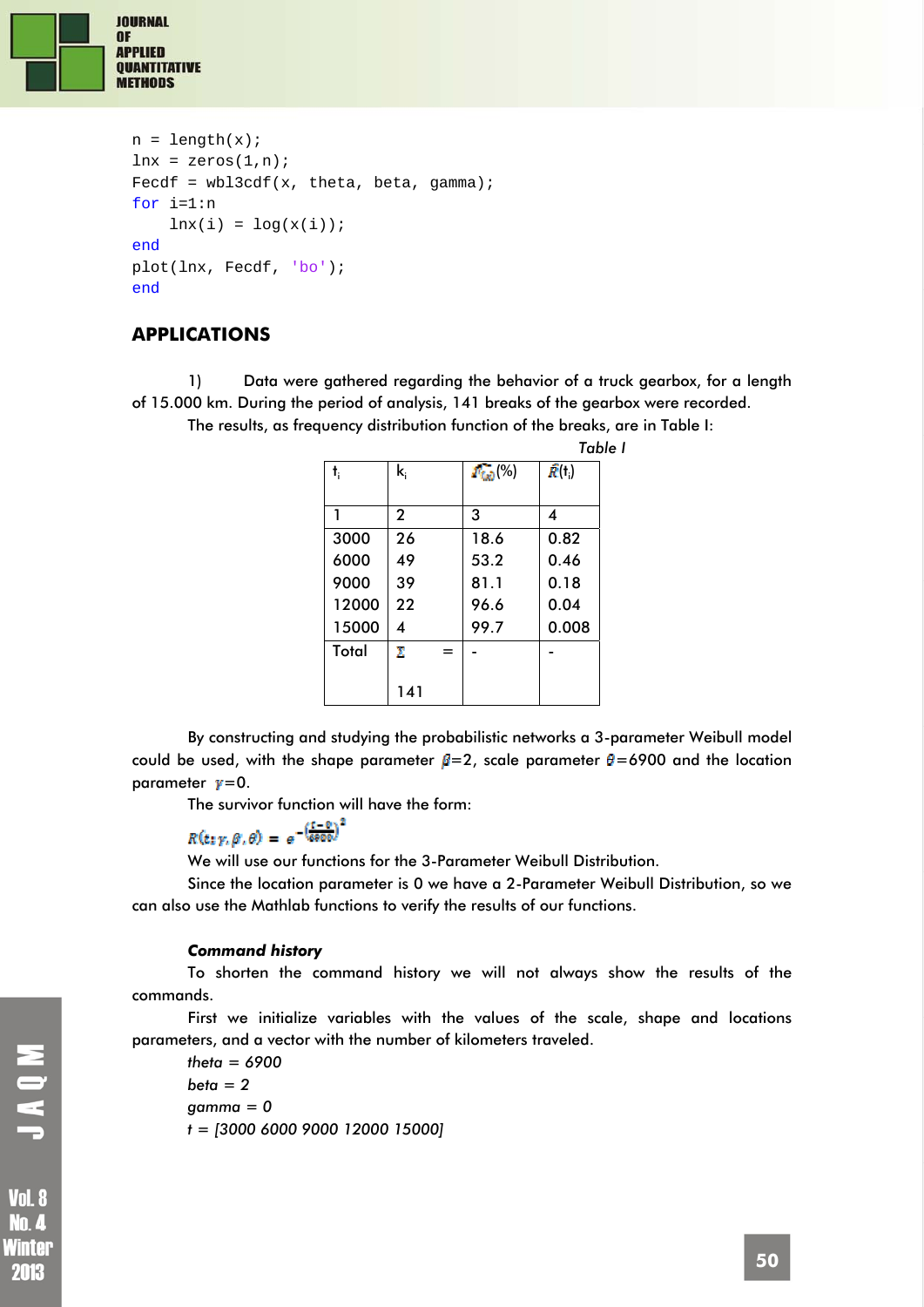

We calculate the density distribution, first with the Mathlab function, then with our function:

```
wblpdf(t, theta, beta) 
wbl3pdf(t, theta, beta, gamma) 
The answer was identical for the both queries. The answer is: 
ans = 1.0e-003 * 
   0.1043 0.1183 0.0690 0.0245 0.0056 
We calculate the distribution function:
wblcdf(t, theta, beta) 
wbl3cdf(t, theta, beta, gamma) 
The answer is: 
ans = 0.1722 0.5305 0.8176 0.9514 0.9911 
We calculate the quantiles: 
wblinv(0.25, theta, beta) 
wbl3inv(0.25, theta, beta, gamma) 
The answer is: 
ans = 3.7009e+003 
wblinv(0.5, theta, beta) 
wbl3inv(0.5, theta, beta, gamma) 
The answer is: 
ans = 5.7446e+003 
wblinv(0.75, theta, beta) 
wbl3inv(0.75, theta, beta, gamma) 
The answer is: 
ans = 8.1241e+003 
We calculate the mean and the variance (dispersion): 
[m v] = wblstat(theta, beta) 
[m v] = wbl3stat(theta, beta, gamma) 
The answer is: 
mean: m = 6.1150e+003
```
**variance** (dispersion): *v* = 1.0217e+007

2) Trials have been made over five elements of a technical system. The cycles which the breaks have followed (ascending reordered) were: 1.2, 2.0, 2.5, 2.9, 3.6. The estimator of the distribution function:  $\hat{E} = [100(3 - 0.5)/n]$  lead to (in %): 10, 30, 50, 70, 90, which, represented on a probabilistic Nelson Thompson network along with the values of the working time allows us to state that the variable "work time" (in cycles) follows a Weibull law with  $\hat{\beta} = 2.65$  and  $\hat{\beta} = 2.7$  cycles. (A.9) We will add the location parameter  $\gamma = 1$  cycle, which helps us to state that a component will work at least 1 cycle until it will break.

**Vol. 8** 

Winter 2018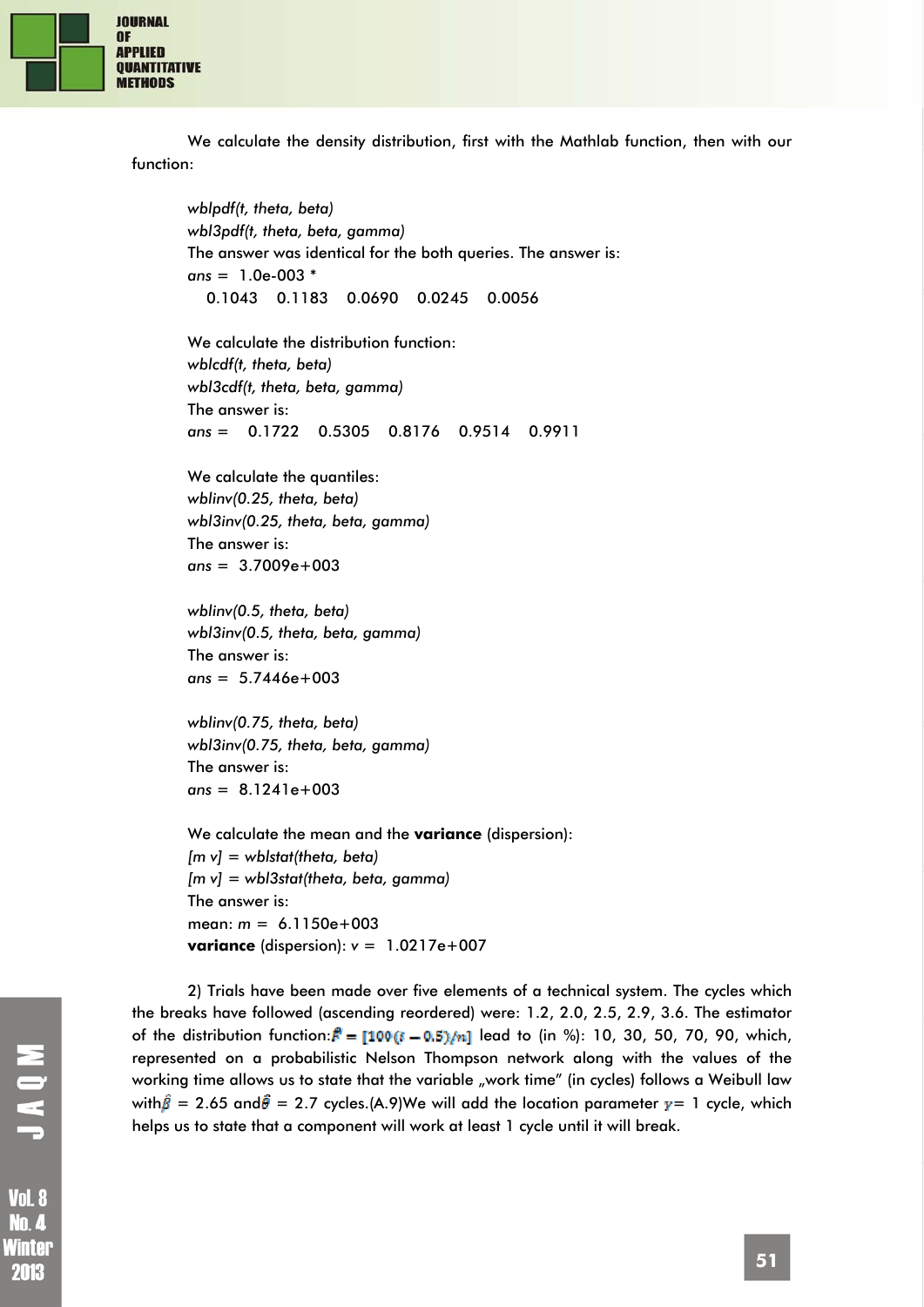

#### *Command history***:**

```
theta = 2.7 
beta = 2.65 
gamma = 1 
t = [1.2 2.0 2.5 2.9 3.6] 
wbl3pdf(t, theta, beta, gamma) 
The result is: 
ans = 0.0134 0.1774 0.3014 0.3706 0.3731 
wbl3cdf(t, theta, beta, gamma) 
The result is: 
ans = 0.0010 0.0694 0.1899 0.3257 0.5954 
wbl3inv(0.25, theta, beta, gamma) 
The result is: 
ans = 0.5636
wbl3inv(0.50, theta, beta, gamma) 
The result is: 
ans = 1.1789 
wbl3inv(0.75, theta, beta, gamma) 
The result is: 
ans = 1.8303 
[m v] = wbl3stat(theta, beta, gamma) 
The result is: 
mean: m = 3.3996 
variance (dispersion):v = 0.9499 
We will now draw the dispersion function: 
wbl3plot(t, theta, beta, gamma)
```


Fig. 1. Plotting of pdf from application 2)

**Observation**. We could have used as an estimator the *survival function instead of the* cumulative *distribution function*. We then would have had the survival function estimator, which would lead to the values (in %): 90, 70, 50, 30, 10.

**Vol. 8** Nn. 4 Winter 2018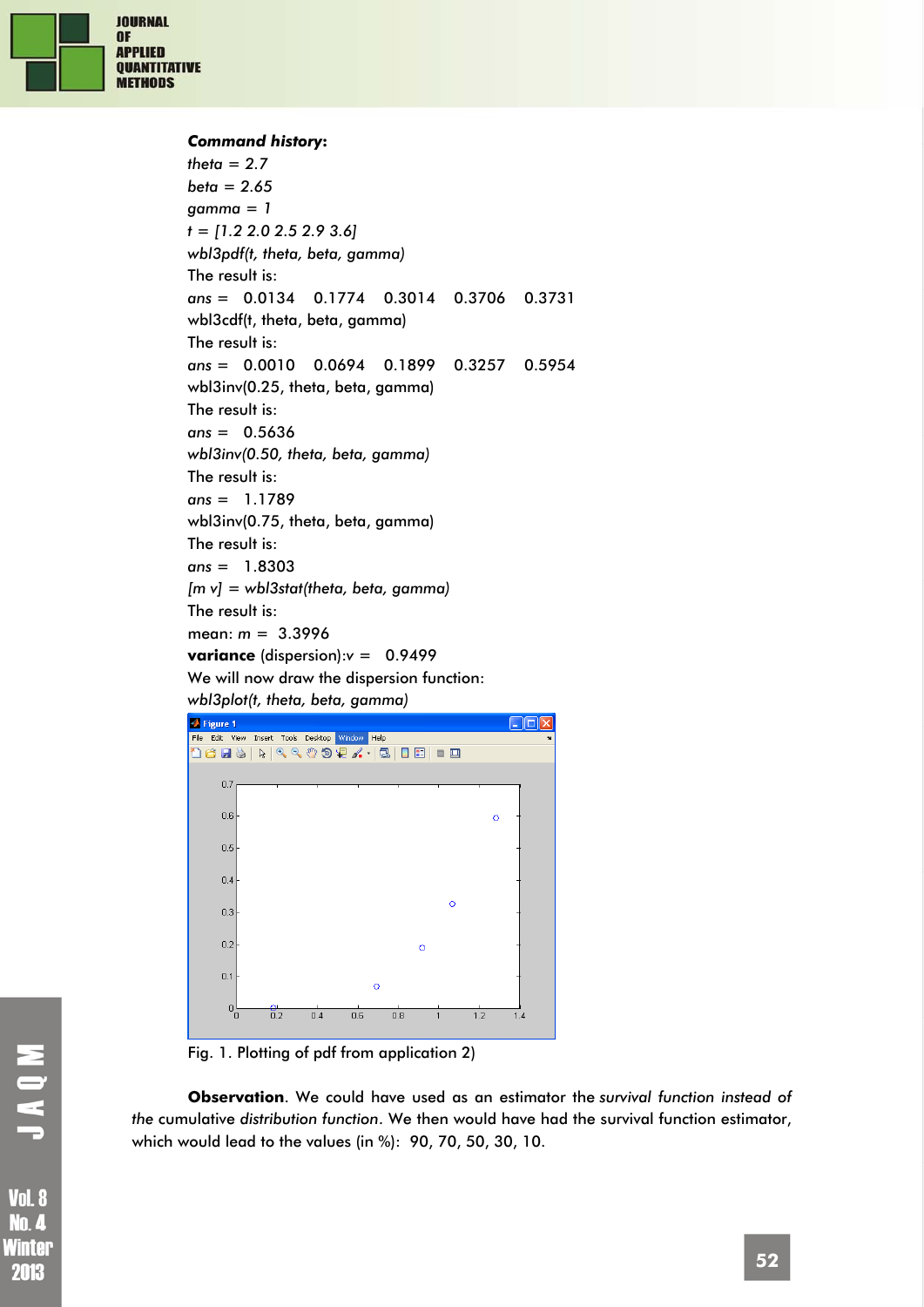

#### **6. CONCLUSIONS**

This article treats more the probabilistic side of the Weibull distribution, for this reason we don't have functions that estimate the parameters for the scaled model with displacement of the Weibull distribution.

The functions presented in this paper can be used in MATLAB also for the case when the location parameter is 0, but their purpose is to be used on applications of the Weibull distribution when the location parameter has a value that influences the calculation of the pdf, cdf or quantile.

#### **REFERENCES**

- 1. Ani, Samuel O., (Student Member, IEEE), Polinder, Henk (Member, IEEE), Ferreira, Jan Abraham (Fellow, IEEE), **Comparison of Energy Yield of Small Wind Turbines in Low Wind Speed Areas**, *IEEE Transactions on Sustainable Energy*, Vol. 4, No. 1, January 2013.
- 10. Qin, Zhilong, Li, Wenyuan (Fellow, IEEE), Xiong, Xiaofu (Member, IEEE), **Generation System Reliability Evaluation Incorporating Correlations of Wind Speeds With Different Distributions**, *IEEE Transactions on Power Systems*, Vol. 28, No. 1, February 2013.
- 11. Rad, Arezou Habibi, Yousefzadeh, Fatemeh, Balakrishnan, Narayanaswamy, **Goodness-of-Fit Test Based on Kullback-Leibler Information for Progressively Type-II Censored Data**, *IEEE Transactions on Reliability*, Vol. 60, No. 3, September 2011.
- 12. Shi, Libao (Senior Member, IEEE), Wang, Chen, Yao, Liangzhong, Ni, Yixin, (Senior Member, IEEE), Bazargan, Masoud, **Optimal Power Flow Solution Incorporating Wind Power**, *IEEE Systems Journal*, Vol. 6, No. 2, June 2012.
- 13. Tuzuner, Akiner, Yu, Zuwei (Member IEEE), **A Theoretical Analysis on Parameter Estimation for the Weibull Wind Speed Distribution**, *IEEE Transactions on Power Systems*, Vol. 23, No. 3, August 2008.
- 14. Vallée, François, Lobry, Jacques, and Deblecker Olivier, **System Reliability Assessment Method for Wind Power Integration**, *IEEE Transactions on Power Systems*, Vol. 23, No. 3, August 2008.
- 15. Wang, Ruigang, Li, Wenyi, Bagen, B., **Development of Wind Speed Forecasting Model Based on the Weibull Probability Distribution**, *International Conference on Computer Distributed Control and Intelligent Environmental Monitoring*, 2011.
- 16. Yu, Zuwei (Member IEEE), Tuzuner, Akiner, **Wind Speed Modeling and Energy Production Simulation with Weibull Sampling**, *IEEE PES General Meeting,* 2008.
- 17. Isaic-Maniu, Al., **"Metoda Weibull. Aplicaţii" (EN: "The Weibull Method. Applications")**, Ed. Academiei Republicii Socialiste România, Bucureşti, 1983

MONT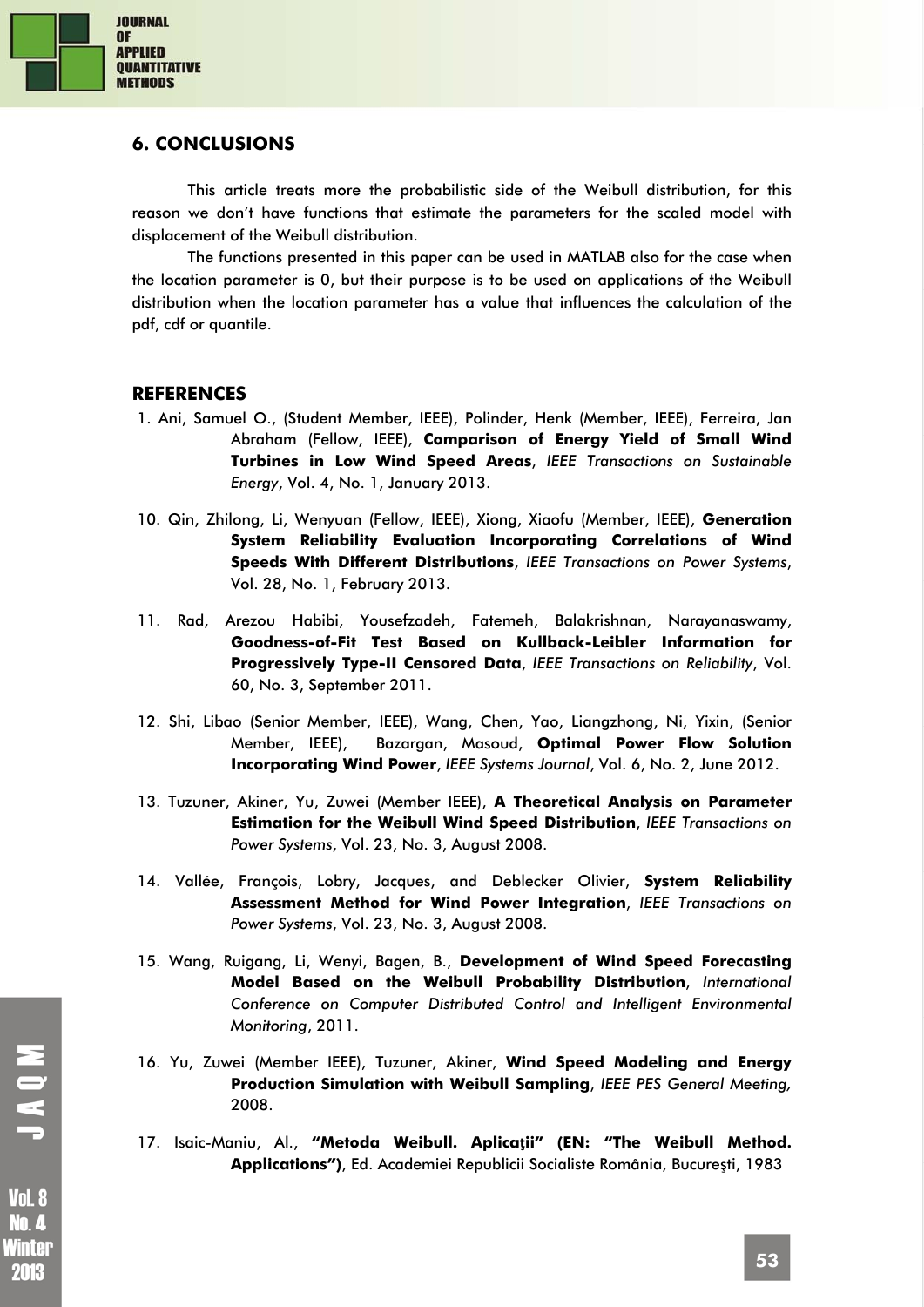

1

- 2. Dey, Arabin Kumar, Kundu, Debasis, **Discriminating Among the Log-Normal, Weibull, and Generalized Exponential Distributions**, *IEEE Transactions on Reliability*, Vol. 58, No. 3, September 2009.
- 3. Fernández, A., Vázquez, M., **Improved Estimation of Weibull Parameters Considering Unreliability Uncertainties**, *IEEE Transactions on Reliability*, Vol. 61, No. 1, March 2012.
- 4. Kaminskiy, M. P., Krivtsov, V., **A Simple Procedure for Bayesian Estimation of the Weibull Distribution**, *IEEE Transactions on Reliability*, Vol. 54, No. 4, December 2005.
- 5. Liu, Xian (Senior Member, IEEE), Xu, Wilsun (Fellow, IEEE), **Minimum Emission Dispatch Constrained by Stochastic Wind Power Availability and Cost**, *IEEE Transactions on Power Systems*, Vol. 25, No. 3, August 2010.
- 6. MathWorks, Matlab Software R2011b (7.13.0.564), Statistics Toolbox V7.6 (R2011b), Weibull Distribution.
- 7. Nadarajah, S., Kotz, S., **On Some Recent Modifications of Weibull Distribution**, *IEEE Transactions on Reliability*, Vol. 54, No. 4, December 2005.
- 8. Ng, H. K. T., **Parameter Estimation for a Modified Weibull Distribution, for Progressively Type-II Censored Samples**, *IEEE Transactions on Reliability*, Vol. 54, No. 3, September 2005.
- 9. Pham, Hoang, Lai, Chin-Diew, **On Recent Generalizations of the Weibull Distribution**, *IEEE Transactions on Reliability*, Vol. 56, No. 3, September 2007.

<sup>&</sup>lt;sup>1</sup>Stefan Cristian CIUCU is PhD Candidate, Cybernetics and Statistics Doctoral School, The Bucharest University of Economics Studies - Thesis title: Creșterea economică a țărilor în curs de tranziție – O analiză cantitativă (Growth in Transition Countries - A quantitative analysis). 2011-2013 - Master's degree - Politehnica University of Bucharest, Faculty of Applied Sciences, Models of decision, risk and forecasting. 2007-2011 - Bachelor of Engineering (B.E.) / IT Engineer - University of Bucharest, Department of Technology, Information Technology. Working in the IT domain since 2009.

<sup>2</sup>Mihai REBENCIUC is currently (in 2014), PhD Lecturer of the Dept. of Applied Mathematics, at The Faculty of Applied Sciences, University Politehnica of Bucharest, Romania. Domains of interest: Mathematical analysis, Fractals analysis, Probability theory, Statistics, Game Theory, Algebraic logic, General Topology, Rough Systems.

<sup>3</sup>Ionut Alexandru PETRE is Programmer, Software Development. Currently (in 2014) working in the IT business as a software developer having collaborations with people mainly from the US and Canada. He is developing backend applications in Node JS or in PHP frameworks like SugarCRM and Zend. Studied at the University of Bucharest, Department of Technology, Information Technology (2007 - 2011) for the Bachelor degree. Continued with a Masters at Politehnica University of Bucharest, Faculty of Applied Sciences, Models of decision, risk and forecasting (2011 - 2013). Participated and won 2<sup>nd</sup> prize at Science Communications Conference May 2012 at Politehnica University of Bucharest with paper "Addenda to Exponential and Weibull distribution" and again 2<sup>nd</sup> prize at Science Communications Conference May 2013 at Politehnica University of Bucharest with paper "Wind speed forecasting with Markov chains".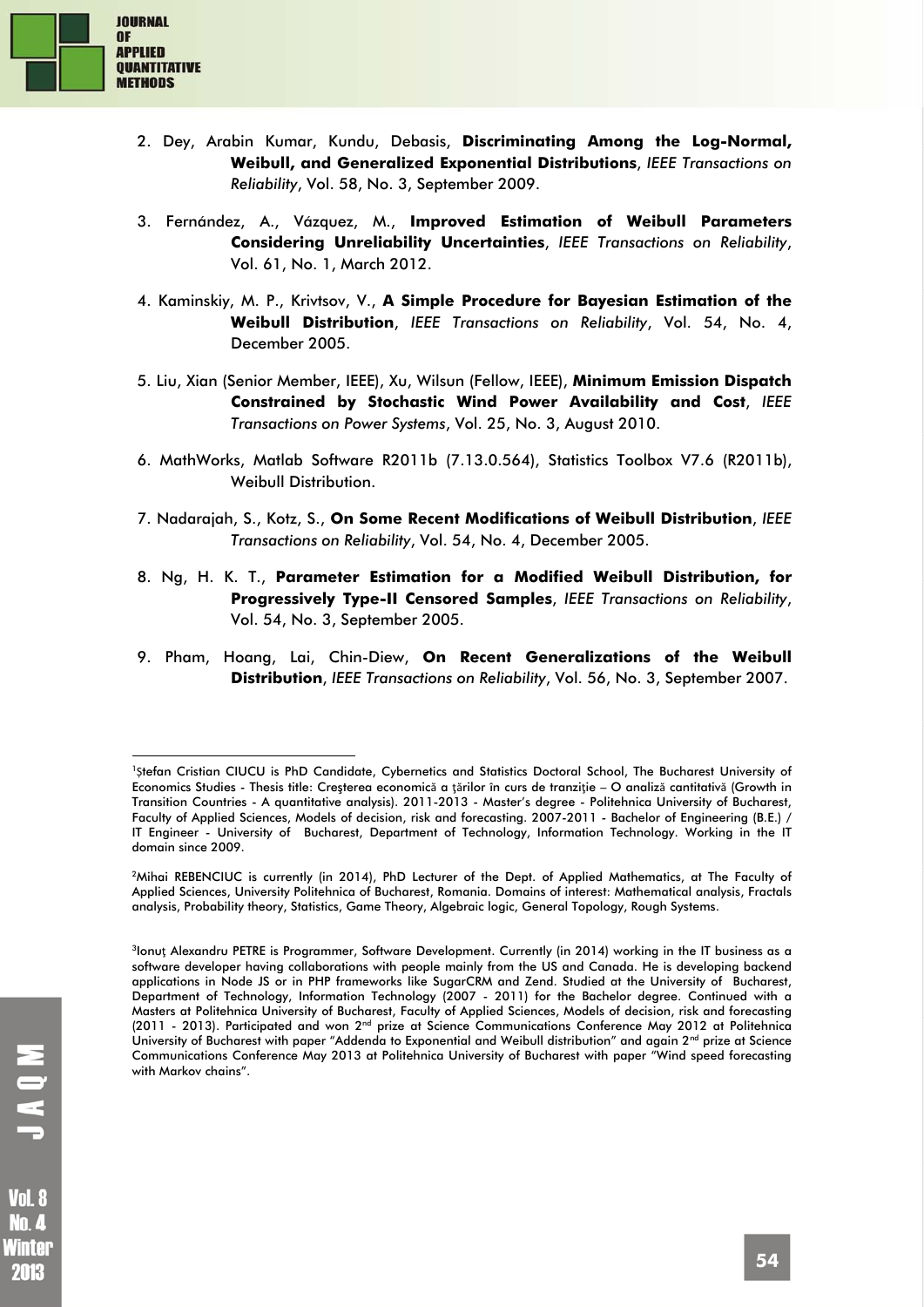

# **WEB SOCIAL SCIENCE (Concepts, Data and Tools for social scientist in the digital age) by ROBERT ACKLAND**

#### **Vasile Alecsandru STRAT**

PhD, University Lecturer, Department of Statistics and Econometrics, Bucharest University of Economic Studies, Romania

**E-mail**: vasilestrat@csie.ase.ro

#### **ABSTRACT**

The goal of this book, as mentioned in the introductory part, is to provide a very usable instrument for everyone to understand the social, political and economical dimensions of the web and also their implications regarding the existence of the contemporary society. Following this goal, the book is structured into two main parts, the first concerned with presenting and describing the main methods used in social science when conducting research on the web, and the second provides examples of different aspects that can and should be investigated using the web by social scientists. The examples provided by Ackland in his book range from friendship formation to politics, government and commerce related aspects.

**Key words**: web, social media network, hyperlink, power law; Robert Ackland

The work entitled *Web Social Science* is the outcome of many years of research conducted by professor Ackland in web related fields. The fact that the paper is written in a facile language becomes one of the main strengths of this book.

Going further, even though, as I have already pointed, the language used makes the book very accessible it is also very effective in providing a very clear description of the different methods that one might use when conducting web based researches. Therefore the book should be regarded as a very useful tool that describes how the web should be used by social scientists in order to shed some light over a wide range of questions that are still under debate. Still, some could find the approach as being simplistic due to the fact that the author does not provide very thorough descriptions of all the mentioned (described) methods and aspects, but instead, he prefers to focus his attention in providing a complete framework of all sides, related with the web that might be of interest for social scientists.

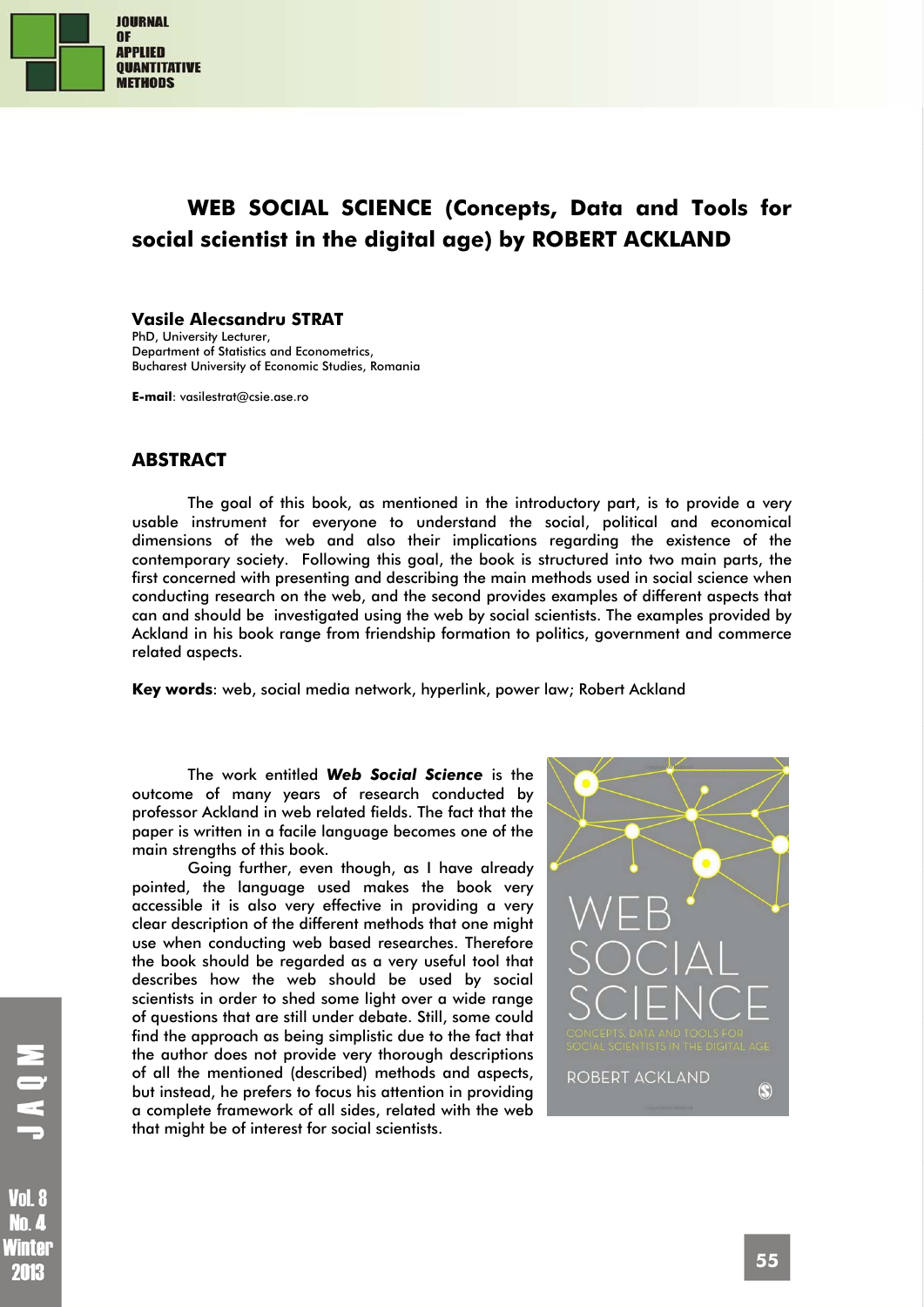

One of the main strengths of the present paper is the abundance of the sources provided as bibliographic notes that will be considered by everybody deciding to extend his research into one particular aspect as very useful.

Further, in this paper, I will try to identify the strengths and also the weaknesses of the book written by professor Ackland, using an iterative approach based on the chapters of the paper.

In the Introduction professor Ackland tries to establish some basic concepts involving the virtual world developed on top of the Internet. As strength I have to mention the fact that his work provides a very facile description of the main concepts that should be familiar to any researcher that shows interest for the web.

The first part of the book is concerned with presenting and describing the main methods used in social science when conducting research on the web. The chapter "Online research methods" is very well structured and all types of researches, quantitative and qualitative, are presented, and therefore the constructed picture is complete. Although, I have mentioned in the beginning of my work, the book tries to be a very accessible tool for researchers, practitioners and students, some parts should have been presented using a more detailed approach. Also, noteworthy is the fact that professor Ackland identifies clearly the advantages and the limitations of these online research methods.

 The description of the social media networks and of the hyperlink networks (the author proposes the social network analysis as the appropriate method to quantitatively study the social networks that have emerged using the web) provided in the second and third chapter are very well documented with examples that make all the presented concepts very easy to understand. The book touches some very hot topics of our days by presenting Facebook and Twitter as environments extremely suitable for the social researchers to conduct their studies. The presentation of the three web crawlers (IssueCrawler, SocSciBot, VOSON) is also notable and will definitely be of great help for fellow researchers that find themselves in need for gathering large amount of data from different web pages.

The second part of the book provides examples that describe how the web has influenced several economical and social phenomena and also how different aspects related to social sciences can and should be studied using the web (using the methods described in the first part of the book).

In this second part, the first topic that receives the attention of the author is the friendship formation process (in different web networks as Facebook, online dating sites, Twitter) and the concept of social influence. Very important to mention, regarding this chapter, is the detailed description of the significant potential of web data when studying these aspects of the social life. Further, the book provides valuable information about the collective behavior of organizations on the web. Also noteworthy in this chapter is the description of the way the web influences the human behavior when talking about collective social movements (rioting behavior).

 The next chapter tries to provide a clear description of how politics has been influenced by the web which brought new and very useful tools for increasing the visibility of political parties and other actors. The introduction to power laws from this chapter is very useful in order to provide a better understanding of how different phenomena occur on the web. Still, a more detailed description of power laws could have been provided because such an undertaking would have facilitated the understanding of the differences occurred in different phenomena between the web and the real world.

The focus in the eighth chapter is mostly on the ways the web impacts the methods used by government to disseminate information and to yield authority and lets the study of the macroeconomics of virtual worlds in a second plan. Therefore, even though the first part is very well covered by the author I believe that the study of the microeconomics of virtual world should have received a higher attention because these types of worlds are becoming more and more important nowadays (and their impact on the real world has become significant).

In the ninth chapter the author provides a very detailed description of the way the development of the web has influenced the collaboration and production. This chapter exemplifies in a very straightforward manner the impact of the web on the "scholarly world"

2018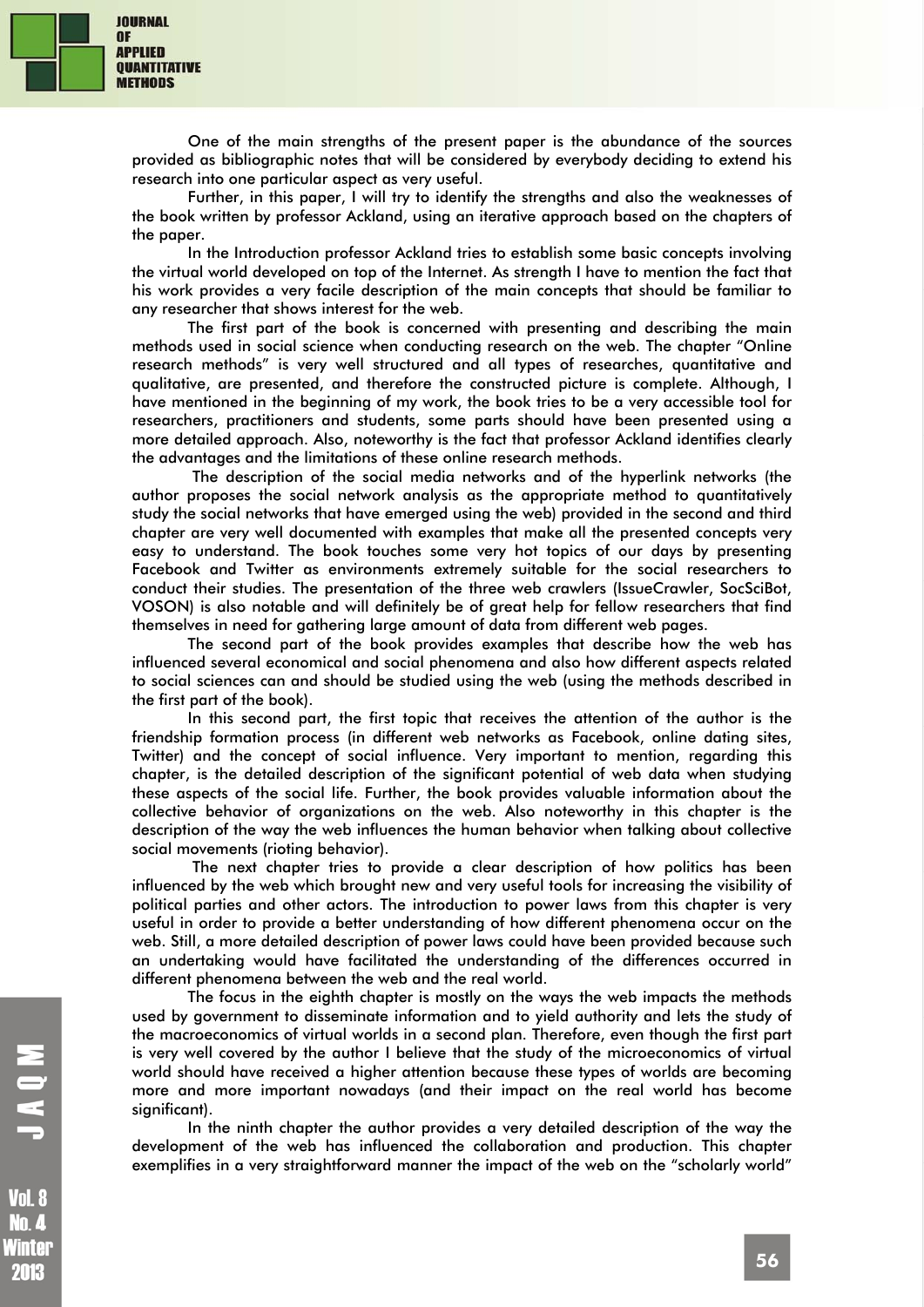

by discussing the visibility of the scholarly outputs and the distribution of the scholarly authority in the new paradigm of a highly interconnected academic world.

The last chapter provides some very valuable insights about two very important phenomena that were enhanced by the web (commerce and marketing). A strong point of the book is the description of the main coordinates of the online commerce versus the real world commerce through the long tail concept and superstar concept (both based on the same power laws). Further, the implication of Facebook in particular and of the online friendship in general in the marketing activity (influence in markets) is largely presented in this chapter and therefore social scientists concerned with this domain might find this chapter very interesting and useful.

Before bringing this paper to an end I have to state that even though the book is mainly recommended for social scientists it might prove useful for engineers, mathematicians and statisticians who are studying how different parts of the web are built and are functioning and also the methodological mechanism behind different phenomena that occur on the web.

As a final remark I will list professor's Paul Vogt (from the Illinois State University, USA) words "Reading it taught me quite a lot about a subject I thought I knew rather well"

MOVL

Vol. 8 No. 4 Winter 2013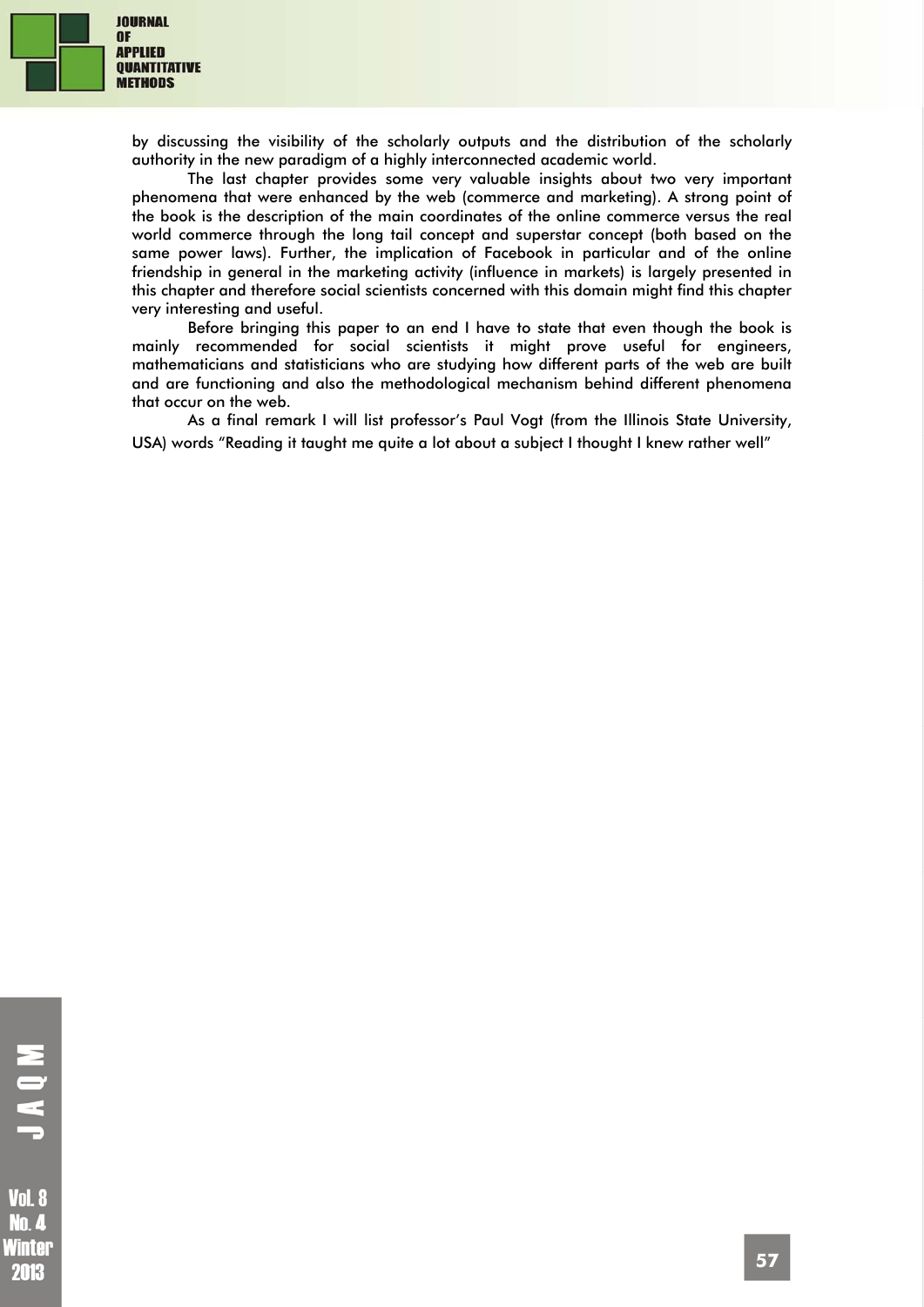

# **Nick EMMEL: Sampling and Choosing Cases in Qualitative Research. A realist approach**

**Loredana MANASIA**  PhD Candidate, University of Bucharest

**E-mail**: loredanamanasia@yahoo.com

#### **ABSTRACT**

Nick Emmel's book, *Sampling and Choosing Cases in Qualitative Research. A realist approach,* stresses and lightens an important issue in qualitative research conducted in social sciences: sampling or choosing cases.

**Key words**: sampling; qualitative research; choosing cases; Nick Emmel

From a structural perspective, the book's information is organized in two main parts: the first one including three chapters and the second one divided into six chapters. The nine chapters are preceded by the *Introductio n: from sampling to choosing cases.* 

From the early beginning, the author expresses in *Introduction* its dubitative opinion regarding the appropriate use of the verb sampling in the context of the qualitative research. Emmel apprises that this conceptual fuzziness doesn't lay only on this sampling issue but goes further on the three main cases of sampling: theoretical, purposeful and theoretical or purposive.

Based on the three traditions in qualitative research sampling, the author builds the first part of the book taking a lot of care for historical, methodological and conceptual details. The first chapter develops the evolutionary story of the grounded theory and theoretical sampling form positivism to constructivism. Emmel starts by presenting Glaser and Strauss (1967) theoretical and research work in the field of grounded theory